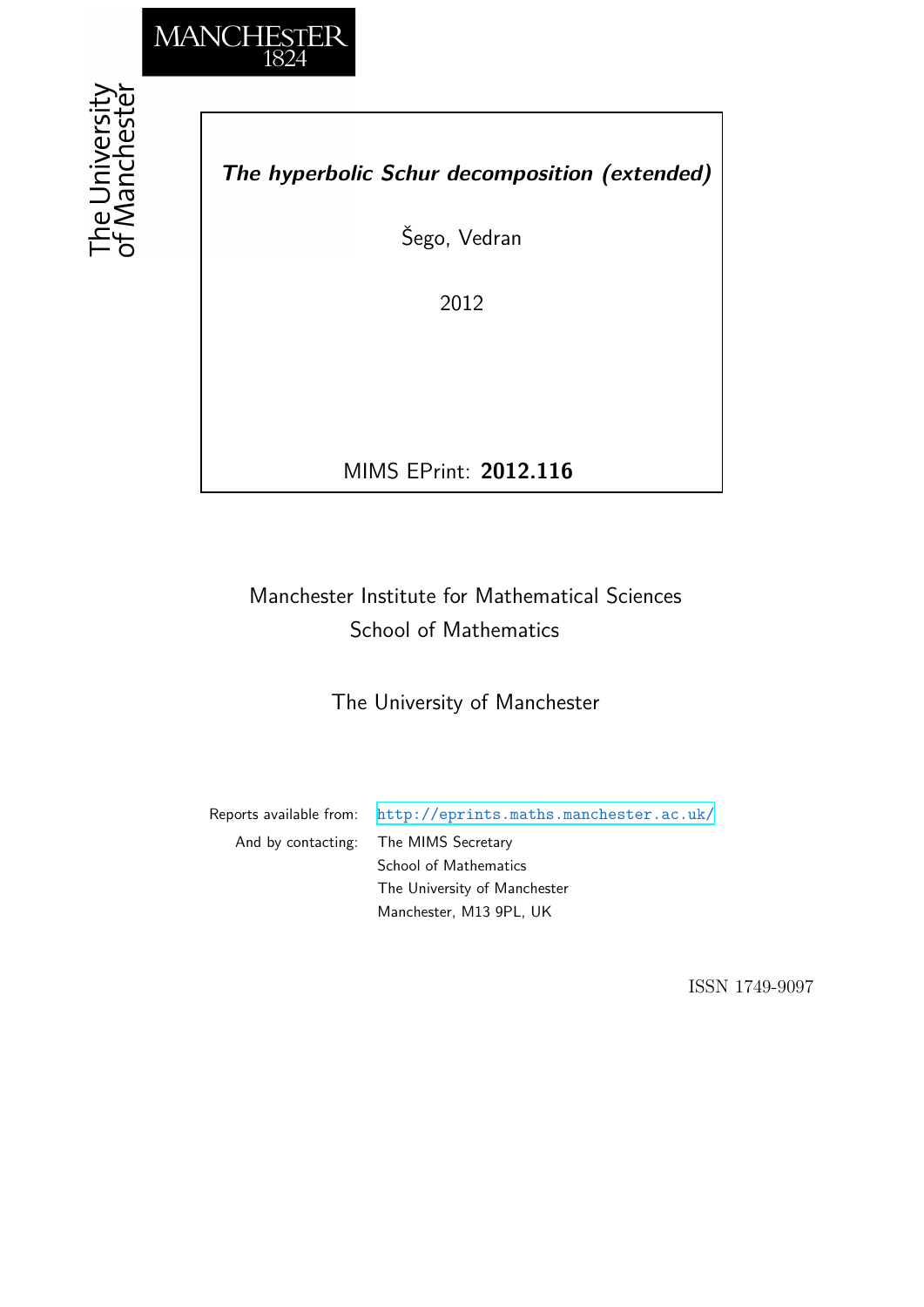# The hyperbolic Schur decomposition (extended)<sup> $\hat{\mathbf{x}}$ </sup>

Vedran $\check{\mathrm{Sego}}^{\mathrm{a,b}}$ 

<sup>a</sup> Faculty of Science, University of Zagreb, Croatia <sup>b</sup> School of Mathematics, The University of Manchester, Manchester, M13 9PL, UK

# Abstract

We propose a hyperbolic counterpart of the Schur decomposition, with the emphasis on the preservation of structures related to some given hyperbolic scalar product. We give results regarding the existence of such a decomposition and research the properties of its block triangular factor for various structured matrices.

Keywords: indefinite scalar products, hyperbolic scalar products, Schur decomposition, Jordan decomposition, quasitriangularization, quasidiagonalization, structured matrices 2000 MSC: 15A63, 46C20, 65F25

This is the extended version of the submitted paper. The added parts of the text have the light blue background.

#### 1. Introduction

The Schur decomposition  $A = UTU^*$ , sometimes also called Schur's unitary triangularization, is a unitary similarity between any given square matrix  $A \in$  $\mathbb{C}^{n \times n}$  and some upper triangular matrix  $T \in \mathbb{C}^{n \times n}$ . Such a decomposition has a structured form for various structured matrices, i.e., T is diagonal if and only if A is normal, real diagonal if and only if A is Hermitian, positive (nonnegative) real diagonal if and only if A is positive (semi)definite and so on.

Furthermore, the Schur decomposition can be computed in a numerically stable way, making it a good choice for calculating the eigenvalues of A (which are the diagonal elements of  $T$ ) as well as the various matrix functions (for more details, see [\[11](#page-33-0)]). Its structure preserving property allows to save time and memory when working with structured matrices. For example, computing the value of some function of a Hermitian matrix is reduced to working with a diagonal matrix, which involves only evaluation of the diagonal elements.

 $*$  Version of December, 2012.

Email address: vsego@math.hr (Vedran Šego)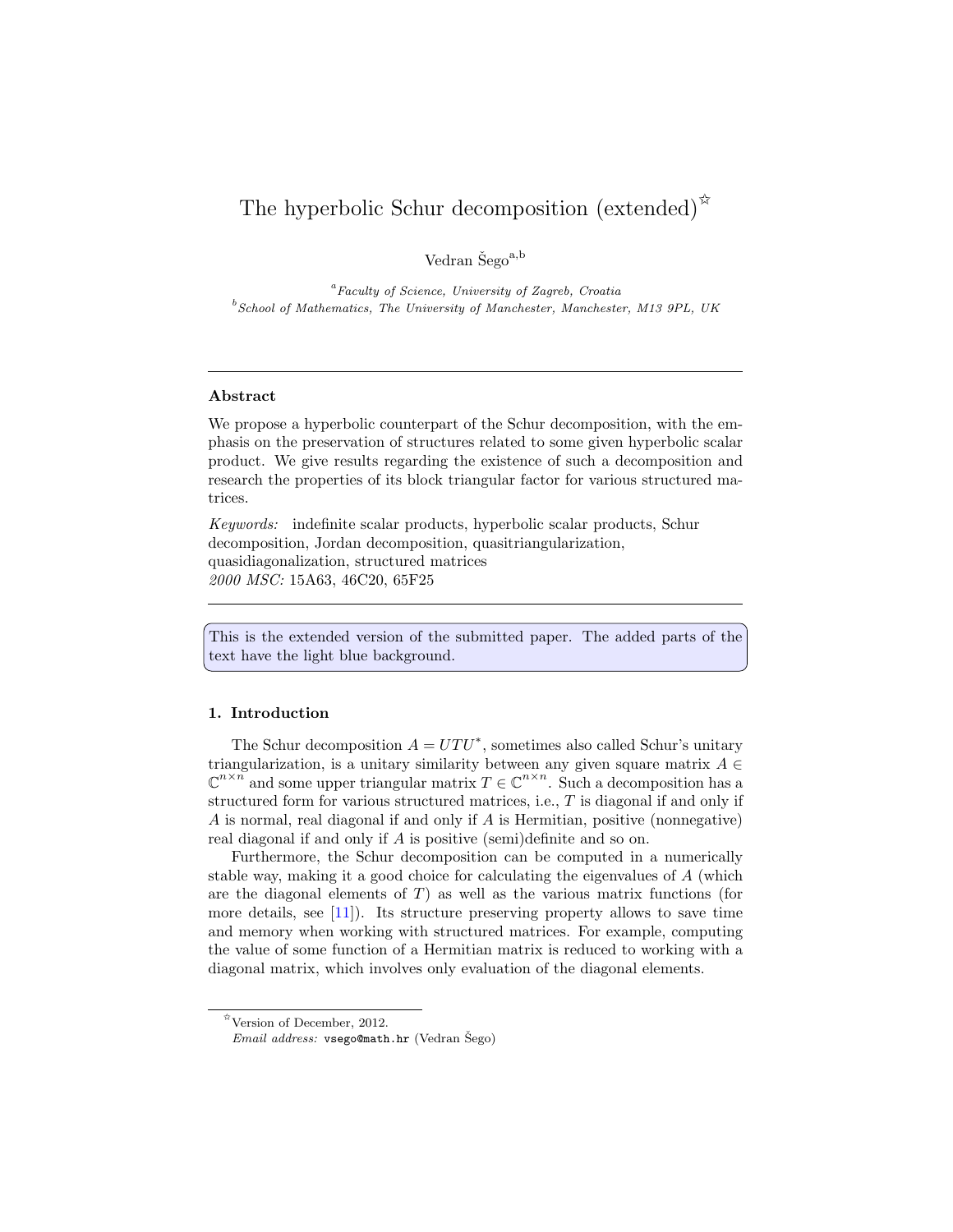Unitary matrices are very useful when working with the traditional Euclidean scalar product  $\langle x, y \rangle = y^*x$ , as their columns form an orthonormal basis of  $\mathbb{C}^n$ . However, many applications require a nonstandard scalar product which is usually defined by  $[x, y]_J = y^* Jx$ , where J is some nonsingular matrix, and many of these applications consider Hermitian or skew-Hermitian J. The hyperbolic scalar product defined by a signature matrix  $J = diag(j_1, \ldots, j_n)$   $(j_k \in \{-1, 1\})$ arises frequently in applications. It is used, for example, in the theory of relativity and in the research of the polarized light. More on the applications of such products can be found in [\[10,](#page-33-1) [13,](#page-33-2) [14,](#page-33-3) [17\]](#page-33-4).

The Euclidean matrix decompositions have some nice structure preserving properties even in nonstandard scalar products, as shown by Mackey, Mackey and Tisseur [\[16\]](#page-33-5), but it is often worth looking into versions of such decompositions that respect the structures related with the given scalar product. There is plenty of research on the subject, i.e., hyperbolic SVD  $[17, 23]$  $[17, 23]$  $[17, 23]$ ,  $J_1J_2$ -SVD [\[9\]](#page-33-6), two-sided hyperbolic SVD [\[20](#page-34-1)], hyperbolic CS decomposition [\[8,](#page-33-7) [10](#page-33-1)] and indefinite QR factorization [\[19](#page-34-2)].

There are many advantages of using decompositions related to some specific, nonstandard scalar product, as such decompositions preserve structures related to a given scalar product. They can simplify calculation and provide a better insight into the structures of such structured matrices.

In this paper we investigate the existence of a decomposition which would resemble the traditional Schur decomposition, but with respect to the given hyperbolic scalar product. In other words, our similarity matrix should be unitary-like (orthonormal, to be more precise) with respect to that scalar product.

As we shall see, a hyperbolic Schur decomposition can be constructed, but not for all square matrices. Furthermore, we will have to relax conditions on both  $U$  and  $T$ . The matrix  $U$  will be hyperexchange (a column-permutation of the matrix unitary with respect to  $J$ ). The matrix  $T$  will have to be block upper triangular with diagonal blocks of order 1 and 2. Both of these changes are quite usual in hyperbolic scalar products. For example, they appear in the traditional QR vs. the hyperbolic QR factorizations [\[19\]](#page-34-2).

Some work on the hyperbolic Schur decomposition was done by Ammar, Mehl and Mehrmann [\[1,](#page-32-0) Theorem 8], but with somewhat different focus. They have assumed to have a partitioned  $J = I_p \oplus (-I_q)$ , in the paper denoted as  $\Sigma_{p,q}$ , for which they have observed a Schur-like similarity through unitary factors (without permuting  $J$ ), producing more complex triangular factors. Also, their decomposition is applicable only to the set of J-unitary matrices, in the paper denoted as the Lie group  $\mathcal{O}_{p,q}$ .

In the symplectic scalar product spaces, Schur-like decomposition was researched by Lin, Mehrmann and Xu [\[15](#page-33-8)], by Ammar, Mehl and Mehrmann [\[1\]](#page-32-0), and by Xu [\[21](#page-34-3), [22](#page-34-4)].

In section 2, we provide a brief overview of the definitions, properties and other results relating to the hyperbolic scalar products that will be used later. In section 3, the definition and the construction of the hyperbolic Schur decomposition are presented. We also provide sufficient requirements for its existence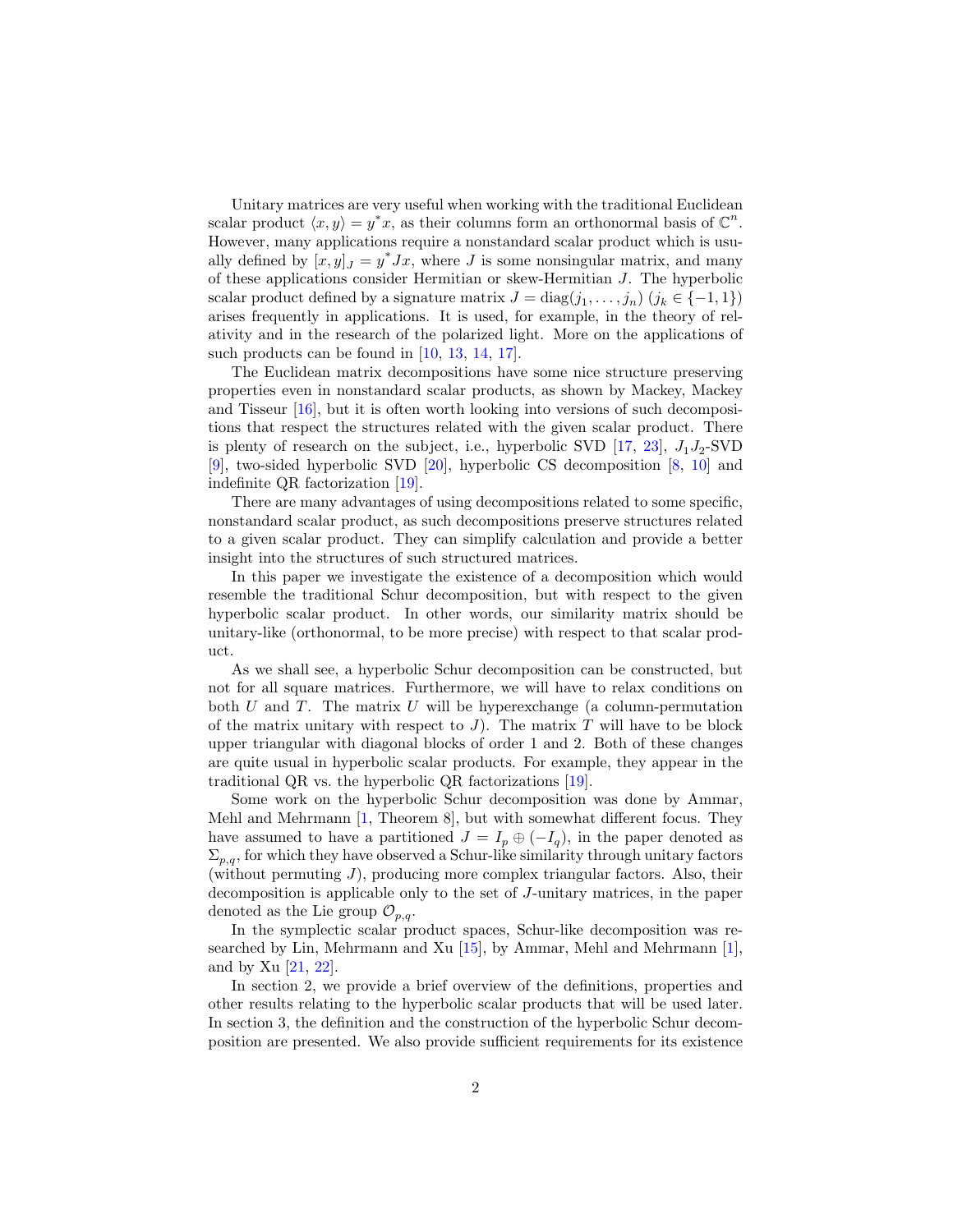and examples showing why such a decomposition does not exist for all matrices. In section 4 we observe various properties of the proposed decomposition. We finalize the results by providing the necessary and the sufficient conditions for the existence of the hyperbolic Schur decomposition of J-Hermitian matrices in section 5.

The notation used is fairly standard. The capital letters refer to matrices and their blocks, elements are denoted by the appropriate lowercase letter with two subscript indices, while lowercase letters with a single subscript index represent vectors (including matrix columns). By  $J = \text{diag}(\pm 1)$  we denote a diagonal signature matrix defining the hyperbolic scalar product, while  $P$  and  $P_k$  (for some indices  $k$ ) denote permutation matrices. We use

$$
\mathcal{S}_n := [\delta_{i,n+1-j}] = \begin{bmatrix} & & 1 \\ & \cdot & \cdot & \\ 1 & & \end{bmatrix} = \mathcal{S}_n^{-1}
$$

for the standard involutory permutation (see [\[6,](#page-33-9) Example 2.1.1.]),  $\mathcal J$  for a Jordan matrix and  $\mathcal{J}_k(\lambda)$  for a single Jordan block of order k associated with the eigenvalue  $\lambda$ . Vector  $e_k$  denotes  $k^{\text{th}}$  column of the identity matrix and  $\otimes$  denotes the Kronecker product. Simbol  $\oplus$  is used to describe a diagonal concatenation of matrices, i.e.,  $A \oplus B$  is a block diagonal matrix with the diagonal blocks A and B.

Also a standard notation, but somewhat incorrect in terms of indefinite scalar products, is  $|v| := \sqrt{[(v, v)]}$ . This is the "norm" of vector v induced by the scalar product  $[\cdot, \cdot]$ . This is not a norm *per se*, as there may exist nonzero vectors v such that  $[v, v] = 0$ . However, we use this norm only on the vectors for which it is well defined and has the usual norm properties, which makes the notation correct.

## 2. The hyperbolic scalar products

As mentioned in the introduction, an *indefinite scalar product* is defined by a nonsingular Hermitian indefinite matrix  $J \in \mathbb{C}^{n \times n}$  as  $[x, y]_J = y^*Jx$ . When J is known from the context, we simply write  $[x, y]$  instead of  $[x, y]_J$ .

When *J* is a signature matrix, i.e.,  $J = \text{diag}(\pm 1) := \text{diag}(j_{11}, j_{22}, \ldots, j_{nn}),$ where  $j_{kk} \in \{-1,1\}$  for all k, the scalar product is referred to as hyperbolic and takes the form

$$
[x, y]_J = y^* Jx = \sum_{i=1}^n j_{ii} x_i \overline{y_i}.
$$

Throughout this paper we assume that all considered scalar products are hyperbolic, unless stated otherwise.

Indefinite scalar products have another important property which, unfortunately, causes a major problem with the construction of the decomposition. A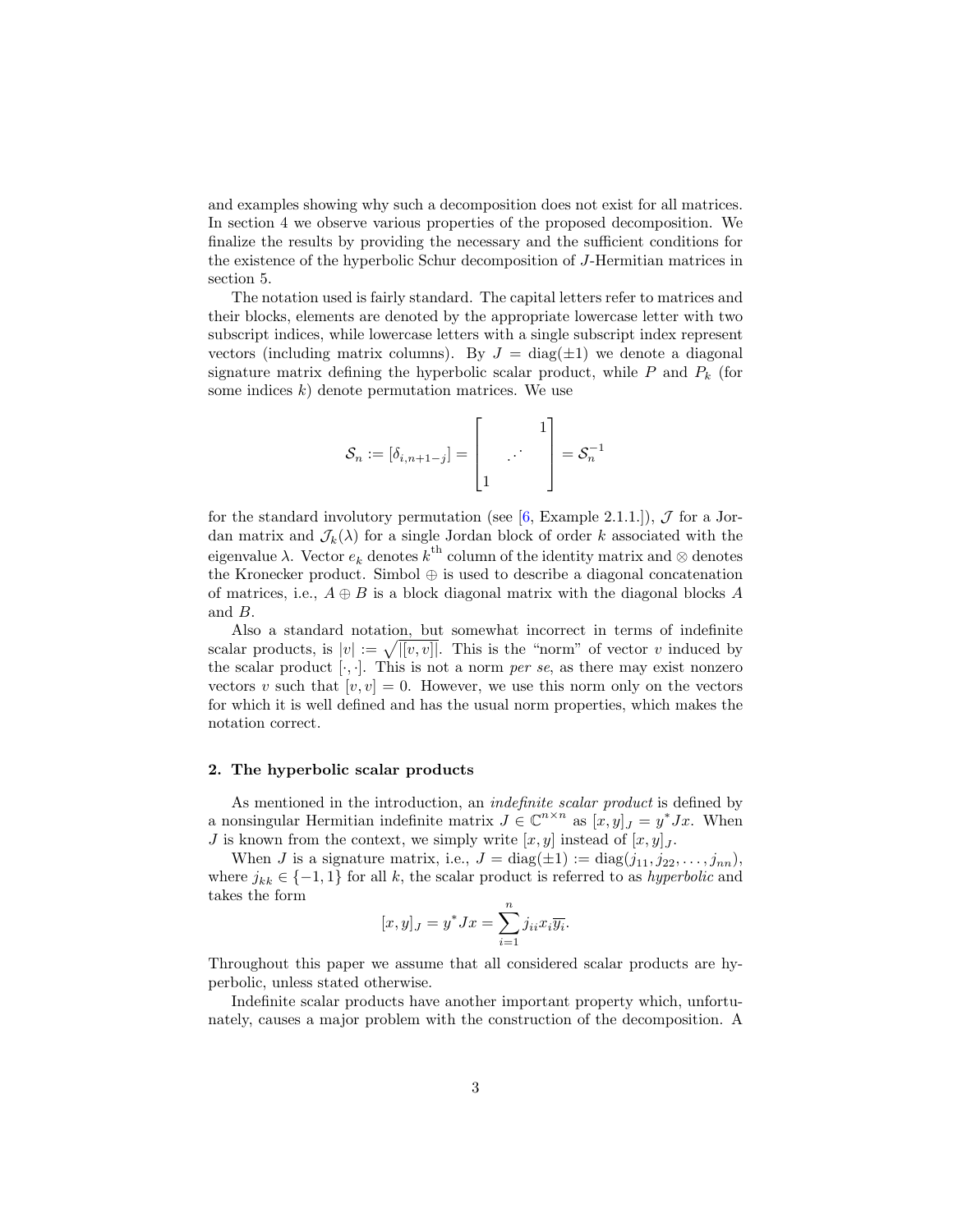vector  $v \neq 0$  is said to be *J*-degenerate if  $[v, v] = 0$ ; otherwise, we say that it is J-nondegenerate. Degenerate vectors are sometimes also called J-neutral.

If  $[v, v] < 0$  for some vector v, we say that v is *J*-negative, while we call it J-positive if  $[v, v] > 0$ . When J is known from the context, we simply say that the vector is degenerate, nondegenerate, neutral, negative or positive.

We extend this notion to matrices as well: a matrix  $A$  is  $J$ -degenerate if rank  $A^*JA < \text{rank }A$ . Otherwise, we say that A is *J*-nondegenerate. Again, if *J* is known from the context, we simply say that  $A$  is *degenerate* or *nondegenerate*.

We say that the vector  $v$  is  $J$ -normalized, or just normalized when  $J$  is known from the context, if  $|[v, v]| = 1$ . As in the Euclidean scalar product, if a vector  $v$  is given, then the vector

<span id="page-4-0"></span>
$$
v' = \frac{1}{|v|}v = \frac{1}{\sqrt{|[v,v]|}}v\tag{1}
$$

is a normalization of v. Note that degenerate vectors cannot be normalized. Also, for a given vector  $x \in \mathbb{C}^n$ ,  $\text{sign}[\xi x, \xi x]$  is constant for all  $\xi \in \mathbb{C} \setminus \{0\}$ . This means that the normalization [\(1\)](#page-4-0) does not change the sign of the scalar product, i.e.,

$$
sign[v, v] = sign[v', v'] = [v', v'].
$$

Like in the Euclidean scalar products, we define the *J-conjugate trans*pose (or J-adjoint) of A with respect to a hyperbolic J, denoted as  $A^{[*]}$ , as  $[Ax, y]_J = [x, A^{[*]}y]_J$  for all vectors  $x, y \in \mathbb{C}^n$ . It is easy to see that  $A^{[*]}J = JA^*J$ . Again, if J is known from the context, we simply write  $A^{[*]}$ .

The usual structured matrices are defined naturally. A matrix  $H$  is called *J*-Hermitian (or *J*-selfadjoint) if  $H^{[*]} = H$ , i.e., if *JH* is Hermitian. A matrix U is said to be J-unitary if  $U^{[*]} = U^{-1}$ , i.e., if  $U^*JU = J$ .

Like their traditional counterparts, J-unitary matrices are orthonormal with respect to  $[\cdot, \cdot]_I$ . However, unlike in the Euclidean scalar product, in hyperbolic scalar products we have a wider class of matrices orthonormal with respect to  $J$  (which are not necessarily unitary with respect to the same scalar product), called J-hyperexchange matrices.

We say that U is *J*-hyperexchange if  $U^*JU = P^*JP$  for some permutation P. Although the term "hyperexchange" is quite common, we often refer to such matrices as J-orthonormal, to emphasize that their columns are J-orthonormal vectors. In other words, if the columns of  $U$  are denoted as  $u_i$ , then

$$
[u_i, u_i] = \pm 1
$$
,  $[u_i, u_j] = 0$ , for all  $i, j$ .

More on the definitions and properties related to hyperbolic (and, more generally, indefinite) scalar products can be found in [\[6](#page-33-9)].

Throughout the paper, we often consider the diagonal blocks of a given matrix A. In order to keep the relation with the given hyperbolic scalar product induced by some  $J = \text{diag}(\pm 1)$ , we introduce the term the corresponding part of J. Let  $J = diag(j_1, \ldots, j_n), j_k \in \{-1, 1\}$ , define a hyperbolic scalar product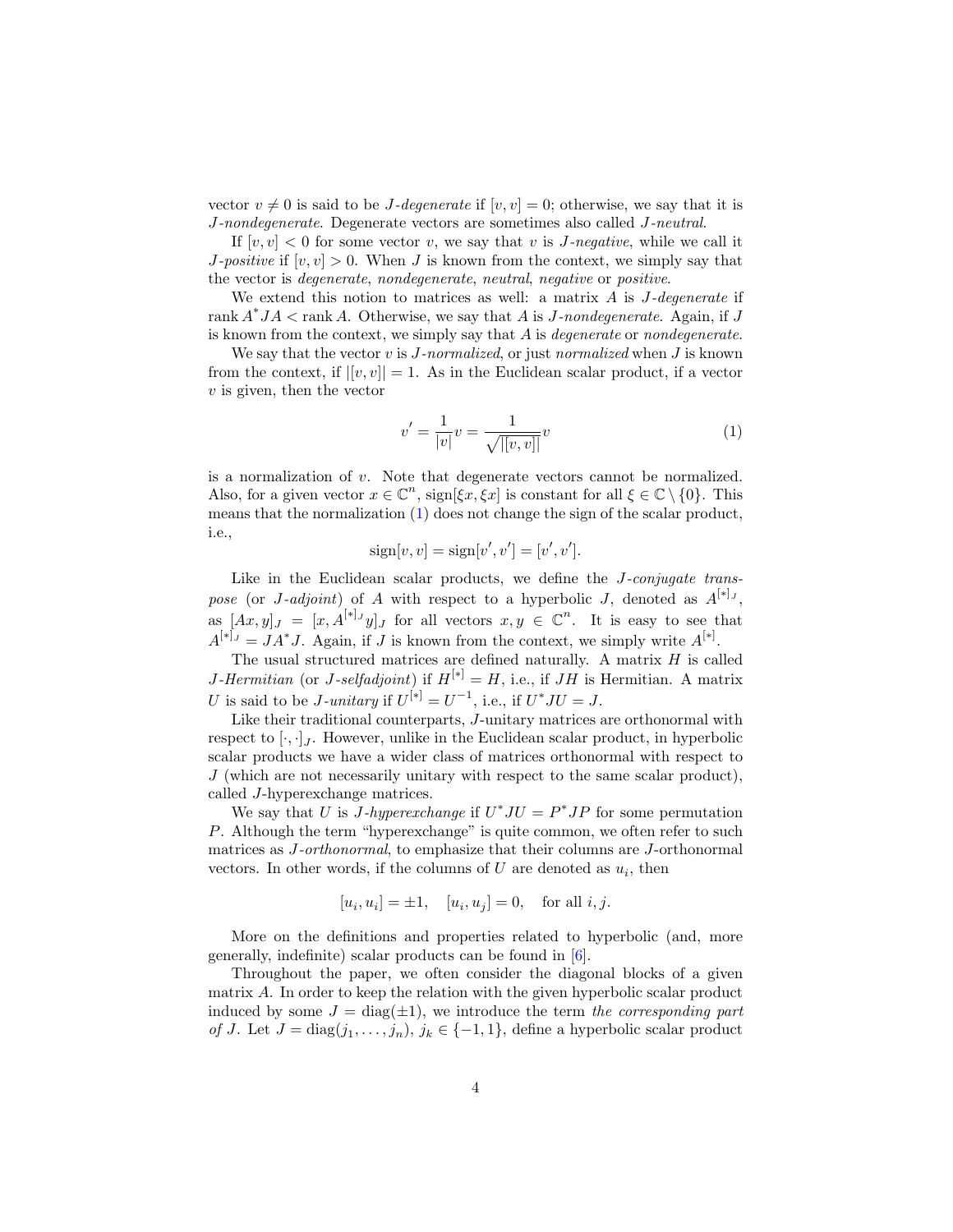and let  $A = \begin{bmatrix} A_{ij} \end{bmatrix} \in \mathbb{C}^{n \times n}$  be a blockmatrix with elements  $a_{pq}$  partitioned in the blocks  $A_{ij}$  in a way that each diagonal block  $A_{kk}$  is of order 1 or 2. Observing the block  $A_{kk}$  for a given k, the *corresponding part of* J, here denoted as J', is defined as  $J' = \begin{bmatrix} j_p \end{bmatrix}$  if  $A_{kk} = \begin{bmatrix} a_{pp} \end{bmatrix}$  is of order 1 and as  $J' = \text{diag}(j_p, j_{p+1})$  if

$$
A_{kk} = \begin{bmatrix} a_{pp} & a_{p,p+1} \\ a_{p+1,p} & a_{p+1,p+1} \end{bmatrix}
$$

is of order 2.

## 3. Definition and existence of the hyperbolic Schur decomposition

In this section we present the definition and the main results regarding the hyperbolic Schur decomposition of a matrix  $A \in \mathbb{C}^{n \times n}$ .

Like other hyperbolic generalizations of the Euclidean decompositions, this one also has a hyperexchange matrix instead of a unitary one, as well as the block structured factor instead of a triangular/diagonal factor of the Schur decomposition. Block upper triangular matrices with the diagonal blocks of order 1 and 2 are usually referred to as quasitriangular (see [\[18](#page-33-10), Section 3.3]). Similarly,  $f T$  is block diagonal with the diagonal blocks of order 1 and 2, we refer to it as quasidiagonal.

Before providing a formal definition, let us first show obstacles which will explain why these changes are necessary.

The classical proof of the Schur decomposition is constructive and can be found in many books, for example in [\[12](#page-33-11), Theorem 2.3.1] or [\[7](#page-33-12), Theorem 7.1.3]. The basic idea is an iterative reduction. If  $u_1$  is a normalized eigenvector of  $A \in \mathbb{C}^{n \times n}$ with the corresponding eigenvalue  $\lambda$ , then we can construct an orthonormal basis  $\{u_1, u_2, \ldots, u_n\}$  of  $\mathbb{C}^n$  and let  $U = [u_1 \ldots u_n]$ . Then  $AU = UT$ , where

$$
T = \begin{bmatrix} \lambda & * & \\ \hline & & \\ 0 & T' & \end{bmatrix}
$$

.

We then proceed with the same reduction on  $T'$ , until it reaches the order 1, and multiply all the constructed unitary matrices (appropriately embedded in  $I_n$ ). Since this product is again unitary, we obtain the Schur decomposition of A.

In the hyperbolic scalar product spaces, the situation is more complicated, because some matrices – even some diagonalizable ones! – have only degenerate eigenvectors. This is important because such vectors cannot be normalized and the above process of triangularization fails.

**Example 3.1.** The eigenvectors of the diagonalizable matrix  $A = \begin{bmatrix} 3 & -1 \\ -1 & 3 \end{bmatrix}$  and the nondiagonalizable matrix  $B = \begin{bmatrix} 3 & -1 \\ 1 & 1 \end{bmatrix}$  are all degenerate with respect to the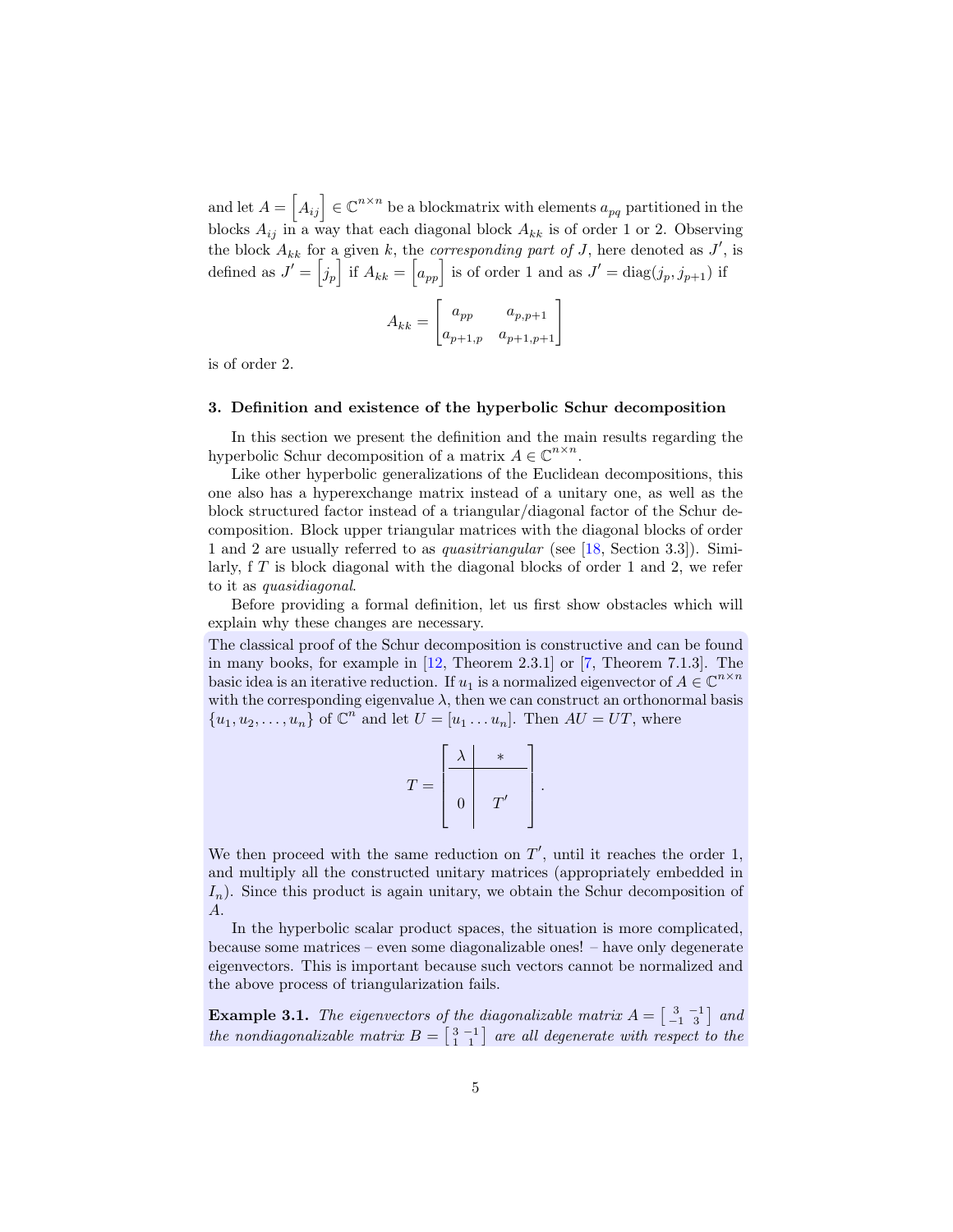scalar product defined by  $J = \text{diag}(1, -1)$ .

An example can be constructed for a more general case. Let  $n = 2k$  for some  $k \in \mathbb{N}$  and let  $J = I_k \oplus (-I_k)$ . Define  $C = S \mathcal{J} S^{-1}$ , where  $\mathcal J$  is any Jordan matrix and  $S = [s_{ij}]$  is such that

$$
s_{ij} = \begin{cases} 1, & i \leq j, \\ -1, & i > j. \end{cases}
$$

It is easy to see that the columns of S, consisting only of the elements  $-1$  and 1, are all degenerate (although, the matrix S itself is not!).

The previous example may seem a bit discouraging, but it is worth noting that, for any  $J$ , if all eigenvectors of a diagonalizable matrix  $A$  are degenerate, then not all of them can be mutually orthogonal as well.

Indeed, let  $A = S \mathcal{J} S^{-1}$  be a Jordan decomposition of A. Since S and J are nonsingular,  $S^*JS$  is nonsingular as well. The  $(j,i)$ th element of  $S^*JS$  is  $s_j^* J s_i = [s_i, s_j],$  where  $s_k = S e_k$ . If all columns of S are degenerate, then all diagonal elements of  $S^*JS$  are zero and, since  $S^*JS$  is nonsingular, for each i there is a  $j \neq i$  such that  $[s_i, s_j] \neq 0$ .

How does this help? If all eigenvectors are degenerate, i.e., not normalizable, we can pick two which are not mutually orthogonal. Using their linear combinations (we need two linearly independent ones) as the basis in one step of a Schur decomposition leads to a block triangular matrix

$$
T = \left[\begin{array}{c|c} T_1' & * & \\ \hline & & \\ 0 & & T_2' \\ \end{array}\right],
$$

where the block  $T_1'$  is of order 2. Therefore, the triangular part of the hyperbolic Schur decomposition actually has to be quasitriangular, so that the hyperbolic Schur decomposition is applicable to a much bigger set of matrices. This is not unlike the real Euclidean case: some real matrices are not real orthogonally (although they are complex unitary triangularizable), but they are all real orthogonally quasitriangularizable (see [\[7](#page-33-12), Section 7.4.1]).

For better clarity, we say that a block  $X_{ij}$  of a matrix X is nontrivial if it cannot be split into smaller blocks without losing the block structure of the matrix. If  $X = \bigoplus_{i=1}^k X_{ii}$  is block diagonal, we say that  $X_{jj}$  is nontrivial if it cannot be split as  $X_{jj} = Y_1 \oplus Y_2$  for some square blocks  $Y_1$  and  $Y_2$ . For a block triangular X, we say that  $X_{jj}$  is nontrivial if it cannot be split as  $X_{jj} = \begin{bmatrix} Y_{11} & Y_{12} \\ Y_{22} \end{bmatrix}$ , where  $Y_{11}$  and  $Y_{22}$  are square blocks. Since we mostly deal with blocks of order 2, the nontrivial blocks will be those of order 1 and those of order 2 with one of the nondiagonal elements (in case  $X$  is block diagonal) or the bottom left element (in case  $X$  is a block triangular) being nonzero.

The described notation of nontrivial blocks is just a descriptive way of saying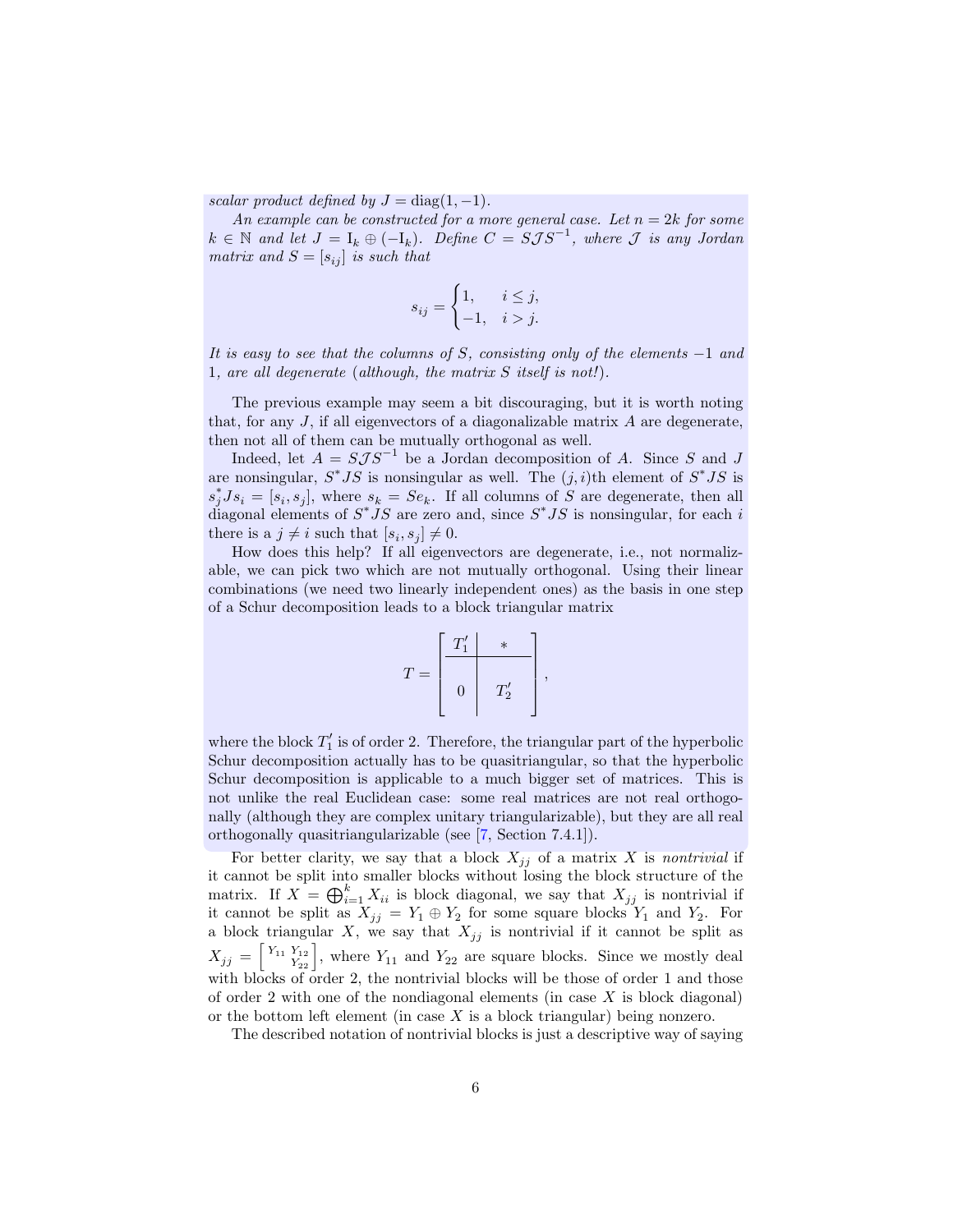that we cannot split  $X$  into smaller blocks while preserving its block diagonal or block triangular structure. It is used to simplify some of the statements and proofs by reducing the number of observed cases without losing generality.

Example 3.2 (Nontrivial blocks). Let

$$
X = \begin{bmatrix} 1 & 2 & 3 & 4 \\ & 5 & 6 & 7 \\ & & 8 & 9 \\ & & 10 & 11 \end{bmatrix}.
$$

This is a quasitriangular matrix, with the diagonal blocks

$$
X_{11} = \begin{bmatrix} 1 \end{bmatrix}, \quad X_{22} = \begin{bmatrix} 5 \end{bmatrix}, \quad X_{33} = \begin{bmatrix} 8 & 9 \\ 10 & 11 \end{bmatrix}.
$$

Here,  $X_{11}$ ,  $X_{22}$  and  $X_{33}$  are considered nontrivial, while the block

$$
\begin{bmatrix} 1 & 2 \\ & 5 \end{bmatrix}
$$

is not, even though it technically is a (triangular) block of order 2. Similarly, for a quasidiagonal matrix

$$
Y = \begin{bmatrix} 1 & 2 & & \\ & 3 & & \\ & & 4 & \\ & & & 5 \end{bmatrix},
$$

blocks

$$
Y_{11} = \begin{bmatrix} 1 & 2 \\ & 3 \end{bmatrix}, \quad Y_{22} = \begin{bmatrix} 4 \end{bmatrix}, \quad Y_{33} = \begin{bmatrix} 5 \end{bmatrix}
$$

are considered nontrivial, while the block

$$
\begin{bmatrix} 4 & \\ & 5 \end{bmatrix}
$$

is not.

Furthermore, if  $Y$  is observed as a quasitriangluar matrix, then  $Y_{11}$  is also not nontrivial. Instead, all nontrivial blocks are of order 1 (defined by the diagonal elements 1, 3, 4 and 5).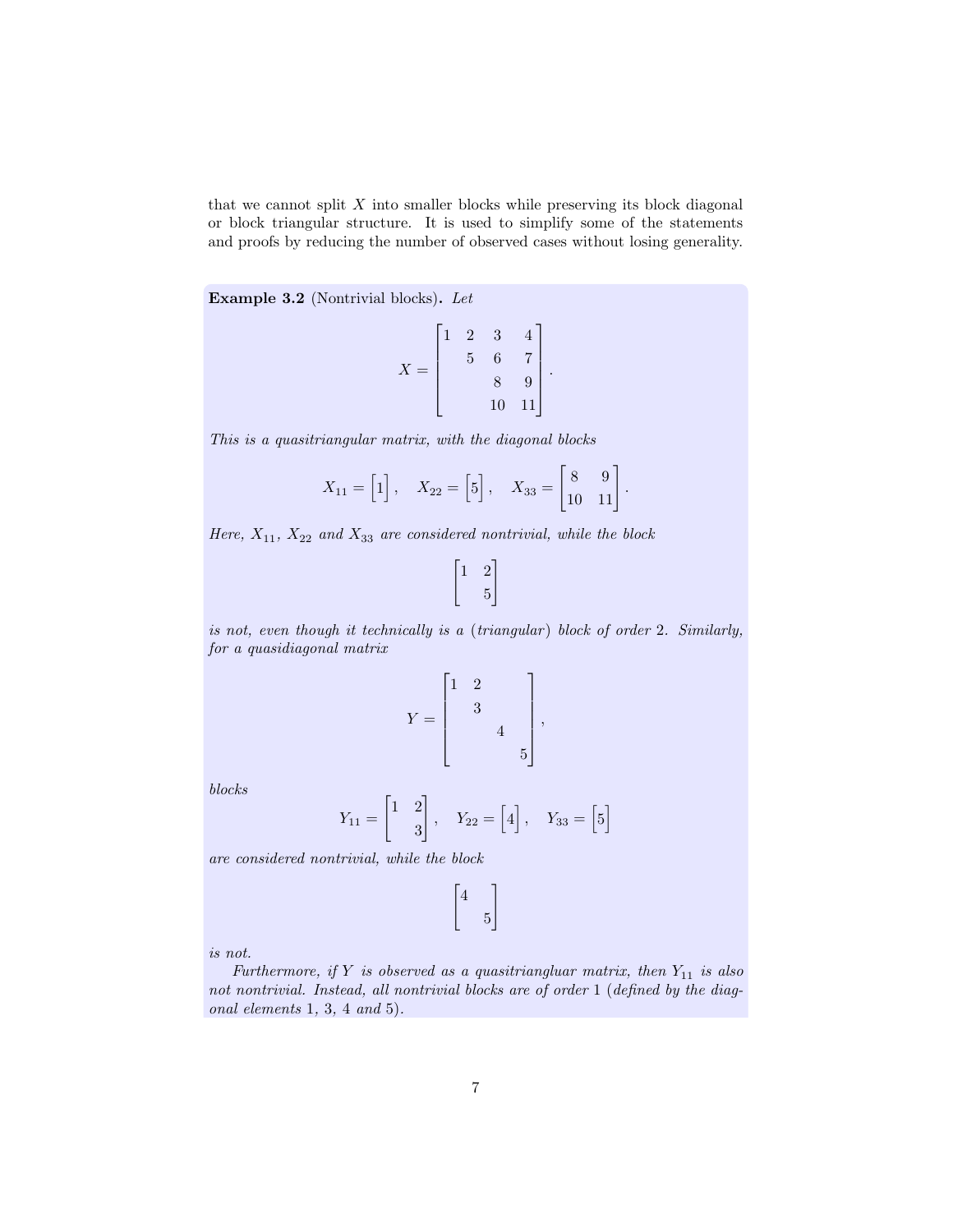Referring to the blocks as nontrivial allows us to skip (in proofs) various cases which are already covered but this may not be clear if left completely unmentioned. For example, when the proof related to quasidiagonal matrices covers the blocks of order 1, it implicitly also covers the blocks of order 2 of the form  $diag(\xi_1,\xi_2)$ . So, when we refer to the block of order 2 as being nontrivial, we avoid the trivial (and already covered) case of a diagonal block of order 2 and we are free to assume that the offdiagonal elements in such blocks are nonzero, without further cluttering the proof with the explanations why we are allowed to do so. The same goes for quasitriangluar matrices, except that in this case the nontriviality property means that only the subdiagonal element of a nontrivial block of order 2 is considered to be nonzero.

Unfortunately, allowing the triangular factor to have blocks is not enough. We also need permutations of the decomposing matrix and the scalar product generator J. The following example shows why this is needed, simultaneously illustrating a general approach to proving that some matrices do not have a hyperbolic Schur decomposition.

<span id="page-8-1"></span>**Example 3.3.** Let  $J = diag(1, 1, -1, -1)$  and let  $A = SJS^{-1}$ , where  $J =$  $diag(1, 2, 3, 4)$  and

$$
S = \begin{bmatrix} \frac{1}{5\sqrt{3}} & \frac{1}{17\sqrt{15}} & \frac{1}{195\sqrt{7}} & \frac{1}{257\sqrt{255}}\\ \frac{2}{5\sqrt{3}} & \frac{4}{17\sqrt{15}} & \frac{8}{195\sqrt{7}} & \frac{16}{257\sqrt{255}}\\ \frac{4}{5\sqrt{3}} & \frac{16}{17\sqrt{15}} & \frac{64}{195\sqrt{7}} & \frac{256}{257\sqrt{255}}\\ \frac{8}{5\sqrt{3}} & \frac{64}{17\sqrt{15}} & \frac{512}{195\sqrt{7}} & \frac{4096}{257\sqrt{255}} \end{bmatrix}.
$$

We shall now show that no J-unitary V and quasitriangular  $T$  exist such that  $A = VTV^{-1}$ . Since

<span id="page-8-0"></span>
$$
S^*JS = \begin{bmatrix} -1 & -0.994393 & -0.970230 & -0.949852 \\ -0.994393 & -1 & -0.993828 & -0.985075 \\ -0.970230 & -0.993828 & -1 & -0.998151 \\ -0.949852 & -0.985075 & -0.998151 & -1 \end{bmatrix}
$$
(2)

to 6 significant digits, all eigenvectors of  $A$  (i.e., columns of  $S$ ) are normalized negative vectors. Furthermore, if we denote them by  $s_i$ , then  $-1 < [s_i, s_j] < 0$ for all  $i \neq j$ .

Let us now assume that there exist a J-unitary  $V$  and a quasitriangular  $T$ such that  $A = VTV^{-1}$ . We distinguish the following possibilities:

1. The first block of  $T$  is of order 1. Then  $v_1$  is obviously a J-normalized eigenvector of  $A$ . But, this is impossible, since  $V$  is  $J$ -unitary, meaning that  $V^*JV = J$ , so  $[v_1, v_1] = 1$ , while  $[s_i, s_i] < 0$  for all i and, since normalization does not change the sign of the vector's scalar product by *itself*,  $[v_1, v_1] < 0$ .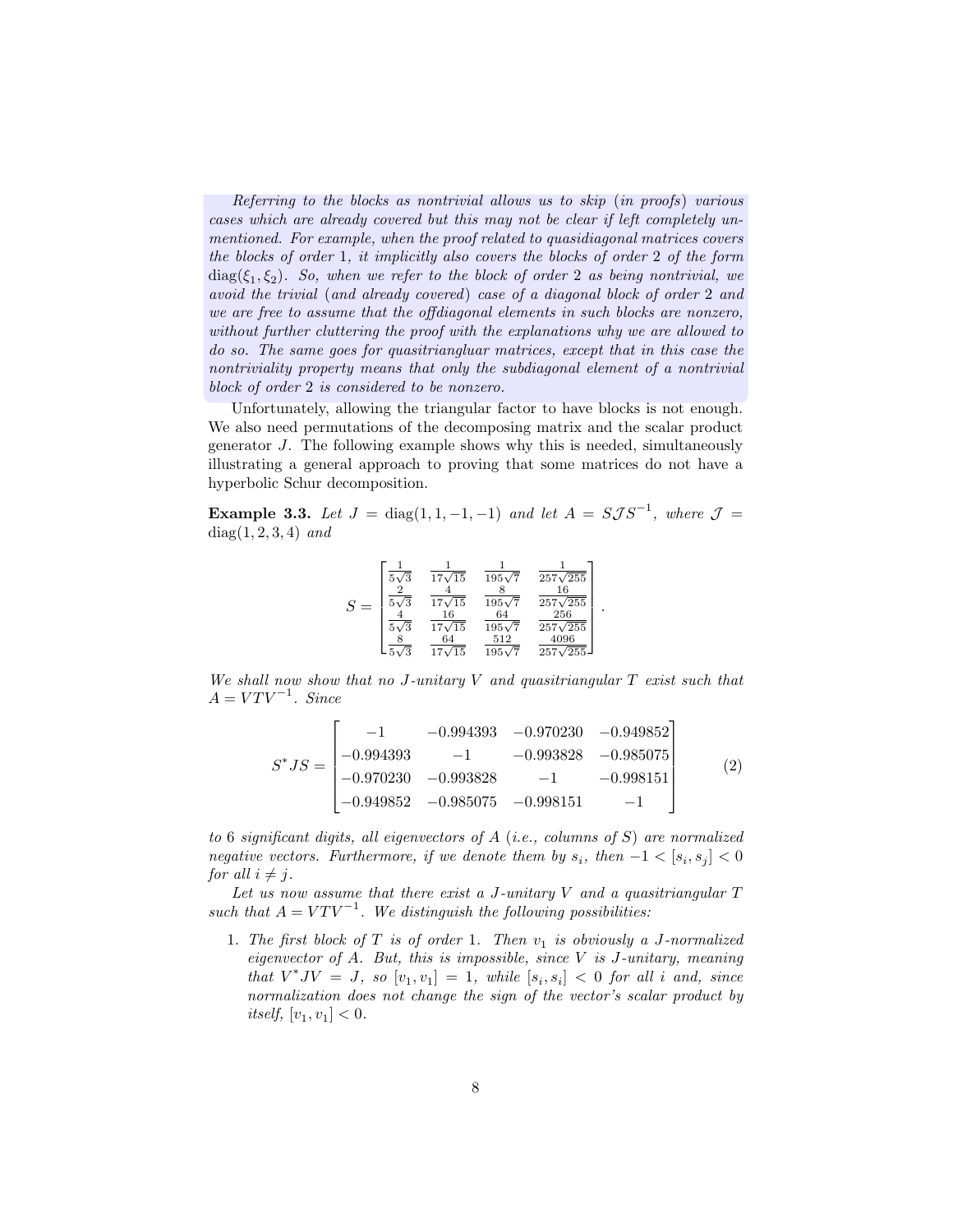2. The first block of T is a nontrivial block of order 2 (i.e.,  $t_{21} \neq 0$ ). Then it is easy to see that

$$
Av_1 = t_{11}v_1 + t_{21}v_2, \quad Av_2 = t_{12}v_1 + t_{22}v_2.
$$

In other words,

$$
(A - t_{11}I)v_1 = t_{21}v_2, \quad (A - t_{22}I)v_2 = t_{12}v_1.
$$

Multiplying the second equality with  $t_{21}$  and substituting  $t_{21}v_2$  with the expression from the first equality, we get:

$$
t_{12}t_{21}v_1 = (A - t_{22}I)t_{21}v_2 = (A - t_{22}I)(A - t_{11}I)v_1.
$$

In other words,  $v_1$  is the eigenvector of  $(A - t_{22}) (A - t_{11})$ . Using the same argument, we see that  $v_2$  is the eigenvector of  $(A - t_{11}I)(A - t_{22}I)$ . Furthermore,

$$
(A - t_{22}I)(A - t_{11}I)v_1 = A^2v_1 - (t_{11} + t_{22})Av_1 + t_{11}t_{22}v_1 = t_{12}t_{21}v_1.
$$

Now, we have:

$$
0 = A2v1 - (t11 + t22)Av1 + (t11t22 - t12t21)v1,
$$
  
=  $\left(A - \frac{t_{11} + t_{22}}{2}I\right)^2 v_1 - \left(\frac{(t_{11} - t_{22})^2}{4} + t_{12}t_{21}\right)v_1.$ 

 $So, v_1$  is the eigenvector of

$$
A_2 := \left(A - \frac{t_{11} + t_{22}}{2}I\right)^2,\tag{3}
$$

i.e.,

$$
A_2v_1 = \lambda' v_1, \quad \lambda' := \frac{(t_{11} - t_{22})^2}{4} + t_{12}t_{21}.
$$
 (4)

But, since

$$
(A - t_{22}I)(A - t_{11}I) = (A - t_{11}I)(A - t_{22}I),
$$

 $v_1$  and  $v_2$  are both (linearly independent) eigenvectors of  $A_2$ , with the same eigenvalue  $\lambda'$ .

Since A and  $A_2$  are diagonalizable, every eigenvector of A is also an eigenvector of  $A_2$ . Moreover, since the eigenvalues of A are distinct (they are 1,  $2, 3$  and  $4), A<sub>2</sub>$  has at most one eigenvalue of multiplicity 2 (this is easily seen from its Jordan decomposition). In other words, its eigenspaces have dimensions at most 2, so  $v_1$  and  $v_2$  are linear combinations of  $s_i$  and  $s_j$ for some  $i \neq j$ .

Let  $v_1 = \alpha_1 s_i + \beta_1 s_j$  and  $v_2 = \alpha_2 s_i + \beta_2 s_j$ . Obviously,  $\alpha_1, \beta_1 \neq 0$  (or  $v_1$ would be an eigenvector of  $A$ , hence covered by the case  $1$ ). Then, from  $J = V^*JV$ , we get:

<span id="page-9-0"></span>
$$
1 = j_{11} = [v_1, v_1] = |\alpha_1|^2 [s_i, s_i] + |\beta_1|^2 [s_j, s_j] + 2 \operatorname{Re}(\alpha_1 \overline{\beta_1} [s_i, s_j])
$$
  
= -(|\alpha\_1|^2 + |\beta\_1|^2 - 2[s\_i, s\_j] \operatorname{Re}(\alpha\_1 \overline{\beta\_1})). (5)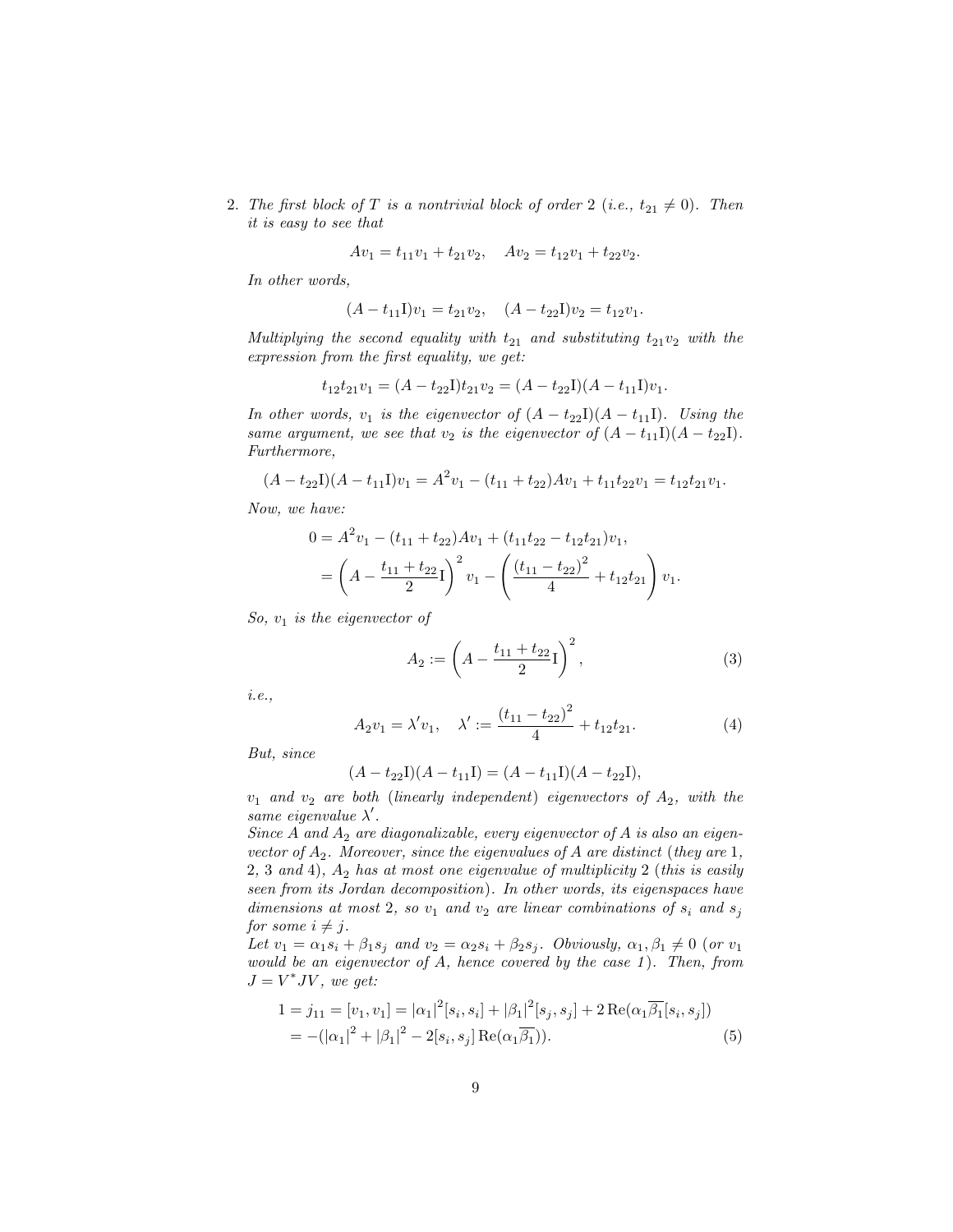From [\(2\)](#page-8-0) we see that for  $i \neq k, -1 < [s_i, s_k] < 0$ . Using [\(5\)](#page-9-0) and the well known fact that  $|\text{Re}(z)| \leq |z|$ , i.e.,  $\text{Re}(z) \geq -|z|$ , for all  $z \in \mathbb{C}$ , we see that

$$
-1 = |\alpha_1|^2 + |\beta_1|^2 - 2[s_i, s_j] \operatorname{Re}(\alpha_1 \overline{\beta_1})
$$
  
\n
$$
= |\alpha_1|^2 + |\beta_1|^2 + 2|[s_i, s_j]| \operatorname{Re}(\alpha_1 \overline{\beta_1})
$$
  
\n
$$
\geq |\alpha_1|^2 + |\beta_1|^2 - 2|[s_i, s_j]| \cdot |\alpha_1| \cdot |\beta_1|
$$
  
\n
$$
> |\alpha_1|^2 + |\beta_1|^2 - 2|\alpha_1| \cdot |\beta_1| = (|\alpha_1| - |\beta_1|)^2 \geq 0,
$$

which is an obvious contradiction.

Since both possible cases have led to a contradiction, the described decomposition does not exist for the pair  $(A, J)$ .

Now, the valid question is what kind of permutations should be used on the similarity matrix (permutations of rows, columns or both). To answer this question, we note that the point of having the Schur decomposition is having a convenient structure preserving similarity triangulation. Notably, in the Euclidean case, A is Hermitian if and only if its triangular factor T from the Schur decomposition is diagonal (i.e., triangular Hermitian). Here, we would like to keep as much of that property as is possible.

So, let us assume that  $J = \text{diag}(\pm 1)$  is given and let  $A = A^{[*]}$  be a given J-Hermitian matrix. Furthermore, let

<span id="page-10-0"></span>
$$
A = (P_1 U P_2) T (P_1 U P_2)^{-1}, \tag{6}
$$

such that U is  $J_1$ -unitary and T is  $J_2$ -Hermitian for some  $J_1$  and  $J_2$  which are permutationally similar to  $J$ , i.e., they have the same inertia as  $J$ , which is the usual approach when dealing with the indefinite scalar products.

The inertia property comes from another structure related condition. Having a unitary-like matrix  $U$  in a space equipped with the scalar product induced by some J, we want  $U^*JU = J$ . By Sylvester's law of inertia, J and J must have the same inertia. This transition is sometimes used to transfer a problem from a general indefinite scalar product space to a hyperbolic one (see [\[6](#page-33-9), Section 4.5]).

How are  $J, P_1, P_2, U, J_1$  and  $J_2$  related to each other? One should note that  $(6)$  is a unitary-like similarity (with respect to  $J$ ) of a given matrix with T, which we want to be quasitriangular, as explained before. Therefore, it is a fitting general form for the hyperbolic Schur decomposition.

Now, to explore the connection between  $J, P_1, P_2, U, J_1$  and  $J_2$ , we shall use the J-Hermitianity of A:

$$
(P_1UP_2)TP_2^*U^{-1}P_1^* = A = A^{[*]}{}^{J} = J((P_1UP_2)T(P_1UP_2)^{-1})^*J
$$
  
=  $JP_1U^{-*}P_2T^*P_2^*U^*P_1^*J = JP_1U^{-*}P_2J_2T^{[*]}{}^{J}{}^{J}D_2^*U^*P_1^*J.$ 

Since we want the decomposition to retain the Hermitianity property, i.e.,  $T =$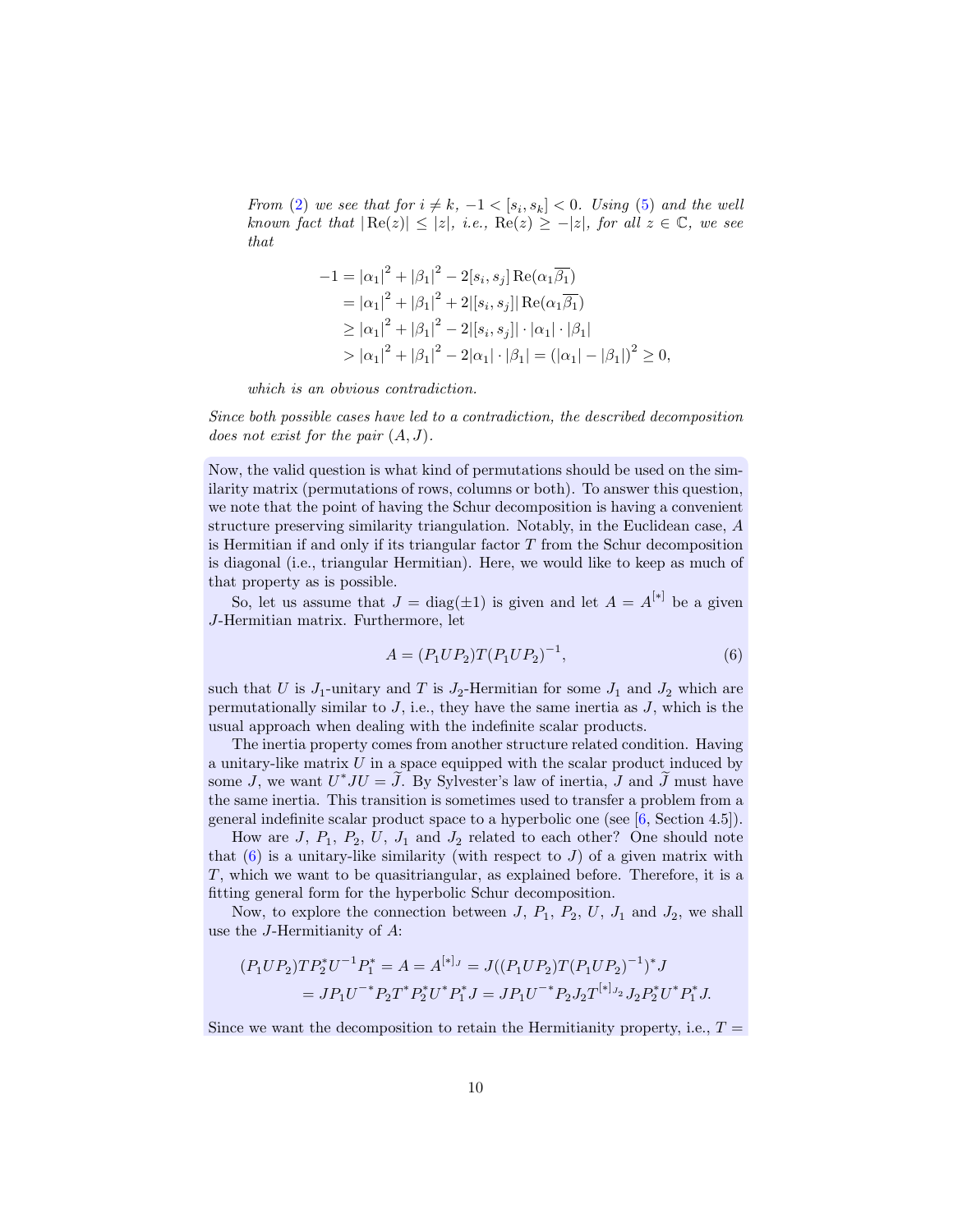$T^{[*]}{}_{J_2}$ , we conclude that it is fitting that the similarity matrices are equal, i.e.,

$$
P_1 U P_2 = J P_1 U^{-*} P_2 J_2.
$$

From here,

$$
U^* = P_2 J_2 P_2^* U^{-1} P_1^* J P_1.
$$

Since we want  $U$  to be  $J_1$ -unitary,

$$
J_1 = U^* J_1 U = P_2 J_2 P_2^* U^{-1} P_1^* J P_1 J_1 U.
$$

We see it is fitting that  $J_1 = P_1^* J P_1 = P_2 J_2 P_2^*$ , i.e.,

$$
J_1 = P_1^* J P_1, \quad J_2 = P_2^* J_1 P_2.
$$

So, it makes sense to define the hyperbolic Schur decomposition as follows:

<span id="page-11-0"></span>
$$
A = (P_1 U P_2) T (P_1 U P_2)^{-1}, \quad U^* \widetilde{J} U = \widetilde{J}, \quad \widetilde{J} = P_1^* J P_1. \tag{7}
$$

Note that none of this is a proof of anything (including the property of preserving structures for such decompositions), but merely a construction. The proofs follow soon.

We can reduce the two permutations from [\(7\)](#page-11-0) to only one, as shown in the following proposition.

**Proposition 3.4.** If a matrix A has a decomposition [\(7\)](#page-11-0) for  $J = \text{diag}(\pm 1)$ , then it also has the following two equivalent decompositions:

<span id="page-11-1"></span>
$$
A = (VP)T(VP)^{-1}, \quad V^*JV = J,\tag{8}
$$

<span id="page-11-2"></span>
$$
A = (PW)T(PW)^{-1}, \quad W^*J'W = J', \quad J' = P^*JP,
$$
\n(9)

where  $P = P_1 P_2$  is a permutation.

The converse also holds, i.e., if A has a decomposition  $(8)$  or  $(9)$ , then it also has a decomposition [\(7\)](#page-11-0).

*Proof.* Let A have a decomposition [\(7\)](#page-11-0) and let  $V = P_1 U P_1^*$  and  $P = P_1 P_2$ . Then we get:

$$
V^*JV = P_1 U^* P_1^* JP_1 U P_1^* = P_1 U^* \widetilde{J} U P_1^* = P_1 \widetilde{J} P_1^* = J,
$$

so A has a decomposition [\(8\)](#page-11-1).

Now, let A have a decomposition [\(7\)](#page-11-0) and let  $W = P_2^* U P_2$  and  $P = P_1 P_2$ . Then we get:

$$
W^* J' W = P_2^* U^* P_2 P_2^* P_1^* J P_1 P_2 P_2^* U P_2 = P_2^* U^* \widetilde{J} U P_2 = P_2^* U^* \widetilde{J} U P_2
$$
  
= 
$$
P_2^* P_1^* J P_1 P_2 = J',
$$

so  $A$  has a decomposition  $(9)$ .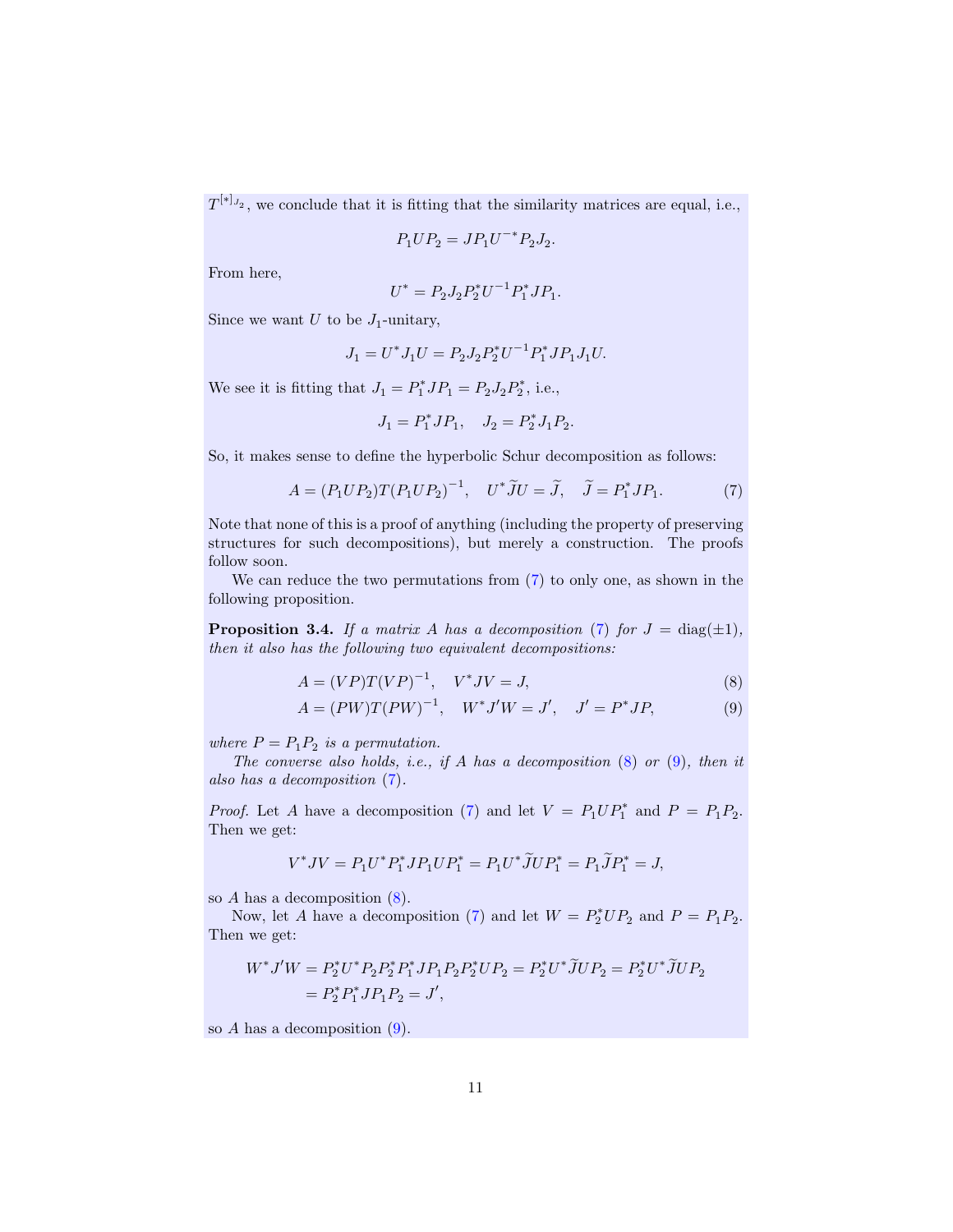To prove that the decompositions [\(8\)](#page-11-1) and [\(9\)](#page-11-2) are equivalent, let us assume that A has decomposition [\(8\)](#page-11-1) and let us define  $W = P^* VP$ . Then

$$
W^* J'W = (P^*V^*P)J'(P^*VP) = P^*VJVP = P^*JP = J',
$$

which shows that A has a decomposition  $(9)$ .

If A has a decomposition [\(9\)](#page-11-2), we define  $V = PWP^*$  and similarly get that it also has a decomposition [\(8\)](#page-11-1).

The converse (that A has a decomposition  $(7)$  if it has  $(8)$  or  $(9)$ ) trivially follows from [\(9\)](#page-11-2) by defining  $P_1 = P$  and  $P_2 = I$ .  $\Box$ 

Note that  $(8)$  is equivalent to

<span id="page-12-3"></span>
$$
A = \widehat{V}T\widehat{V}^{-1}, \quad \widehat{V}^*J\widehat{V} = P^*JP,\tag{10}
$$

i.e.,  $\hat{V}$  is hyperexchange (orthonormal), so A is orthonormally similar to a quasitriangular matrix  $T$ . Also,  $(9)$  is equivalent to

<span id="page-12-0"></span>
$$
P^*AP = WTW^{-1}, \quad W^*J'W = J', \quad J' = P^*JP,\tag{11}
$$

i.e., some symmetric permutation of  $A$  is  $J'$ -unitary similar to a quasitriangular matrix T, where  $J'$  is equal to J permuted with the same permutation as A.

We are now ready to define the hyperbolic Schur decomposition.

<span id="page-12-4"></span>**Definition 3.5** (Hyperbolic Schur decomposition). For a given  $A \in \mathbb{C}^{n \times n}$  and  $J = \text{diag}(\pm 1)$ , a hyperbolic Schur decomposition (with respect to J) is any decomposition of the form  $(7)$  or, equivalently, any of the forms  $(8)$ – $(11)$ , such that  $T$  is quasitriangular.

Throughout the paper we also consider decompositions that resemble the Schur decomposition, but with some of the nontrivial blocks in  $T$  of order strictly larger than 2. We refer to such decompositions as the hyperbolic Schur-like decompositions.

Naturally, the most interesting question here concerns the existence of such a decomposition. The following theorem shows that all diagonalizable matrices have it.

<span id="page-12-2"></span>**Theorem 3.6** (Diagonalizable matrix). If  $A \in \mathbb{C}^{n \times n}$  is diagonalizable, then it has a hyperbolic Schur decomposition with respect to any given  $J = \text{diag}(\pm 1)$ .

*Proof.* Let  $A = S \mathcal{J} S^{-1}$ , where  $\mathcal J$  is a diagonal matrix, be a Jordan decomposition of A. Since S is nonsingular, and therefore  $S^*JS$  is of full rank, by [\[19,](#page-34-2) Theorem 5.3, there exist matrices  $Q \in \mathbb{C}^{n \times n}$  and  $R \in \mathbb{C}^{n \times n}$  and permutations  $P_1$  and  $P_2$  such that

$$
S = P_1 Q R P_2^*, \quad Q^* J Q = J, \quad J = P_1^* J P_1
$$

and  $R$  is quasitriangular. Note that, since  $S$  is nonsingular,  $R$  is nonsingular as well and is therefore invertible. So,

<span id="page-12-1"></span>
$$
A = S\mathcal{J}S^{-1} = P_1QRP_2^*\mathcal{J}P_2R^{-1}Q^{-1}P_1^*.
$$
 (12)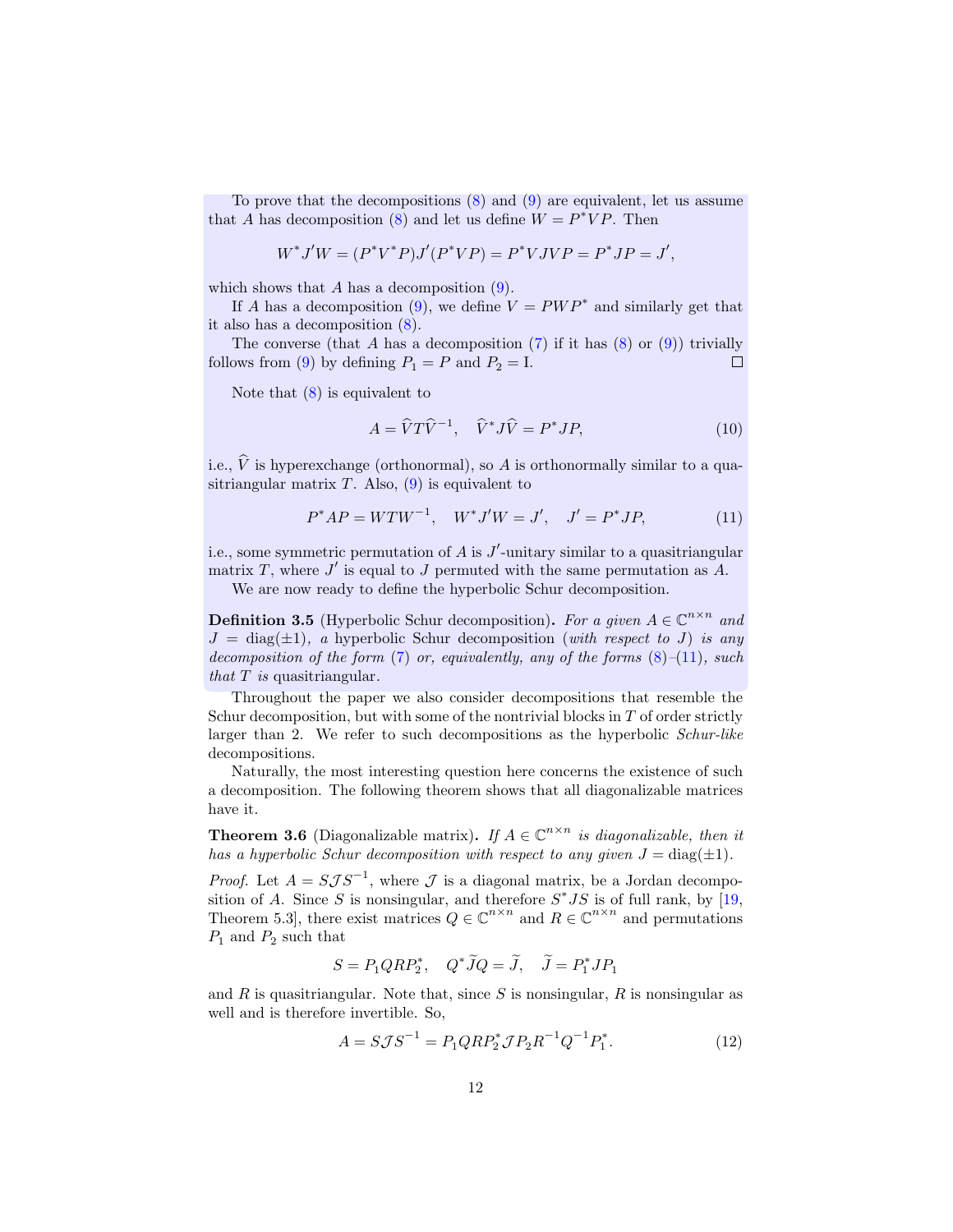Since  $\mathcal J$  is diagonal,  $P_2^* \mathcal J P_2$  is diagonal as well, which means it is also (block) upper triangular. We already have that R is quasitriangular and  $R^{-1}$  has the same block triangular structure as R. In other words,

$$
T := RP_2^* \mathcal{J} P_2 R^{-1}
$$

quasitriangular. From this and  $(12)$ , we see that there exists  $P := P_1$  such that

$$
A = (PQ)T(PQ)^{-1}, \quad Q^*\widetilde{J}Q = \widetilde{J}, \quad \widetilde{J} = P^*JP,
$$

so [\(9\)](#page-11-2) holds, which means that A has a hyperbolic Schur decomposition.  $\Box$ 

Obviously, there are also some nondiagonalizable matrices that have a hyperbolic Schur decomposition. Trivial examples are all Jordan matrices with at least one diagonal block of order greater than 1, since they are by definition both nondiagonalizable and triangular.

In Theorem [3.6,](#page-12-2) we assume A to be diagonalizable, which is then conveniently used in the proof. Under the assumption of diagonalizability, we can also mimic the traditional proof from the Euclidean case, using the diagonalizability for the convenient choice of the columns of the similarity matrix. Although technically far more complex than in the Euclidean case, this proof is also pretty straightforward and will be used to prove the existence of the hyperbolic Schur decomposition for some nondiagonalizable matrices in Proposition [3.11.](#page-16-0)

It is only natural to ask if there exists a nondiagonalizable matrix which does not have a hyperbolic Schur decomposition? As the following example shows, such matrices do exist.

Remark 3.7. When discussing the counterexamples for the existence of a hyperbolic Schur decomposition, we shall often define our matrices via their Jordan decompositions because the (non)existence of a hyperbolic Schur decomposition heavily depends on the degeneracy and mutual J-orthogonality of the (generalized) eigenvectors, i.e., of (some) columns in the similarity matrix S.

<span id="page-13-0"></span>**Example 3.8.** Let  $J = \text{diag}(1, -1, 1, -1)$  and  $A = S\mathcal{J}_4(\lambda)S^{-1}$  for some  $\lambda \in \mathbb{C}$ and

|       | $\mathbf{1}$                                    | $\overline{1}$ | $\,1$                                          |  |
|-------|-------------------------------------------------|----------------|------------------------------------------------|--|
| $S =$ |                                                 | $\overline{1}$ |                                                |  |
|       | $\begin{vmatrix} 1 & 1 \\ 1 & -1 \end{vmatrix}$ | $\overline{1}$ | $\begin{bmatrix} -1 \\ -1 \\ -1 \end{bmatrix}$ |  |
|       | $-1$                                            | $-1$           |                                                |  |

Let us assume that A has a hyperbolic Schur decomposition [\(10\)](#page-12-3). As usual,  $T_{11}$ denotes the smallest nontrivial top left diagonal block of  $T = [t_{ij}]$  (i.e., such that the elements of T beneath  $T_{11}$  are zero). In other words,  $T_{11}$  is of order 1 if  $t_{21} = 0$  and of order 2 otherwise.

We denote the columns of V as  $v_i$  and the columns of S as  $s_i$ . Note that

$$
[v_i, v_j] = \begin{cases} \pm 1, & i = j, \\ 0, & i \neq j. \end{cases}
$$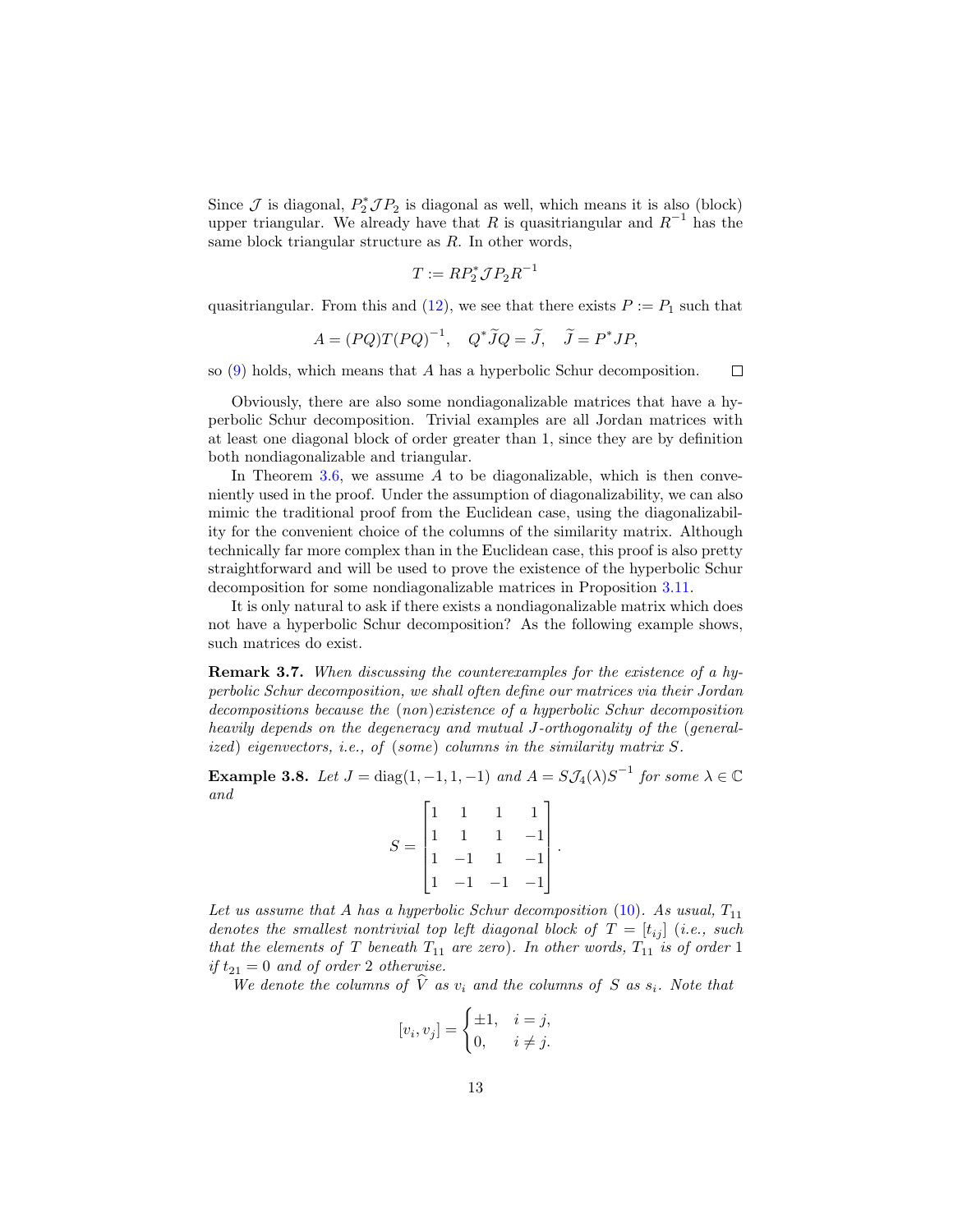Now, if  $T_{11}$  is of order 1, then  $v_1$  is the eigenvector of A, i.e., it is collinear with  $s_1$ . In other words,  $v_1 = xs_1$  for some  $\xi \neq 0$ . Then

$$
1 = |[v_1, v_1]| = |\xi|^2 |[s_1, s_1]| = 0,
$$

which is an obvious contradiction, so  $T_{11}$  is of order 2.

Let  $T_{11}$  be of an order 2, with the elements denoted as  $t_{ij}$ , for  $i, j \in \{1, 2\}$ . Similar as in Example  $3.3$  (case 2), we define

$$
A_2 := \left(A - \frac{t_{11} + t_{22}}{2}I\right), \quad \lambda' := \frac{(t_{11} - t_{22})^2}{4} + t_{12}t_{21}.
$$

Now, the first two columns of  $V$ ,  $v_1$  and  $v_2$ , are both (linearly independent) eigenvectors of  $A_2$  with the same eigenvalue  $\lambda'$ .

It is easy to see that if  $A_2$  is nonsingular, then it is similar to  $\mathcal{J}_4(\lambda')$ , which means it has only one eigenvector. This is a contradiction with the assumption that  $v_1$  and  $v_2$  are linearly independent. Hence,  $A_2$  is singular, i.e.,  $\lambda' = 0$ , and we get  $t_{11} + t_{22} = 2\lambda$ . A simple calculation yields two eigenvectors of  $A_2$ :

$$
s_1' = [1 \ 1 \ 0 \ 0 \ ]^T, \quad s_2' = [0 \ 0 \ 1 \ 1 \ ]^T
$$

.

Since they span the same eigenspace as  $v_1$  and  $v_2$ , we conclude that

$$
v_1 = \alpha_{11} s_1' + \alpha_{21} s_2', \quad v_2 = \alpha_{12} s_1' + \alpha_{22} s_2'.
$$

for some  $\alpha_{11}$ ,  $\alpha_{12}$ ,  $\alpha_{21}$ ,  $\alpha_{22}$ . Note that

$$
[s'_1, s'_1] = 0, \quad [s'_2, s'_2] = 0, \quad [s'_1, s'_2] = 0,
$$

which means that  $s'_1$  and  $s'_2$  are both J-degenerate and mutually J-orthogonal. The contradiction is now obvious:

$$
\pm 1 = [v_1, v_1] = [\alpha_{11} s_1' + \alpha_{21} s_2', \alpha_{11} s_1' + \alpha_{21} s_2']
$$
  
=  $|\alpha_{11}|^2 [s_1', s_1'] + 2 \operatorname{Re}(\alpha_{11} \overline{\alpha_{21}}[s_1', s_2']) + |\alpha_{21}|^2 [s_2', s_2'] = 0.$ 

If we have allowed bigger diagonal blocks in  $T$ , would all square matrices have a hyperbolic Schur decomposition? As it turns out, the answer is "no", for any constant upper limit on the size of those blocks. This can be proved by contradiction, as shown in the following remark.

<span id="page-14-0"></span>**Remark 3.9** (Bigger diagonal blocks in  $T$ ). Let us assume that a hyperbolic Schur-like decomposition, such that the biggest diagonal block of the block triangular factor T is of an order at most  $k \in \mathbb{N}$ , always exists.

For a given even n, we set  $J = (1, -1, 1, -1, \ldots, 1, -1)$ , i.e.,  $j_{ii} = (-1)^{i+1}$ , of order n and construct a nonsingular matrix  $S$  as in the previous example, such that the first  $n/2$  columns are J-degenerate and mutually J-orthogonal.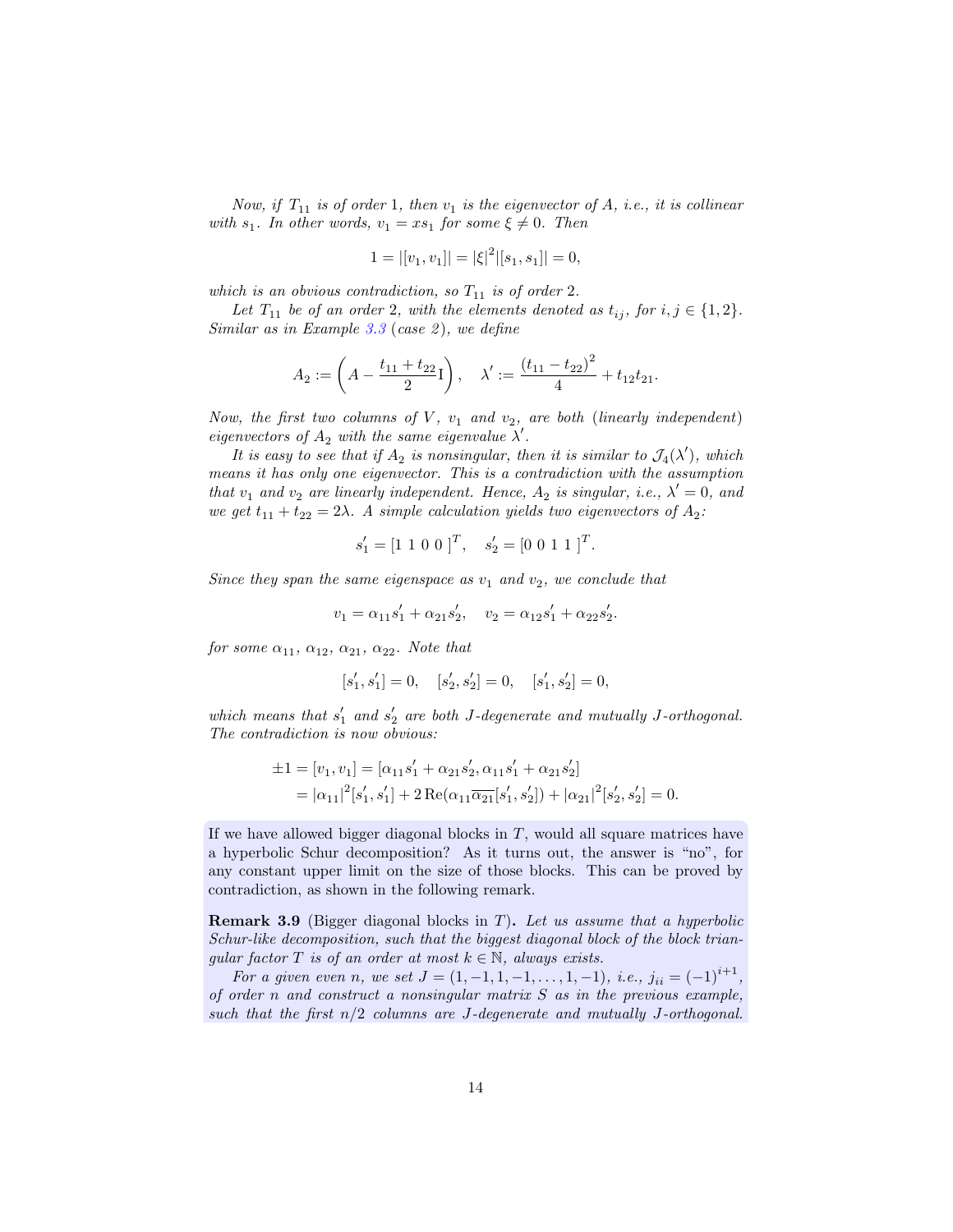One such matrix is

$$
s_{ij} = \begin{cases} 1, & (j \le n/2 \text{ and } i \le n-2j+2) \text{ or} \\ & (j > n/2 \text{ and } i \le 2(n-j)+1), \\ -1, & otherwise. \end{cases}
$$

There is a simpler formula that achieves the same result, but this one was chosen for its likeness with the previous example.

We define  $A = S\mathcal{J}_n(\lambda)S^{-1}$  for some  $\lambda \in \mathbb{C}$ . Repeating the steps from the previous example, we easily see that all eigenvectors of  $\prod_{i=1}^{j}(A-t_{ii}I)$  are Jdegenerate and mutually J-orthogonal for all  $j \leq k$ , showing that A has no hyperbolic Schur-like decomposition with the diagonal blocks of T having the order  $k \leq n/2$ .

In other words, no constant  $k$  would suffice as the upper bound for the size of the diagonal blocks in T.

Finally, let us assume that all matrices of order  $n \geq n_0$ , for some  $n_0$ , have a hyperbolic Schur-like decomposition with the diagonal blocks of T of order at most  $f(n)$  such that  $f(n) < n$ . In other words, we assume that there is [a](#page-15-0) nontrivial Schur-like decomposition<sup>a</sup> for all square matrices of order greater than some fixed  $n_0$ , but with no constant limit on the size of the largest block in T. Instead, we assume that there is a function  $f(n)$  which returns the upper bound of such blocks for all matrices of order n.

In this case, we could reapply our decomposition to the blocks of  $T$  of order at least  $n_0$ , reducing them further until the biggest block in the triangular factor is smaller than  $n_0$ . This way, we get that  $n_0$  is the constant upper bound for the size of the diagonal blocks in  $T$  which is a contradiction with Remark [3.9.](#page-14-0)

Hence, we conclude that some matrices do not have a hyperbolic Schur-like decomposition even if we allow the diagonal blocks of  $T$  to be of an arbitrary size  $k < n$ . Therefore, it is sufficient for T to have blocks of order 1 and 2. Obviously, for  $k = n$  we always have trivial (and useless) hyperbolic Schur-like "decomposition"  $A = I_n A I_n^{-1}$ .

<span id="page-15-1"></span>**Example 3.10.** Let  $J = diag(1, -1, 1, -1)$  and let  $A = SJS^{-1}$ , where

$$
S = \begin{bmatrix} 1 & 1 & 1 & 2 \\ 1 & 2 & 1 & 1 \\ 1 & 2 & -1 & -1 \\ 1 & 1 & -1 & -2 \end{bmatrix}, \quad \mathcal{J} = J_2(\lambda_1) \oplus J_2(\lambda_2), \quad \lambda_1 \neq \lambda_2.
$$

 ${}^{a}$ By nontrivial, we mean that the order of the biggest diagonal block in T is strictly smaller than the order of the decomposing matrix.

<span id="page-15-0"></span>Since the blocks in  $T$  are of an order at most 2, it makes sense to ask if all the matrices with the Jordan blocks of order at most 2 (in their Jordan decomposition) have a hyperbolic Schur decomposition. As the following example shows, this is also, unfortunately, not the case.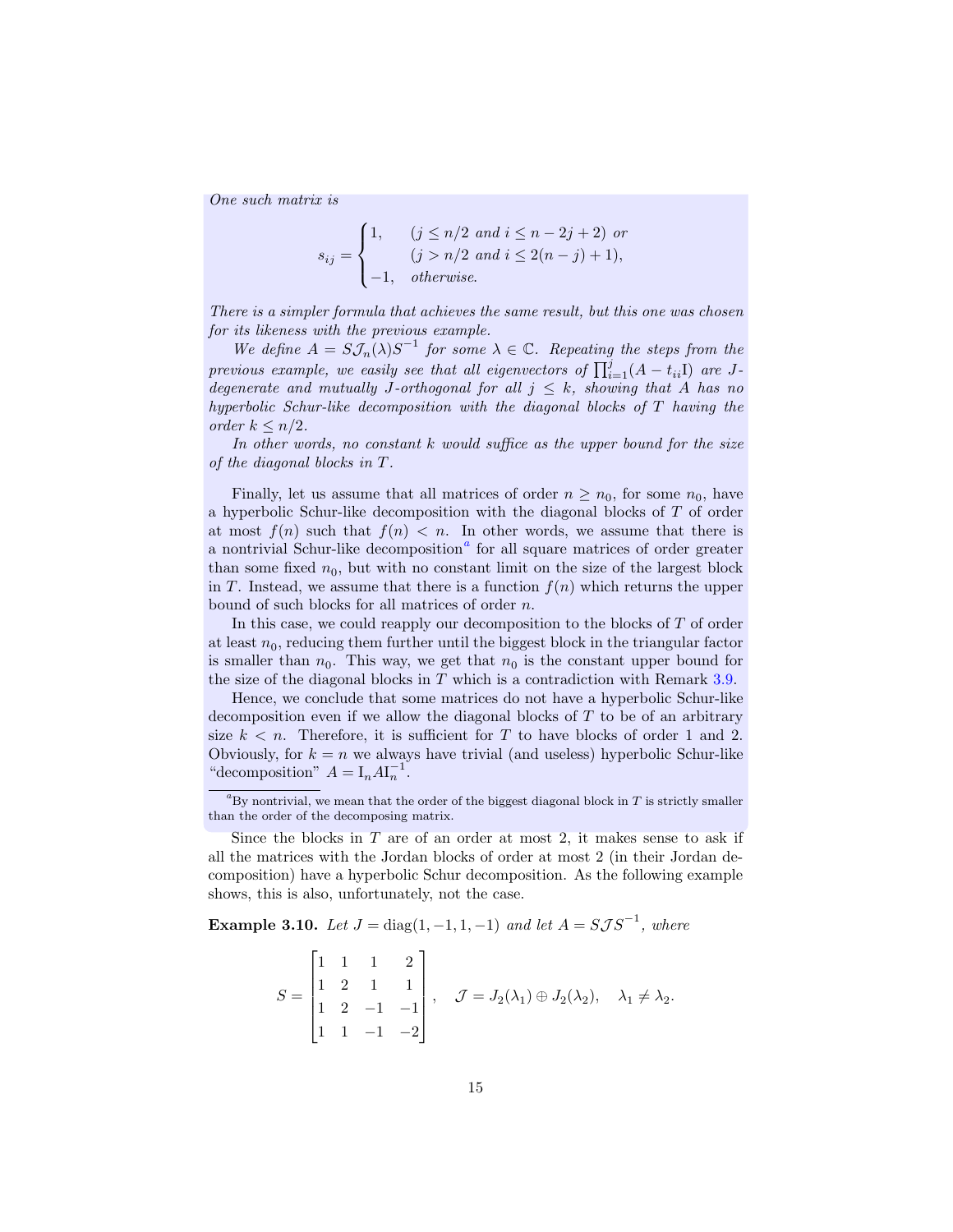Let A have a hyperbolic Schur decomposition [\(10\)](#page-12-3) with  $V = [v_1 \dots v_4]$  hyperexchange and T quasitriangular and let  $s_i = S e_i$ . Using the same argumentation as in Example [3.8,](#page-13-0) we see that the top left block of  $T$  has to be of order 2. Also,  $v_1$  and  $v_2$  must be the eigenvectors of some  $A_2(\xi) := (A - \xi I)^2$  associated with the same eigenvalue (for some  $\xi$ ). However,  $v_1$  and  $v_2$  must be linearly independent, and the only 2-dimensional eigenspaces of  $A_2(\xi)$  are those spanned by:

- 1.  $\{s_1, s_2\}$  for  $\xi = \lambda_1$ ,
- 2.  $\{s_1, s_3\}$  for  $\xi = \frac{1}{2}(\lambda_1 + \lambda_2)$ , and
- 3.  $\{s_3, s_4\}$  for  $\xi = \lambda_2$ .

We get

$$
S^*JS = \begin{bmatrix} s_j^*Js_i \end{bmatrix} = \begin{bmatrix} 2 \\ -2 \end{bmatrix},
$$

so each of these sets consists of degenerate, mutually J-orthogonal vectors.

It is easy to see that the linear combinations of such vectors are also degenerate (and mutually J-orthogonal), which is a contradiction with the assumption that  $v_1$  and  $v_2$  are columns of a hyperexchange matrix  $\hat{V}$ .

However, if we limit the matrix to have only one Jordan block of order 2 (the rest of the Jordan form being diagonal), it will always have a hyperbolic Schur decomposition, as shown in the following proposition.

Its proof is a constructive one, following the idea of the iterative reduction, as outlined at the beginning of this section.

<span id="page-16-0"></span>**Proposition 3.11.** Let  $A \in \mathbb{C}^{n \times n}$  have a Jordan decomposition  $A = S \mathcal{J} S^{-1}$ such that  $\mathcal J$  has at most one block of order 2, while all others are of order 1. Then A has a hyperbolic Schur decomposition for any given  $J = \text{diag}(\pm 1)$ .

*Proof.* If all Jordan blocks of  $A$  are of order 1, the matrix  $A$  is diagonalizable and, by Theorem [3.6,](#page-12-2) has a hyperbolic Schur decomposition. So, we shall only consider a case when A has (exactly one) Jordan block of order 2.

Case 1 If there is a nondegenerate eigenvector  $s_1$  or A, we can J-normalize it, obtaining the *J*-normal eigenvector  $v_1 = s_1/|s_1|$ . As explained in [\[6,](#page-33-9) page 10],  $v_1$  can be expanded to the *J*-orthonormal basis  $\{v_1, v_2, \ldots, v_n\}$ . Defining a matrix

$$
V := \Big[ v_1 \ v_2 \ \cdots \ v_n \Big],
$$

we see that

$$
A = V \begin{bmatrix} t_{11} & * & \\ & & \\ 0 & A' & \end{bmatrix} V^{-1}, \quad V^* J V = P^* J P.
$$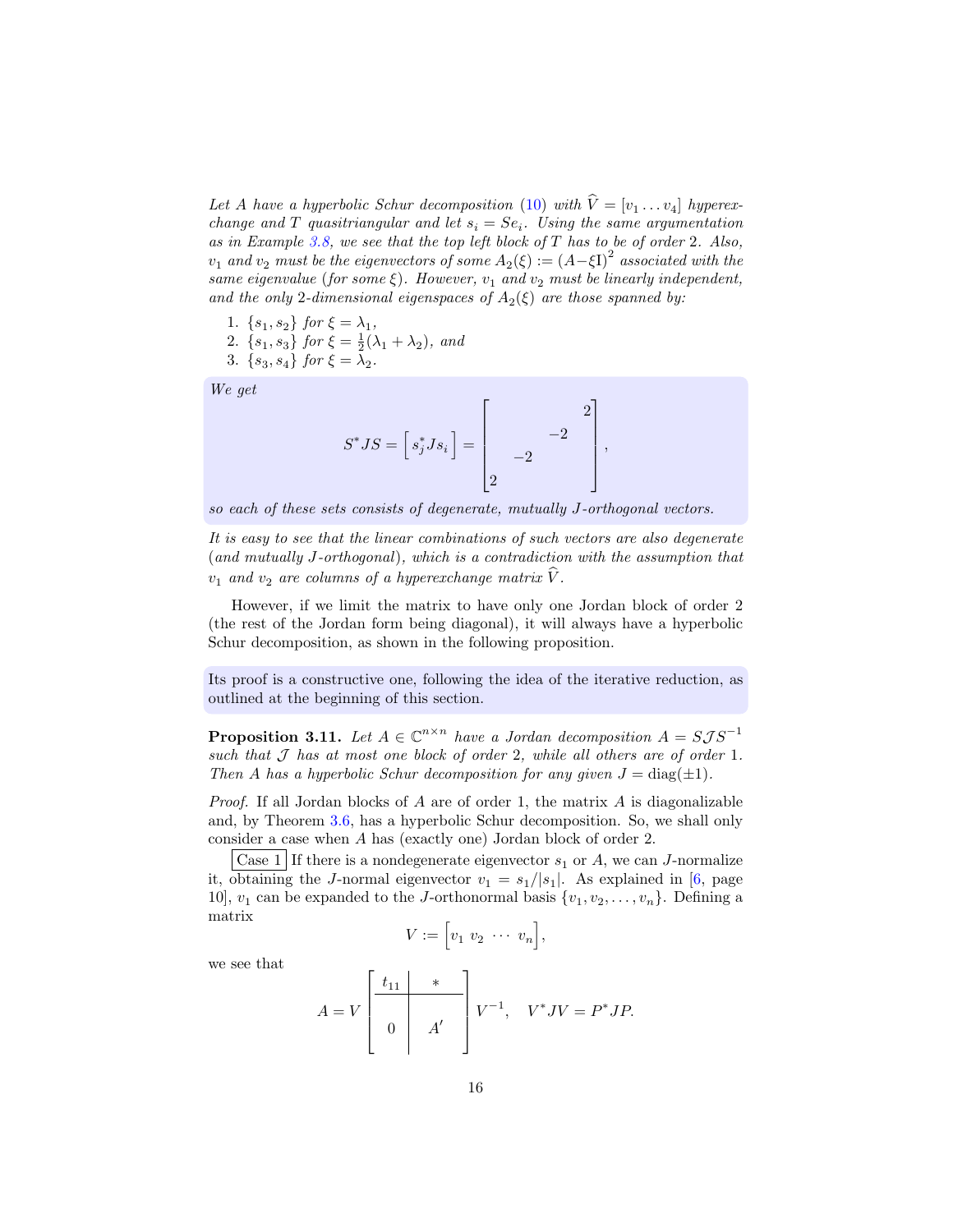We repeat the process on  $A'$  until we either get to the block of order 2 or to the  $A'$  such that all its eigenvectors are  $J'$ -degenerate, where  $J'$  is the corresponding (bottom right) part of  $P^*JP$ . It is not hard to see that this sequence really gives the hyperbolic Schur-like decomposition such that blocks in  $T$  are of order 1, except maybe for the bottom right one which may be of an arbitrary order, which is covered by Case 2.

Case 2 We now focus on A such that all its eigenvectors are J-degenerate, i.e.,  $[s_i, s_i] = 0$  for all i (except, maybe, the second one, since  $s_2$  is not an eigenvector but (the second) generalized eigenvector associated with the aforementioned block  $\mathcal{J}_2(\lambda)$ , as this is the only case not resolved by the previously described reductions.

Without the loss of generality, we may assume that

$$
\mathcal{J} = \mathcal{J}_2(\lambda_1) \oplus \lambda_2 \oplus \cdots \oplus \lambda_{n-1}.
$$

So, by assumption,  $[s_i, s_i] = 0$ , for all  $i \in \{1, 3, 4, \ldots, n\}$ . Note the absence of the second column, as this one is not an eigenvector, but the generalized eigenvector associated with  $\mathcal{J}_2(\lambda_1)$ .

Case 2.1 If  $[s_1, s_2] \neq 0$  and  $[s_2, s_2] \neq 0$ , we define

$$
v_1' = \xi s_1 + s_2, \quad v_2' = s_2.
$$

Since  $s_1$  and  $s_2$  are linearly independent,  $v'_1$  and  $v'_2$  are also linearly independent for every  $\xi \neq 0$ . We shall define the appropriate  $\xi$  in a moment. Note that

$$
[v'_1, v'_2] = [\xi s_1 + s_2, s_2] = \xi[s_1, s_2] + [s_2, s_2].
$$

Since we want to construct a J-orthonormal set, we want  $[v'_1, v'_2] = 0$ , so we define

$$
\xi := -\frac{[s_2, s_2]}{[s_1, s_2]}.
$$

Now that  $v'_1$  and  $v'_2$  are J-orthogonal, we need to be able to J-normalize them and, in order to do that, we need them to be nondegenerate. Vector  $v'_2 = s_2$ is nondegenerate by assumption. We check the  $(non)$ degeneracy of vector  $v'_1$ , using the fact that  $[s_2, s_2] \in \mathbb{R}$ , which is valid for all vectors in any indefinite scalar product space:

$$
\begin{aligned} [v_1', v_1'] &= \left[ \xi s_1 + s_2, \xi s_1 + s_2 \right] = |\xi|^2 [s_1, s_1] + 2 \operatorname{Re}(\xi[s_1, s_2]) + [s_2, s_2] \\ &= -2 \operatorname{Re}[s_2, s_2] + [s_2, s_2] = -[s_2, s_2] \neq 0. \end{aligned}
$$

We define  $v_1 = v_1'/|v_1'|$  and  $v_2 = v_2'/|v_2'|$ , obtaining the *J*-orthonormal set  $\{v_1, v_2\}$ . As we did in Case 1, we expand this set to the *J*-orthonormal basis  $\{v_1, v_2, \ldots, v_n\}$ , define the *J*-orthonormal matrix *V* with columns  $v_1, \ldots, v_n$ and, by construction, see that

<span id="page-17-0"></span>
$$
A = V \begin{bmatrix} T_{11} & * \\ & \\ 0 & A' \end{bmatrix} V^{-1}, \quad V^* J V = P^* J P. \tag{13}
$$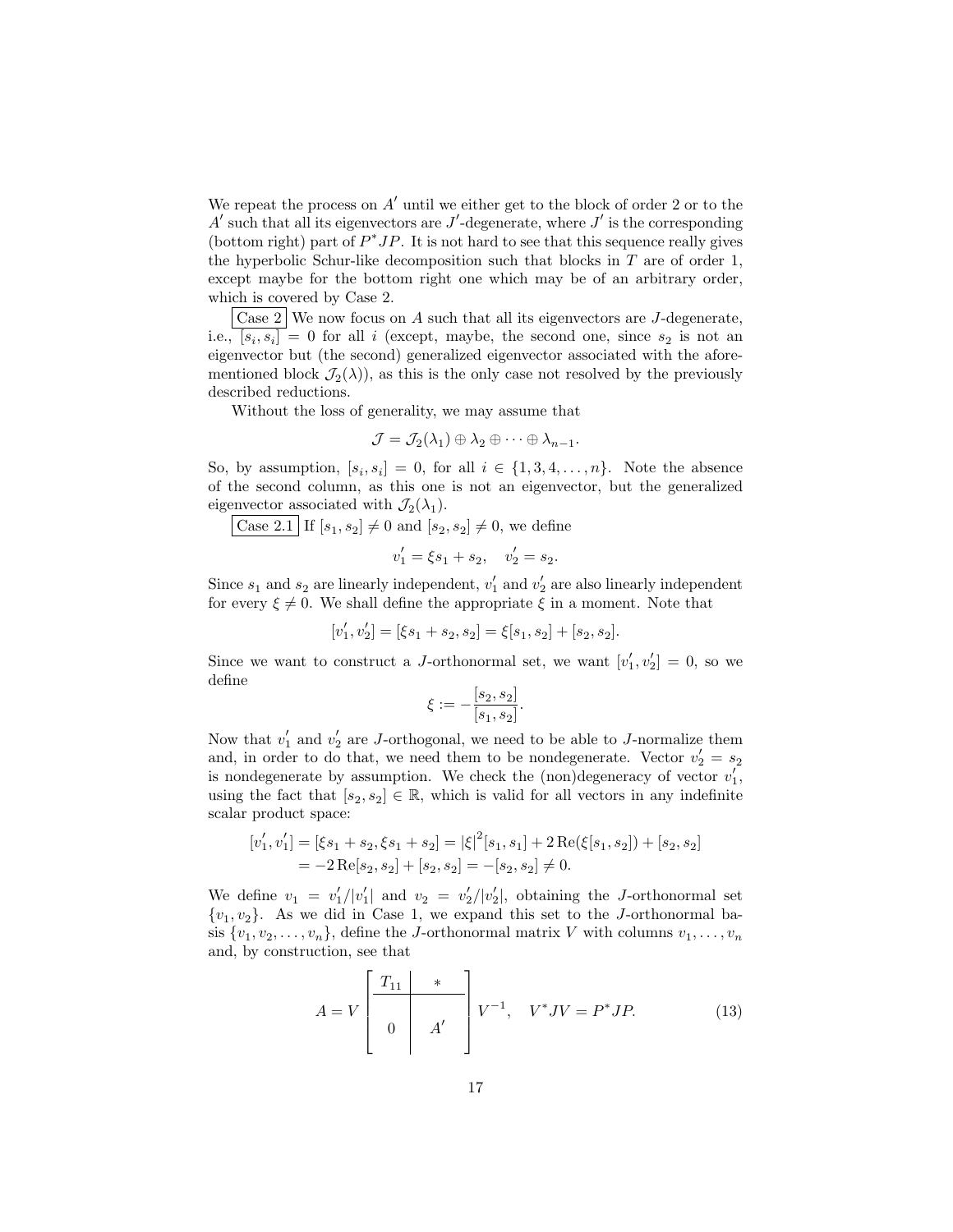Here,  $T_{11}$  is of order 2 and the matrix  $A'$  is diagonalizable. Hence, by Theorem [3.6,](#page-12-2) A ′ has a hyperbolic Schur decomposition, so A has one too.

Case 2.2 Let us now assume that  $[s_1, s_2] \neq 0$  and  $[s_2, s_2] = 0$ . We define

$$
v_1' = \xi s_1 - s_2, \quad v_2' = \xi s_1 + s_2.
$$

As before,  $v'_1$  and  $v'_2$  are linearly independent for every  $\xi \neq 0$ . In order to define the appropriate  $\xi$ , note that

$$
[v'_1, v'_2] = [\xi s_1 - s_2, \xi s_1 + s_2] = |\xi|^2 [s_1, s_1] + 2 \operatorname{Im}(\xi [s_1, s_2]) + [s_2, s_2]
$$
  
= 2 \operatorname{Im}(\xi [s\_1, s\_2]).

Hence, to obtain the *J*-orthonormality of  $v'_1$  and  $v'_2$ , we define

$$
\xi:=\overline{[s_1,s_2]},
$$

once again getting a J-orthogonal set  $\{v'_1, v'_2\}$ . As before, we check that these vectors are J-nondegenerate:

$$
[v'_1, v'_1] = [\xi s_1 - s_2, \xi s_1 - s_2] = |\xi|^2 [s_1, s_1] - 2 \operatorname{Re}(\xi[s_1, s_2]) + [s_2, s_2]
$$
  
=  $-2|[s_1, s_2]|^2 \neq 0$ ,  

$$
[v'_2, v'_2] = [\xi s_1 + s_2, \xi s_1 + s_2] = |\xi|^2 [s_1, s_1] + 2 \operatorname{Re}(\xi[s_1, s_2]) + [s_2, s_2]
$$
  
=  $2|[s_1, s_2]|^2 \neq 0$ .

Next, we *J*-normalize vectors  $v'_1$  and  $v'_2$  to obtain a *J*-orthonormal set  $\{v_1, v_2\}$ , expand it to a *J*-orthonormal basis  $\{v_1, \ldots, v_n\}$  and a *J*-orthonormal matrix *V*. By construction,  $(13)$  holds and we can further decompose  $A'$ , which is again diagonalizable.

Case 2.3 We have now covered all the cases such that  $[s_1, s_2] \neq 0$ , so we now assume that  $[s_1, s_2] = 0$ . Let k be such that  $[s_1, s_k] \neq 0$ . Obviously,  $k \neq 2$ , so both vectors  $s_1$  and  $s_k$  are J-degenerate eigenvectors of A. Note that such k must exist because, otherwise, k-th row and column of  $S^*JS$  would be zero, which is contradictory to the assumption that  $S$  and  $J$  are nonsingular.

We handle this case exactly the same way we did Case 2.2. The only difference is in the exact formula for the block  $T_{11}$  in [\(13\)](#page-17-0), which we omit, as it is  $\Box$ unimportant for the proof.

Although it may not be very obvious, the condition of having at most one Jordan block of order 2 in A is very important. Without this condition, in Case 2.3 of the proof, we would not be able to make a conclusion about  $s_1$  and  $s_k$  being the eigenvectors. Instead,  $s_k$  might be a generalized eigenvector associated with a Jordan block of order 2 belonging to the some eigenvector other than  $s_1$ . If the described construction was followed in that case, [\(13\)](#page-17-0) would not hold, because  $T_{11}$  would nor be of order 2. Instead, it would be associated to  $s_1, s_{k-1}$  and  $s_k$ , hence being of dimension  $3 \times 2$ . We have shown (see Example [3.10\)](#page-15-1) that this is not just a matter of construction, but a matrix A with 2 Jordan blocks of order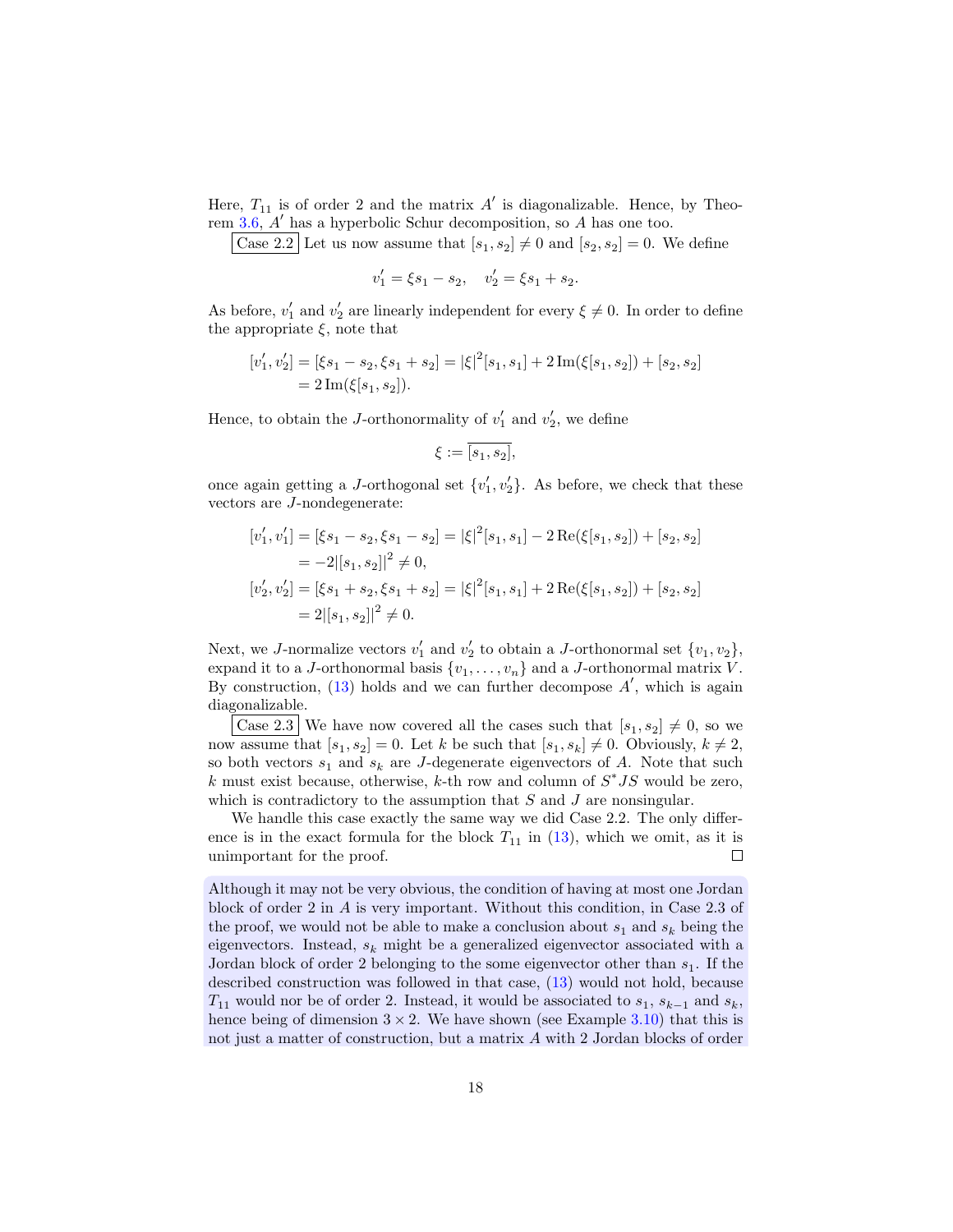2 exists, such that A does not have a hyperbolic Schur decomposition.

We have researched the existence of the hyperbolic Schur decomposition of a given matrix in relation to its Jordan structure. But, the Schur decomposition is particularly interesting as a decomposition that preserves structures (with respect to the corresponding scalar product), so it is only natural to research the existence of the hyperbolic Schur decomposition for J-Hermitian and Junitary matrices.

A discussion in [\[6,](#page-33-9) Section 5.6] gives a detailed analysis of J-Hermitian matrices for the case when  $J$  (in [\[6\]](#page-33-9) denoted as  $H$ ) has exactly one negative eigenvalue. In the case of the hyperbolic scalar products, the discussion is basically about the Minkowski spaces, i.e.,

$$
J = \pm \text{diag}(1, -1, \dots, -1)
$$
 or  $J = \pm \text{diag}(1, \dots, 1, -1)$ .

However, Proposition [3.11](#page-16-0) cannot be used to conclude that all J-Hermitian matrices in the Minkowski space have a hyperbolic Schur decomposition. The problem arises from the case (iv) in the aforementioned discussion in [\[6,](#page-33-9) Section 5.6], which states that a J-Hermitian matrix can have a Jordan block of order 3. Using this case, we construct the following very important example which shows that there really exist such matrices that have no hyperbolic Schur decomposition.

<span id="page-19-0"></span>Example 3.12 (J-Hermitian matrix that does not have a hyperbolic Schur decomposition). Let  $J = diag(1, 1, -1)$  and let

$$
A = \begin{bmatrix} 12 & 11 & -16 \\ 11 & 8 & -13 \\ 16 & 13 & -20 \end{bmatrix} = S\mathcal{J}_3(0)S^{-1}, \quad S = \begin{bmatrix} 3 & 5 & 3 \\ 4 & 5 & 3 \\ 5 & 7 & 4 \end{bmatrix}.
$$

Let us assume that A has a hyperbolic Schur decomposition  $A = VTV^{-1}$ ,  $V^*JV = P^*JP$ , with  $s_1$  being the only eigenvector of A. Note that

$$
S^*JS = \begin{bmatrix} 0 & 0 & 1 \\ 0 & 1 & 2 \\ 1 & 2 & 2 \end{bmatrix},
$$

which means that  $s_1$  is degenerate and J-orthogonal to  $s_2$ . Following the previous discussions (see Example [3.8](#page-13-0) or the proof of Proposition [3.11](#page-16-0)), we see that the top left block of  $T$  must be of order 2. But, the associated (first two) columns of  $V$ , denoted  $v_1$  and  $v_2$ , must be J-normal, mutually J-orthogonal linear combinations of  $s_1$  and  $s_2$ . This is impossible, since  $s_1$  is degenerate and  $s_1$  and  $s_2$ are J-orthogonal.

To show this, assume that such vectors exist, i.e., we have  $\alpha_{ij}$  such that

$$
v_1 = \alpha_{11}s_1 + \alpha_{12}s_2, \quad v_2 = \alpha_{21}s_1 + \alpha_{22}s_2.
$$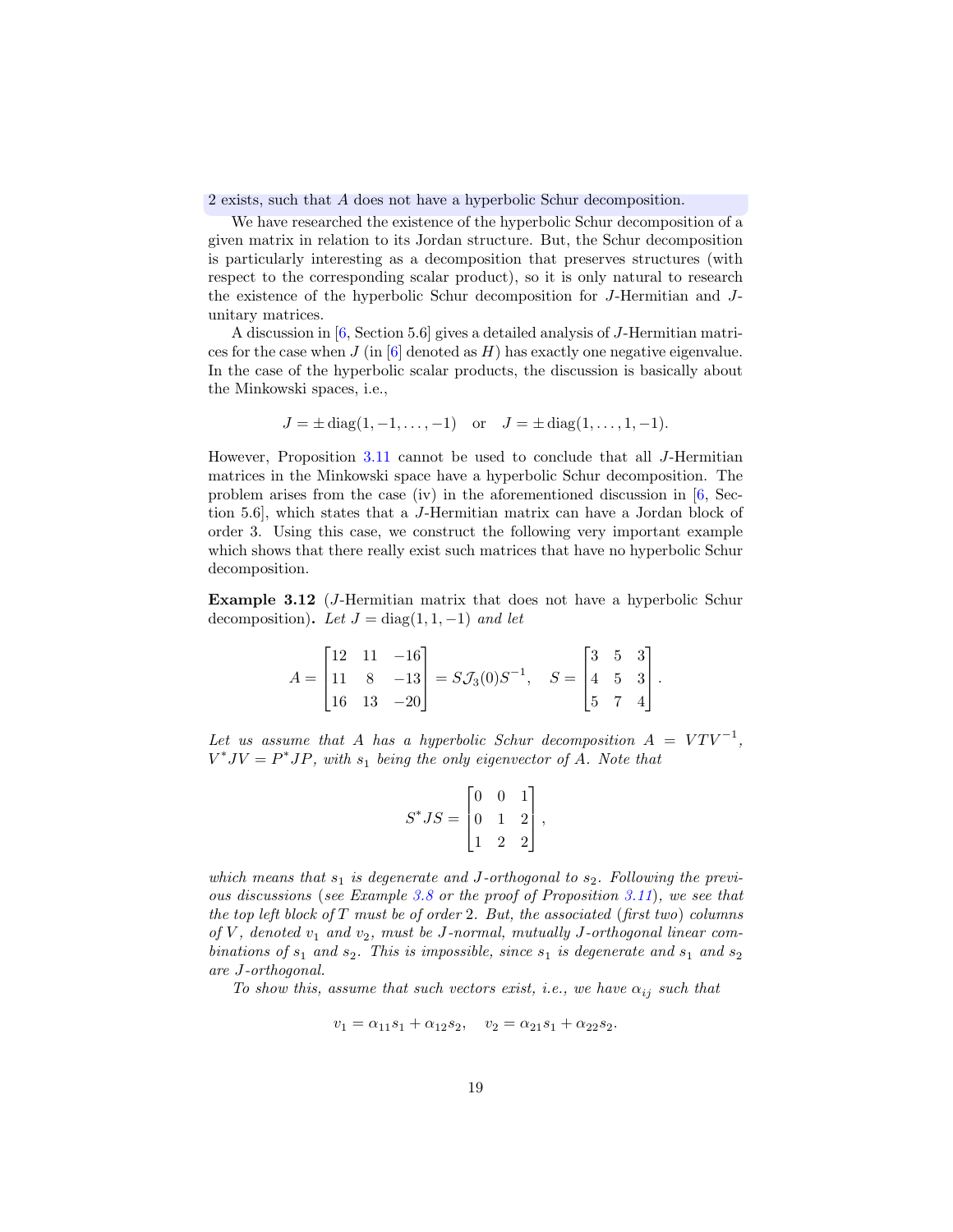We check the desired properties of  $v_1$  and  $v_2$ . First, J-normality:

$$
1 = [v_1, v_1] = [\alpha_{11}s_1 + \alpha_{12}s_2, \alpha_{11}s_1 + \alpha_{12}s_2]
$$
  
\n
$$
= |\alpha_{11}|^2[s_1, s_1] + 2 \operatorname{Re}(\alpha_{11}\overline{\alpha_{12}}[s_1, s_2]) + |\alpha_{12}|^2[s_2, s_2] = |\alpha_{12}|^2,
$$
  
\n
$$
1 = [v_2, v_2] = [\alpha_{21}s_1 + \alpha_{22}s_2, \alpha_{21}s_1 + \alpha_{22}s_2]
$$
  
\n
$$
= |\alpha_{21}|^2[s_1, s_1] + 2 \operatorname{Re}(\alpha_{21}\overline{\alpha_{22}}[s_1, s_2]) + |\alpha_{22}|^2[s_2, s_2] = |\alpha_{22}|^2.
$$

So,  $|\alpha_{12}| = |\alpha_{22}| = 1$ . Using this result, we analyse the J-orthogonality of  $v_1$ and  $v_2$ :

$$
0 = |[v_1, v_2]| = |[\alpha_{11} s_1 + \alpha_{12} s_2, \alpha_{21} s_1 + \alpha_{22} s_2]|
$$
  
=  $|\alpha_{11} \overline{\alpha_{21}}[s_1, s_1] + \alpha_{11} \overline{\alpha_{22}}[s_1, s_2] + \alpha_{12} \overline{\alpha_{21}}[s_2, s_1] + \alpha_{12} \overline{\alpha_{22}}[s_2, s_2]|$   
=  $|\alpha_{12} \overline{\alpha_{22}}[s_2, s_2]| = 1$ ,

which is an obvious contradiction, hence no hyperbolic Schur decomposition exists for A.

The previous example is very significant, as it proves that not even all J-Hermitian matrices have a hyperbolic Schur decomposition. However, it may be interesting to show how this example was constructed.

Choosing the Jordan block is simple: the only possible order is 3 (because, if it was smaller, A would have a hyperbolic Schur decomposition, by Propo-sition [3.11\)](#page-16-0) and the eigenvalue  $\lambda$  is arbitrary (as long as it is real), since A is J-Hermitian if and only if  $A-\xi I$  is J-Hermitian for an arbitrary choice of  $\xi \in \mathbb{R}$ . We chose  $\lambda = 0$  to make the example as simple as possible.

The construction of  $S$  is more interesting. We start by determining the structure of  $S^*JS$ . From the proof of Proposition [3.11](#page-16-0) we see that  $s_1$  is degenerate and orthogonal to  $s_2$ , i.e.,  $[s_1, s_1] = [s_1, s_2] = 0$ . So, we can define

$$
S^*JS = \begin{bmatrix} 0 & 0 & x \\ 0 & y & a \\ \overline{x} & \overline{a} & b \end{bmatrix},
$$

where  $x, y \neq 0$  (due to the nonsingularity of S and, so,  $S^*JS$ ) and  $y, b \in \mathbb{R}$ (because  $S^*JS$  is Hermitian). Using  $A^{[*]} = A$ , for  $A = S\mathcal{J}_3(0)S^{-1}$ , we see that

$$
JS^{-*}\mathcal{J}_3(0)^*S^*J = S\mathcal{J}_3(0)S^{-1}.
$$

Premultiplying by  $S^*J$  and postmultiplying by S, we get

$$
\mathcal{J}_3(0)^* S^* J S = S^* J S \mathcal{J}_3(0).
$$

It is now obvious that  $x = y \in \mathbb{R}$  and  $a \in \mathbb{R}$ . Having these conditions, it is easy to construct an appropriate matrix S. The first column was chosen as Pitagora's triple (to keep everything in the integer arithmetics), the second column was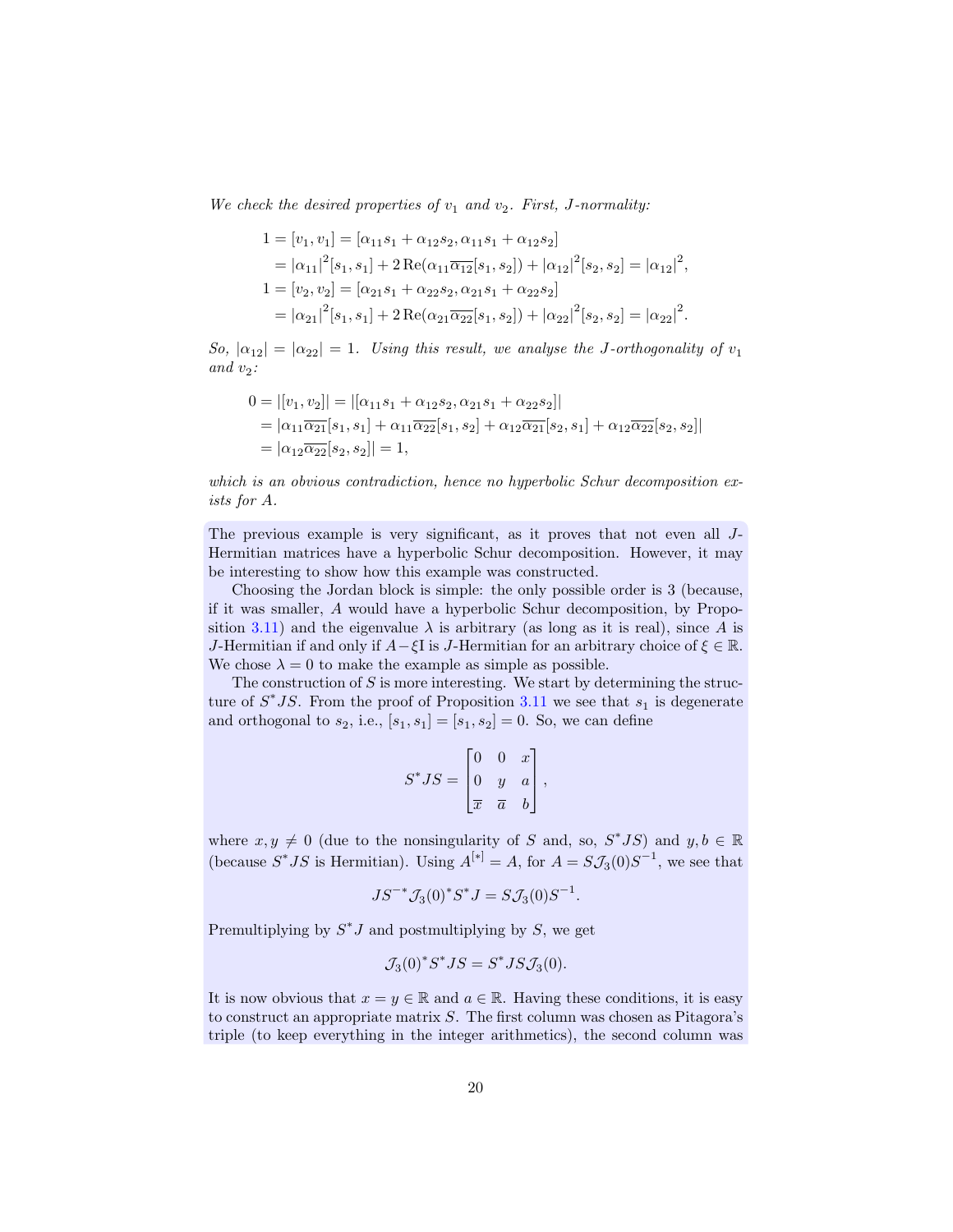set to get  $y = 1$  (once again, to keep it as simple as possible), while the third one was chosen to respect the obtained condition  $x = y$ .

Using the similar approach, we can construct a J-unitary matrix that does not have a hyperbolic Schur decomposition. Unlike in the previous example, we do not have as much freedom in choosing the matrix' eigenvalue. By  $[16,$ Theorem 7.2, we see that  $|\lambda| = 1$  (because our matrix will have only one Jordan block, so  $\lambda = 1/\overline{\lambda}$ . For the sake of simplicity, we take our pick at  $\lambda = 1$  and construct the appropriate S using the defining relation  $U^*JU = J$ for  $U = S \mathcal{J}_3(1) S^{-1}$ .

<span id="page-21-0"></span>Example 3.13 (J-unitary matrix without a hyperbolic Schur decomposition). Let  $J = diag(1, 1, -1)$  and let

|           | $ -1 -32 31 $ |                                                                                                                                                                                                           |  |  |  |
|-----------|---------------|-----------------------------------------------------------------------------------------------------------------------------------------------------------------------------------------------------------|--|--|--|
| $U =   8$ |               | $\left. \begin{array}{cc} -32 & 31 \\ -8 & 8 \\ -32 & 33 \end{array} \right] = S \mathcal{J}_3(1) S^{-1}, \quad S = \frac{1}{8} \begin{bmatrix} 3 & 10 & 23 \\ 4 & 10 & 23 \\ 5 & 14 & 33 \end{bmatrix}.$ |  |  |  |
|           | $-32$ 33      |                                                                                                                                                                                                           |  |  |  |

It is easy to see that U is J-unitary. Also, it does not have a hyperbolic Schur decomposition, which can be shown using exactly the same arguments as in Example [3.12.](#page-19-0)

Even though the above examples show that some J-Hermitian and J-unitary matrices do not have a hyperbolic Schur decomposition, they also show how rare such matrices are: in both cases we had rather strict conditions that had to be met in order to construct them.

Interestingly, a special class of J-Hermitian matrices, referred to as J-nonnegative matrices, always has a hyperbolic Schur decomposition.

We say that a matrix  $A$  is  $J$ -nonnegative if  $JA$  is positive semidefinite and  $A$ is J-positive if  $JA$  is positive definite. These are, in a way, hyperbolic counterparts of positive definite and semidefinite matrices and find their applications in the research of J-nonnegative spaces and the semidefinite J-polar decomposition. For details, see  $[3]$  and  $[6]$ .

**Theorem 3.14** (*J*-nonnegative matrix). Let  $J = \text{diag}(\pm 1)$ . If  $A \in \mathbb{C}^{n \times n}$  is J-nonnegative, then it has a hyperbolic Schur decomposition with respect to J.

*Proof.* Since JA is positive semidefinite, we can write  $A = JB^*B$  for some B. Then the hyperbolic SVD of  $B$ , as described in [\[23](#page-34-0), Section 3], where  $J$  is denoted as  $\Phi$ ,  $A^*$  as  $A^H$  and JV as P (we shall use P as a permutation matrix, which is not explicitly used in [\[23](#page-34-0)]) is

$$
B = U \begin{bmatrix} \begin{bmatrix} I_j & I_j \end{bmatrix} & \text{diag}(|\lambda_1|^{1/2}, \dots, |\lambda_l|^{1/2}) & 0 \end{bmatrix} (JV)^*,
$$

where  $U^*U = I$ ,  $(JV)^*J(JV) = V^*JV = P^*JP$ , for some permutation P, and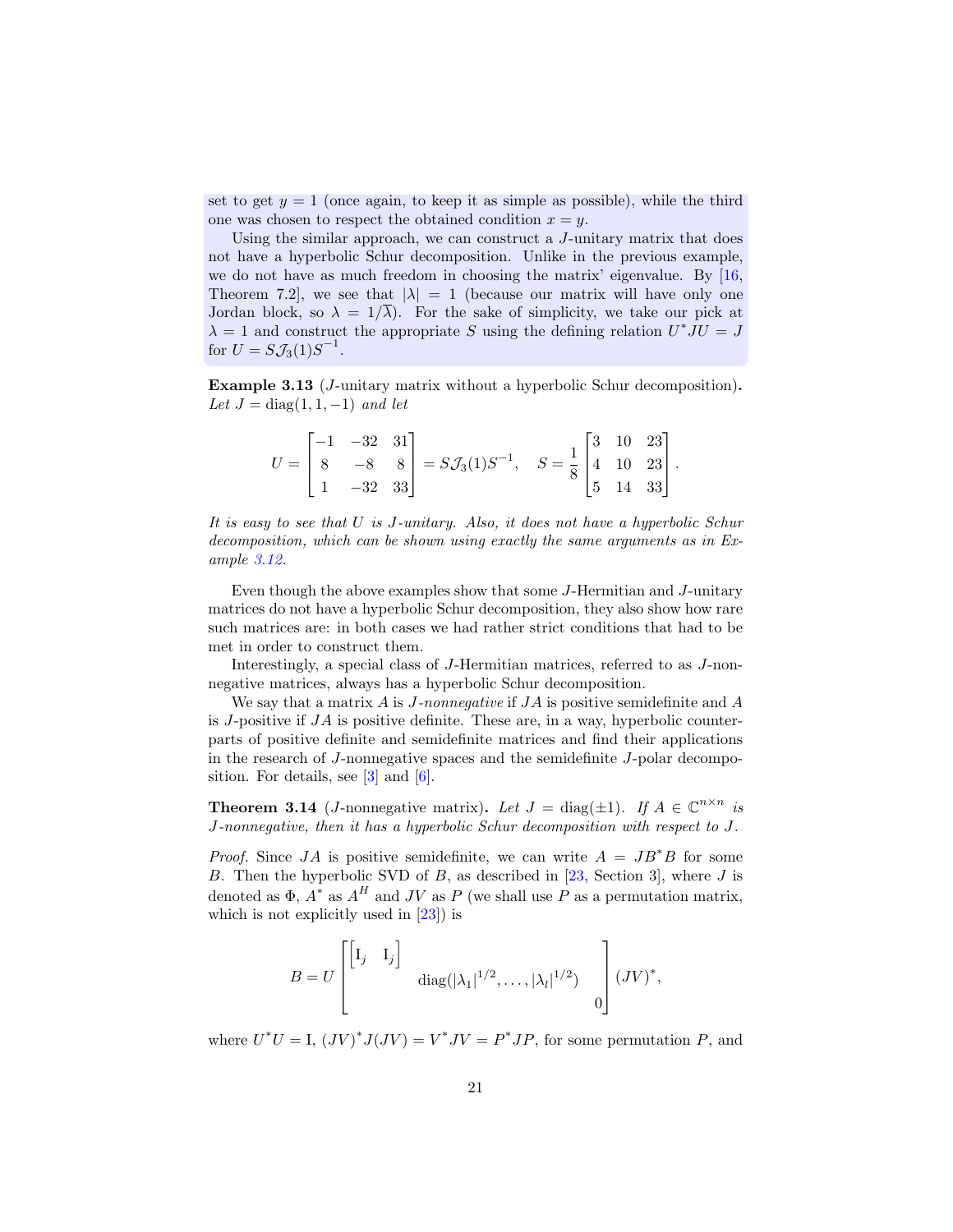$j = \text{rank } B - \text{rank } BJB^*$ . It is easy to see that

$$
A = JB^*B = V \begin{bmatrix} \begin{bmatrix} \mathbf{I}_j & \mathbf{I}_j \\ \mathbf{I}_j & \mathbf{I}_j \end{bmatrix} & \\ \text{diag}(|\lambda_1|, \dots, |\lambda_l|) & \\ 0 & \end{bmatrix} P^*JPV^{-1}.
$$

Note that  $P^*JP$  is diagonal and

$$
\begin{bmatrix} \mathbf{I}_j & \mathbf{I}_j \\ \mathbf{I}_j & \mathbf{I}_j \end{bmatrix} = \begin{bmatrix} 1 & 1 \\ 1 & 1 \end{bmatrix} \otimes \mathbf{I}_j
$$

is permutationally similar to

$$
\bigoplus_{i=1}^j \begin{bmatrix} 1 & 1 \\ 1 & 1 \end{bmatrix} = \mathbf{I}_j \otimes \begin{bmatrix} 1 & 1 \\ 1 & 1 \end{bmatrix},
$$

which completes the proof of the theorem.

**Remark 3.15.** If A is J-positive, then JA is nonsingular, so  $j = 0$  in the above proof, which means that J-positive matrices have a hyperbolic Schur decomposition with T diagonal with positive entries.

In fact, more is known for this case, as shown in  $[20,$  Corollary 5.3]:

[∗]

$$
A = VTV^{-1}, \quad V^{-1} = V^{[*]}, \quad T = J\Sigma, \quad \Sigma = \text{diag}(|\lambda_1|, \dots, |\lambda_n|),
$$

*i.e.*,  $V$  can be chosen to be J-unitary if we set the signs in  $T$  according to those in J.

Before exploring the properties of the hyperbolic Schur decomposition, we investigate further the quasitriangular factor  $T$ . To do this, we define the following very important variant of the hyperbolic Schur decomposition.

<span id="page-22-1"></span>**Definition 3.16** (The complete hyperbolic Schur decomposition). Let  $J =$  $\text{diag}(\pm 1)$  and  $A \in \mathbb{C}^{n \times n}$  be of same order. We say that  $A = V T V^{-1}$  is a complete hyperbolic Schur decomposition of the matrix A with respect to J if V is J-orthonormal, T is quasitriangular, and all diagonal blocks  $T_{kk}$  of order 2 are irreducible<sup>[1](#page-22-0)</sup>.

Definition [3.16](#page-22-1) allows us to work with the fully reduced (in terms of the J-orthonormal similarity) quasitriangular matrices. This makes proofs simpler (by reducing the number of observed cases) and gives us the following properties of the diagonal blocks in a irreducible matrix  $T$ . Note that any matrix having a hyperbolic Schur decomposition trivially also has a complete hyperbolic Schur decomposition.

 $\Box$ 

<span id="page-22-0"></span><sup>&</sup>lt;sup>1</sup>A diagonal block  $T_{kk}$  is *irreducible* if it cannot be further reduced by the hyperbolic Schur decomposition, i.e., there are no  $\widetilde{J}_k$ -orthogonal  $\widetilde{V}$  and triangular (not just quasitriangular!)  $\widetilde{T}$  such that  $T_{kk} = \widetilde{V}\widetilde{T}\widetilde{V}^{-1}$ , where  $\widetilde{J}_k$  is the part of  $\widetilde{J} := V^*JV$  corresponding to  $T_{kk}$ .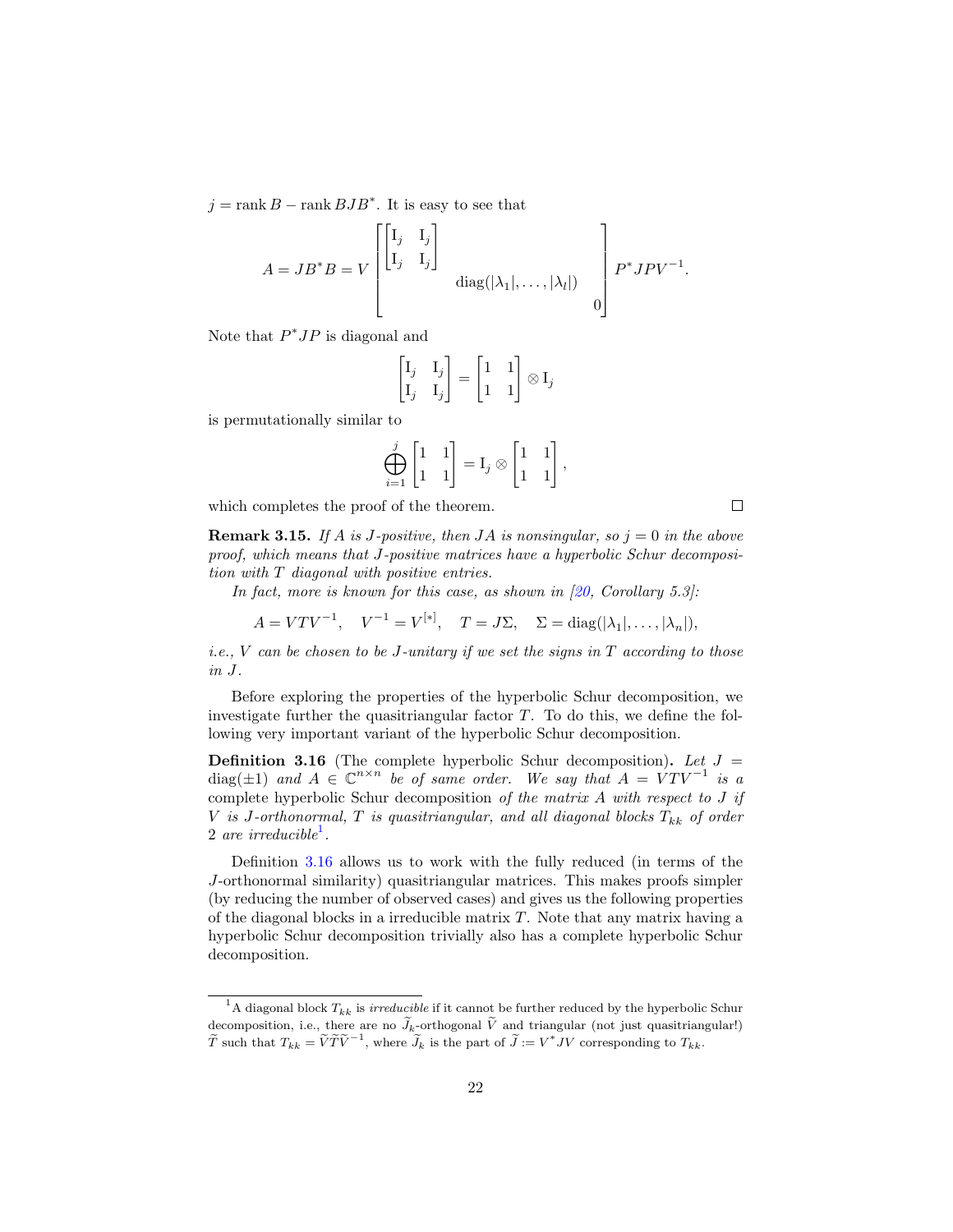<span id="page-23-0"></span>**Theorem 3.17** (The complete hyperbolic Schur decomposition). Let  $A =$  $V T V^{-1}$  be a complete hyperbolic Schur decomposition of A with respect to some  $J = \text{diag}(\pm 1)$ . Then all the nontrivial diagonal  $2 \times 2$  blocks of T have only degenerate eigenvectors with respect to the corresponding part of  $J := V^*JV$ .

Furthermore, all such blocks are either degenerate (with respect to the corresponding part of  $\widetilde{J}$  or nonsingular.

*Proof.* It is sufficient to note that, once we have a hyperbolic Schur decomposition, we can further decompose nontrivial  $2 \times 2$  diagonal blocks of the quasitriangular factor  $T$ , either using the traditional Schur decomposition (if the corresponding part of J, denoted J', is definite, i.e.,  $J' = \pm I_2$ ) or the hyperbolic Schur decomposition (if J' is hyperbolic, i.e.,  $J' = \text{diag}(1, -1)$  or  $J' = \text{diag}(-1, 1)$ ). In the latter case, we can triangularize the observed  $2 \times 2$  block if and only if it has at least one nondegenerate eigenvector, by  $J'$ -normalizing that eigenvector and expanding it to the  $J'$ -orthonormal basis, which can always be done for a J'-orthonormal set (see [\[6,](#page-33-9) p. 10]). So, the only irreducible  $2 \times 2$  blocks of T are those with degenerate eigenvectors with respect to the hyperbolic scalar product induced by the corresponding part of  $J$ .

For the second part of the theorem, regarding the nontrivial  $2 \times 2$  diagonal blocks in the factor  $T$ , note that all nontrivial singular blocks of order  $2 \text{ must}$ have rank 1 (otherwise, they are either 0 (which is a trivial block) or nonsingular). Let us observe one of such blocks, denoting it as  $T'$  and the corresponding part of J as  $J' = \pm \operatorname{diag}(1, -1)$ . We see that T' must be in one of the following two forms:

1. 
$$
T' = S \operatorname{diag}(\lambda, 0)S^{-1}, \lambda \neq 0, S^*J'S = \begin{bmatrix} 0 & \alpha \\ \overline{\alpha} & 0 \end{bmatrix}, \alpha \in \mathbb{C} \setminus \{0\},
$$
 which gives  
\n
$$
(T')^*J'T' = S^{-*} \operatorname{diag}(\overline{\lambda}, 0)S^*J'S \operatorname{diag}(\lambda, 0)S^{-1}
$$
\n
$$
= S^{-*} \operatorname{diag}(\overline{\lambda}, 0) \begin{bmatrix} 0 & \alpha \\ \overline{\alpha} & 0 \end{bmatrix} \operatorname{diag}(\lambda, 0)S^{-1} = 0,
$$
or  
\n2.  $T' = S\mathcal{J}_2(0)S^{-1}, S^*J'S = \begin{bmatrix} 0 & \alpha \\ \overline{\alpha} & \beta \end{bmatrix}, \alpha \in \mathbb{C} \setminus \{0\}, \beta \in \mathbb{C},$  which gives  
\n
$$
(T')^*J'T' = S^{-*}\mathcal{J}_2(0)^T S^*J'S\mathcal{J}_2(0)S^{-1}
$$
\n
$$
= S^{-*} \begin{bmatrix} 0 & 0 \\ 1 & 0 \end{bmatrix} \begin{bmatrix} 0 & \alpha \\ \overline{\alpha} & \beta \end{bmatrix} \begin{bmatrix} 0 & 1 \\ 0 & 0 \end{bmatrix} S^{-1} = 0.
$$

So, in both cases  $(T')^* J' T' = 0$ , which means that T' is J'-degenerate. Since  $T'$  was an arbitrary nontrivial diagonal singular block in the complete Schur decomposition, this means that all such blocks are degenerate.  $\Box$ 

The irreducible blocks are sometimes referred to as *atomic* (see [\[4,](#page-33-13) page 466]) and Theorem [3.17](#page-23-0) states that all nontrivial blocks in the complete hyperbolic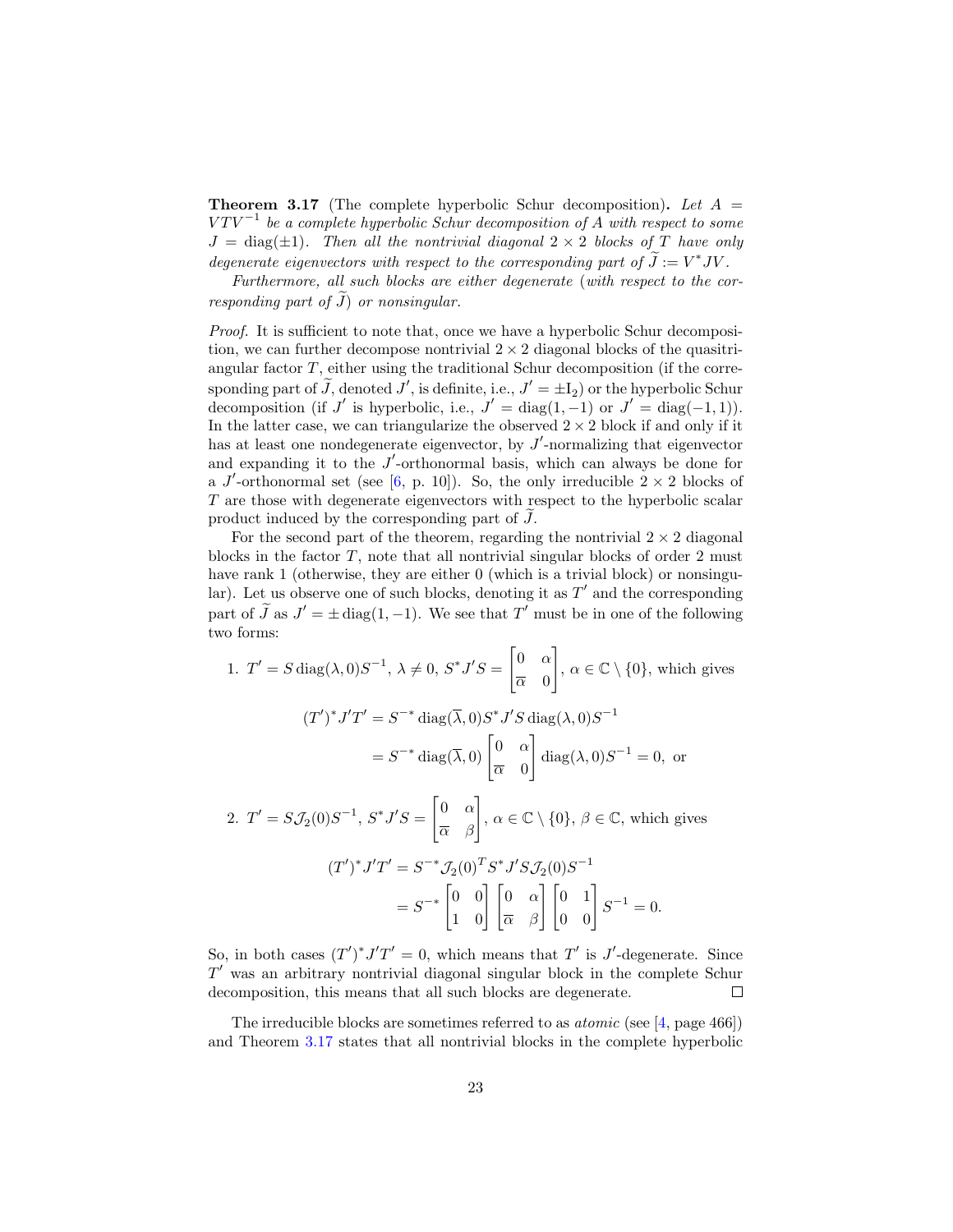Schur decomposition are atomic and have a specific eigenstructure. Note that each atomic block can have one or two eigenvectors, as Theorem [3.17](#page-23-0) makes no statement on the Jordan structure of such blocks.

# 4. Properties

In this section, we assume that  $J = diag(\pm 1)$  and A are given such that A has a hyperbolic Schur decomposition, as described in Definition [3.5.](#page-12-4) We also use V, P and J from  $(8)$  and  $(10)$ .

One of the main properties of the traditional Schur decomposition is that it keeps the structure of the matrix unchanged, i.e., if the decomposed matrix A is normal, Hermitian or unitary, then the triangular block T of a Schur decomposition of A will also be normal, Hermitian or unitary, respectively. Not surprisingly, similar properties hold in the hyperbolic case as well.

<span id="page-24-0"></span>Proposition 4.1 (*J*-conjugate transpose). Let A have a hyperbolic Schur de-composition [\(8\)](#page-11-1) with respect to  $J = \text{diag}(\pm 1)$ . Then

$$
A^{[*]}{}^{J} = (VP)T^{[*]}{}^{J}(VP)^{-1}, \quad \widetilde{J} = P^*JP.
$$

Proof. The proof is straightforward. From  $(8)$ , it follows that

$$
A^{[*]_J} = J((VP)T(VP)^{-1})^* J = J(VP)^{-*} T^*(VP)^* J
$$
  
=  $JV^{-*}PT^*P^*V^* J = (VP)P^*(V^*JV)^{-1}PT^*P^*V^* JVP(VP)^{-1}$   
=  $(VP)\widetilde{J}T^*\widetilde{J}(VP)^{-1} = (VP)T^{[*]_{\widetilde{J}}}(VP)^{-1}$ .

As we have seen in Example [3.8,](#page-13-0) some matrices do not have a hyperbolic Schur decomposition. However, if a matrix A has it, then its conjugate transposes (both, the Euclidean and the hyperbolic one) have it as well.

Proposition 4.2 (Existence of the hyperbolic Schur decomposition for conjugate transposes). A matrix A has a hyperbolic Schur decomposition with respect to  $J = \text{diag}(\pm 1)$  if and only if  $A^*$  and  $A^{[*]}$  have it as well.

Proof. The proof is a direct consequence of Proposition [4.1.](#page-24-0) Note that if some matrix X is lower triangular, then  $S_n^{-1}XS_n$  is upper triangular. Now, we have:

$$
A^{[*]_J} = (VP)T^{[*]_J}(VP)^{-1} = (VP)S_nS_n^{-1}T^{[*]_J}S_nS_n^{-1}(VP)^{-1}
$$
  
=  $(VPS_n)(S_n^{-1}T^{[*]_J}S_n)(VPS_n)^{-1}$ ,

which is one possible hyperbolic Schur decomposition of  $A^{[*]}$ . The similar proofs can be applied to  $A^*$ .

For the other implication, we need only apply what was already proven in the first part and use the fact that

$$
A = (A^*)^* = (A^{[*]_J}]^{[*]_J}.
$$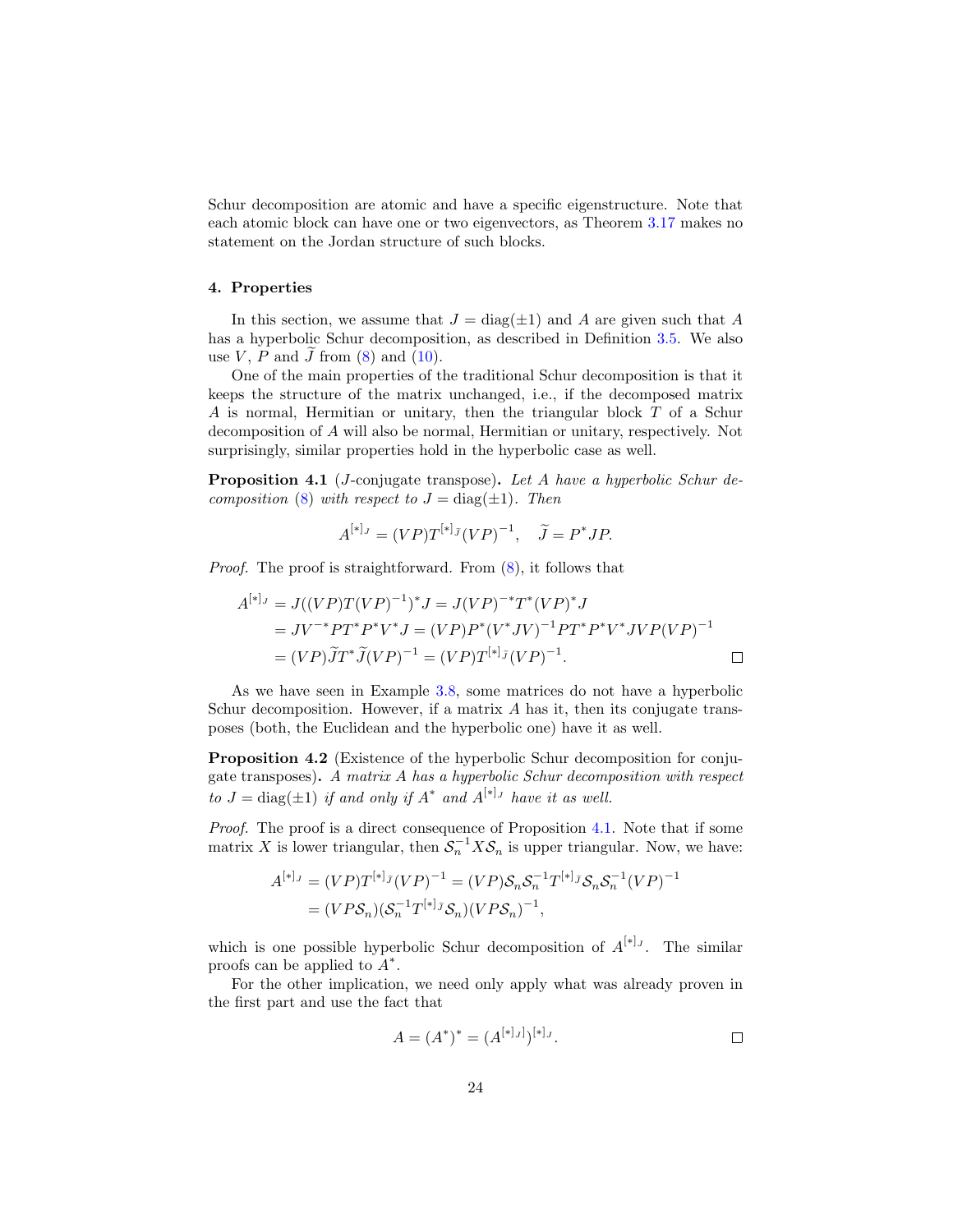We now consider J-Hermitian matrices. As seen in the previous section, the hyperbolic Schur decomposition was defined in the way that it keeps J-Hermitianity. This property can be shown directly as well.

<span id="page-25-1"></span>**Proposition 4.3** (*J*-Hermitian matrices). If a matrix A has a hyperbolic Schur decomposition with respect to  $J = diag(\pm 1)$ , then A is J-Hermitian if and only if T is J-Hermitian and quasidiagonal, where  $J = P^*JP$ .

*Proof.* From Proposition [4.1,](#page-24-0) we see that for  $A = (VP)T(VP)^{-1}$ ,

$$
A^{[*]_J} = (VP)T^{[*]_J}(VP)^{-1},
$$

so  $T = T^{[*]}$  if and only if  $A^{[*]}$   $= A$ .

If T is quasitriangular and  $\widetilde{J}$ -Hermitian, then it is quasidiagonal.

 $\Box$ 

At this point, it is worth noting that the spectrum of a J-Hermitian matrix A is always symmetric with respect to the real axis. Moreover, the Jordan structure associated with  $\lambda$  is the same as that associated with  $\overline{\lambda}$ , as shown in [\[6,](#page-33-9) Proposition 4.2.3.]. Also, by  $[6,$  Corollary 4.2.5], nonreal eigenvalues of J-Hermitian matrices have J-neutral root subspaces, which implies that all their adjoined eigenvectors are J-degenerate. This means that each such eigenvalue will participate in some singular atomic block of order 2 in the quasidiagonal matrix T of the matrix' hyperbolic Schur decomposition. Of course, for  $J = \pm I$ , all eigenvalues are real and such blocks do not exist.

In the following proposition, we consider J-normal matrices. Recall that A is *J*-normal if  $AA^{[*]}$   $= A^{[*]}$   $A$ .

<span id="page-25-0"></span>Proposition 4.4 (J-normal matrices). If a matrix A has a hyperbolic Schur decomposition with respect to  $J = \text{diag}(\pm 1)$ , then A is J-normal if and only if T is J-normal quasitriangular, where  $J = P^*JP$ .

Proof. This follows directly from Proposition [4.1:](#page-24-0)

$$
AA^{[*]}J = (VP)TT^{[*]}J(VP)^{-1}, A^{[*]}JA = (VP)T^{[*]}J(VP)^{-1}.
$$

Unlike the Euclidean case, where a normal triangular matrix is also diagonal, in the hyperbolic case, we have no guarantees that a block triangular J-normal matrix is also block diagonal, as shown in the following example.

Example 4.5 (A block triangular, J-normal matrix which is not block diagonal). Let  $J = diag(1, -1, 1, -1)$  and let A be the following block triangular matrix:

$$
A = \begin{bmatrix} \xi & 1 & 1 & 1 \\ 1 & \xi & 1 & 1 \\ 0 & 0 & \xi & 1 \\ 0 & 0 & 1 & \xi \end{bmatrix},
$$

for some  $\xi \in \mathbb{C}$ . A simple multiplication shows that  $AA^{[*]} = A^{[*]}A$ , for any  $\xi \in \mathbb{C}$ , and A is obviously not block diagonal (with the diagonal blocks of order 2).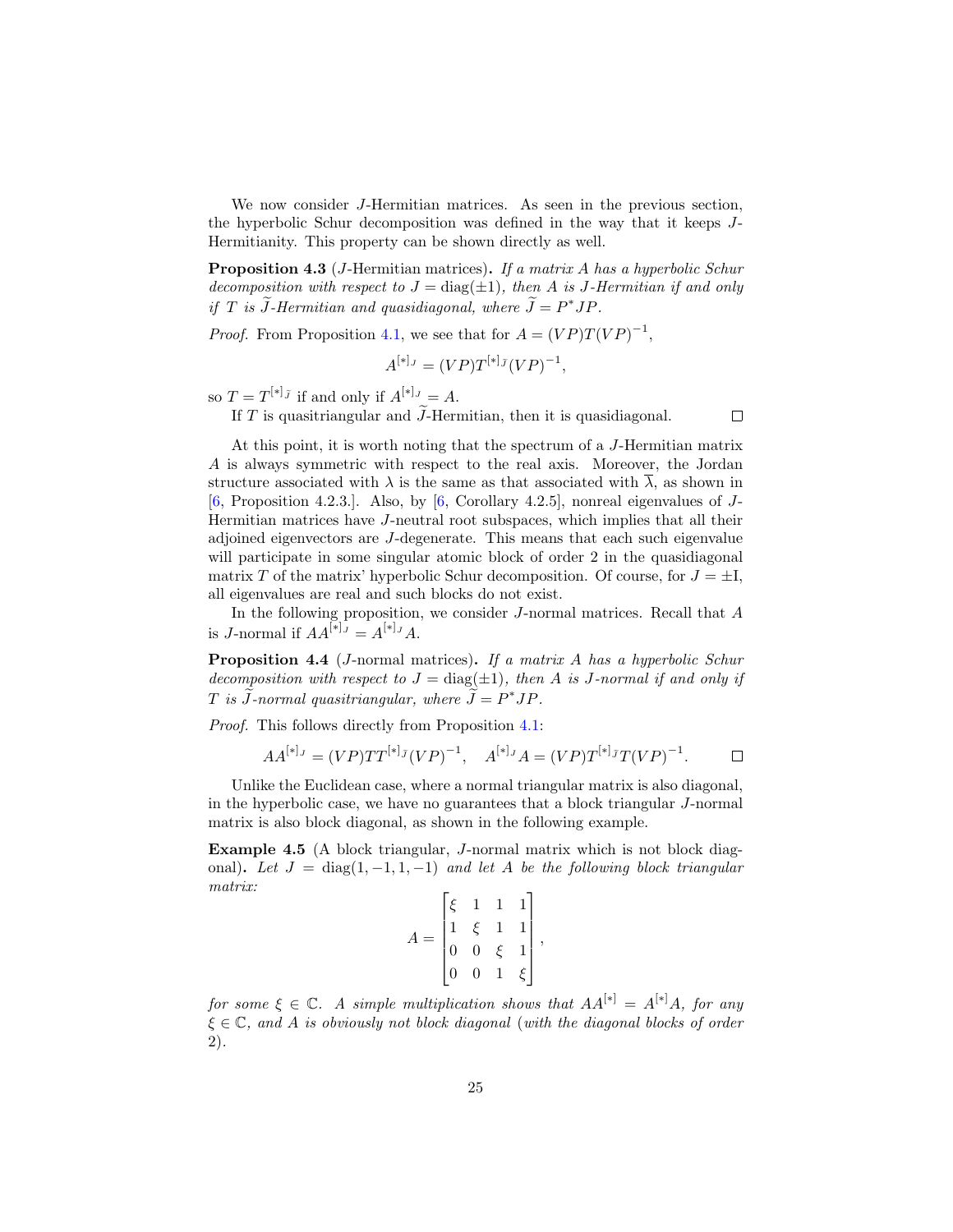Where does this difference between the Euclidean and the hyperbolic case come from? In the Euclidean case, for an upper triangular normal A, we have:

<span id="page-26-0"></span>
$$
\sum_{k \le n} |a_{1k}|^2 = (AA^*)_{11} = (A^*A)_{11} = |a_{11}|^2,\tag{14}
$$

from which we conclude that  $\sum_{1 \le k \le n} |a_{1k}|^2 = 0$ , so  $|a_{1k}| = 0$  for all  $k > 1$ . Then we do the same for  $(AA^*)_{22}$ ,  $(AA^*)_{33}$ , etc. But, in the hyperbolic case, for a block upper triangular  $J$ -normal  $A$ ,  $(14)$  takes the following form:

$$
j_{11} \sum_{k \le n} j_{kk} |a_{1k}|^2 = (AA^{[*]})_{11} = (A^{[*]}A)_{11} = |a_{11}|^2.
$$

Since J contains both positive and negative numbers on its diagonal, the sum on the left hand side of the previous equation may also contain both positive and negative elements, so we can make no direct conclusion about the elements  $a_{1k}$  for any k.

Similarly to J-normal and J-Hermitian, we can also analyze J-unitary matrices. Somewhat surprisingly, this property is much closer to the Euclidean case than the previous result regarding J-normal matrices.

Let us first review the structure of quasitriangular hyperexchange matrices, as this will give us more insight into the structure of the J-unitary matrices (which are a special case of the hyperexchange matrices).

<span id="page-26-1"></span>**Proposition 4.6** (Block triangular hyperexchange matrices). Let T be a quasitriangular hyperexchange matrix with respect to some given  $J = \text{diag}(\pm 1)$ . Then T is also quasidiagonal.

*Proof.* Since  $T$  is a hyperexchange matrix, there exists a permutation  $P$  such that  $T^*JT = PJP^*$ . This means that  $T^{-1} = PJP^*T^*J$ . Because T is block upper triangular and  $J$  and  $PJP^*$  are diagonal,

- 1.  $T^{-1}$  is block upper triangular, and
- 2.  $T^*$  and  $PJP^*T^*J$  are block lower triangular.

Hence,  $T^{-1}$  is both block upper and block lower triangular, i.e.,  $T^{-1}$  and therefore T are quasidiagonal.  $\Box$ 

We are now ready to analyze the hyperbolic Schur decomposition of a Junitary matrix.

<span id="page-26-2"></span>**Proposition 4.7** (*J*-unitary matrices). If a matrix A has a hyperbolic Schur decomposition  $A = VTV^{-1}$  with respect to  $J = \text{diag}(\pm 1)$ , then A is J-unitary if and only if the quasitriangular factor T is  $\tilde{J}$ -unitary and quasidiagonal, where  $J = P^*JP$ .

Proof. By Proposition [4.1,](#page-24-0) using the same arguments as in the proof of Proposi-tion [4.4,](#page-25-0)  $T$  is J-unitary. The quasidiagonality of  $T$  follows directly from Propo-sition [4.6](#page-26-1) and the fact that every J-unitary matrix is also J-hyperexchange.  $\Box$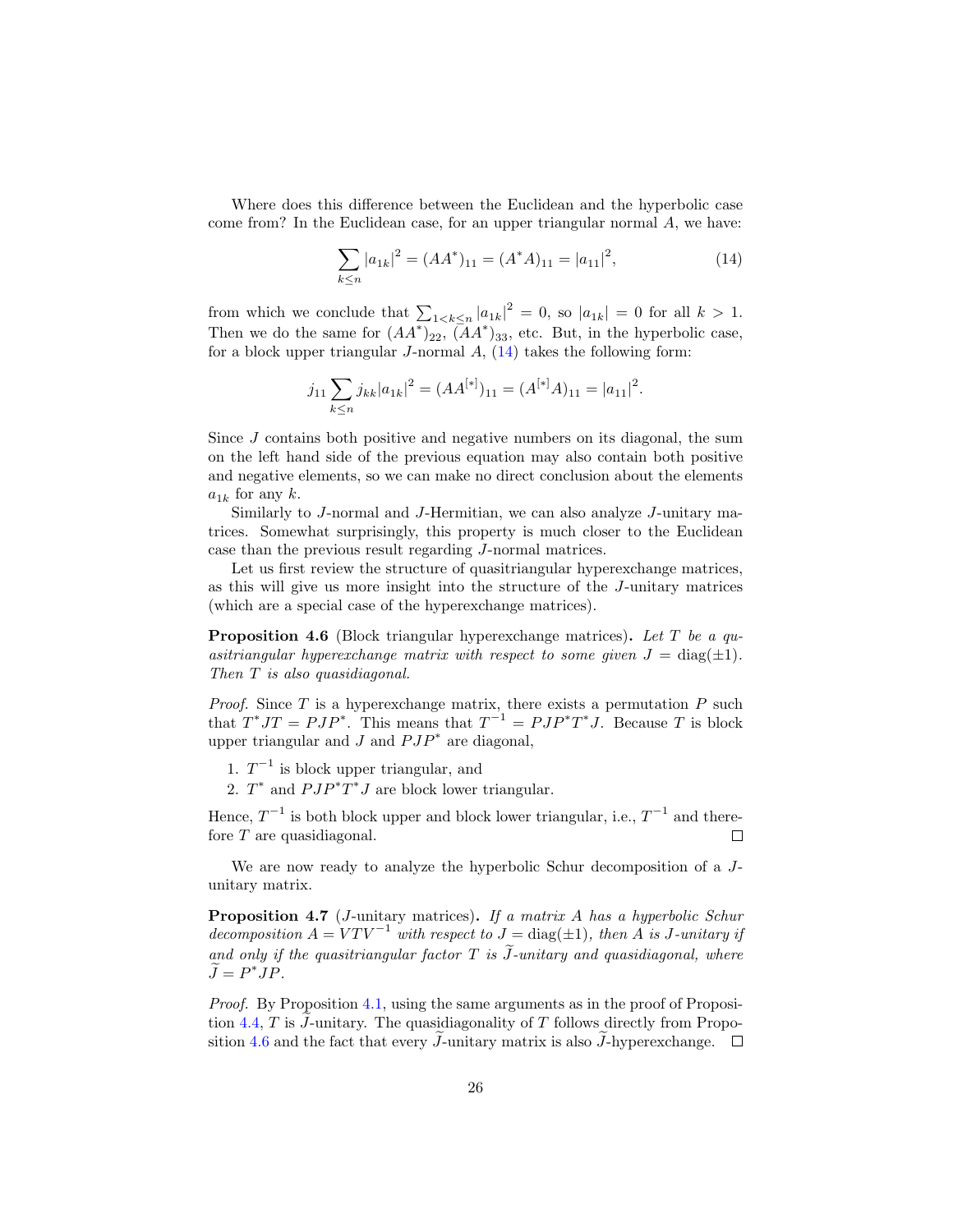The previous proposition can also be proven in a more straightforward manner, by analyzing the top right block of dimensions  $1 \times (n-1)$  or  $2 \times (n-2)$ in  $T^*JT$  and then repeating the process iteratively on the bottom right block of order  $n-1$  or  $n-2$ .

Eigenvalues of J-unitary and J-Hermitian matrices have well researched properties, nicely presented in [\[16](#page-33-5), Section 7] with J-unitary matrices being referred to as members of the automorphism group G and J-Hermitian matrices being referred to as members of the Jordan algebra J. These results apply for various scalar products, but when it comes to hyperbolic products and a hyperbolic Schur decomposition, more can be said about the atomic blocks in T.

**Proposition 4.8** (Nondiagonalizable atomic blocks). Let  $J = \text{diag}(\pm 1)$  and A of the same order be given such that A has a complete hyperbolic Schur decomposition  $(8)$ . Furthermore, let  $\overline{T}$  be a nondiagonalizable atomic block on the diagonal of T, let  $\widehat{J}$  be the corresponding part of J and let  $s_1$  and  $s_2$  denote the columns of the similarity matrix S in the Jordan decomposition  $\hat{T} = S\mathcal{J}_2(\lambda)S^{-1}$ . Then the following is true:

- 1. If A is J-unitary, then  $|\lambda| = 1$  and  $[s_1, s_2]_{\widehat{J}} \in \mathbb{R} \setminus \{0\}$ , and
- 2. If A is J-Hermitian, then  $\lambda \in \mathbb{R}$  and  $[s_1, s_2]_{\widehat{J}} \in \mathbb{R} \setminus \{0\}.$

*Proof.* By Propositions [4.7](#page-26-2) and [4.3,](#page-25-1) if A is J-unitary or J-Hermitian, T is quasidiagonal  $J$ -unitary or  $J$ -Hermitian, respectively. Since we have assumed a complete hyperbolic Schur decomposition, by Theorem [3.17](#page-23-0) the eigenvector of every nondiagonalizable atomic block  $\hat{T}$  is  $\hat{J}$ -degenerate, also implying that  $\hat{J} = \pm \operatorname{diag}(1, -1)$ . This means that

$$
\widehat{T} = S \mathcal{J}_2(\lambda) S^{-1}, \quad S^* \widehat{J} S = \begin{bmatrix} 0 & \alpha \\ \overline{\alpha} & \beta \end{bmatrix}.
$$

Since  $S^*\tilde{J}S$  is Hermitian,  $\beta \in \mathbb{R}$ . Note that  $\alpha = [s_2, s_1]_{\tilde{J}} \neq 0$  because  $S^*\tilde{J}S$  is nonsingular.

Let us now assume that A is J-unitary. As stated before, T is  $\widetilde{J}$ -unitary and since it is quasidiagonal, its block  $\hat{T}$  is  $\hat{J}$ -unitary. So,

$$
\widehat{J} = \widehat{T}^* \widehat{J} \widehat{T} = S^{-*} \mathcal{J}_2(\lambda)^* S^* \widehat{J} S \mathcal{J}_2(\lambda) S^{-1} = S^{-*} \begin{bmatrix} 0 & \alpha \\ \overline{\alpha} & 2\lambda \operatorname{Re}(\alpha) + \beta \end{bmatrix} S^{-1}.
$$

Premultiplying by  $S^*$  and postmultiplying S, we get

$$
\begin{bmatrix} 0 & \alpha \\ \overline{\alpha} & \beta \end{bmatrix} = S^* \widehat{J} S = \begin{bmatrix} 0 & \alpha \\ \overline{\alpha} & 2\lambda \operatorname{Re}(\alpha) + \beta \end{bmatrix}
$$

.

From here, we see that  $2\lambda \text{Re}(\alpha) = 0$ . Since  $\hat{T}$  is  $\hat{J}$ -unitary and, hence, nonsingular,  $\lambda \neq 0$ . Obviously,  $\text{Re}(\alpha) = 0$ , i.e.,  $\alpha$  is imaginary, so  $[s_1, s_2] \in \mathbb{R}$ .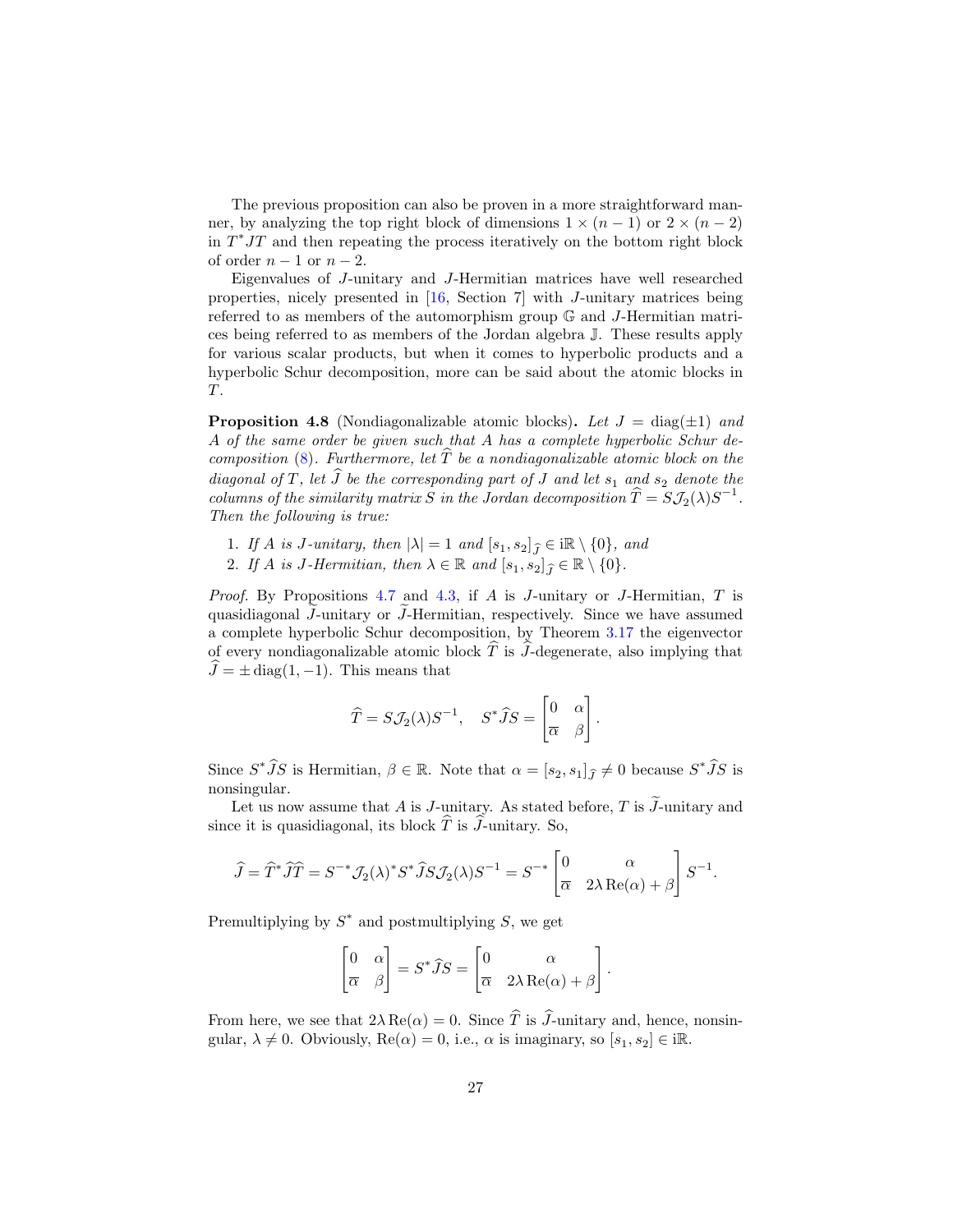The J-Hermitian case is similar. For a J-Hermitian A, as before, we conclude that T is  $\widetilde{J}$ -Hermitian, and its block  $\widehat{T}$  is  $\widehat{J}$ -Hermitian. From  $\widehat{T}^{[*]} = \widehat{T}$  follows that  $\widehat{J}\widehat{T}^* = \widehat{T}\widehat{J}$ , so

$$
\widehat{J}S^{-*}\mathcal{J}_2(\lambda)^*S^* = S\mathcal{J}_2(\lambda)S^{-1}\widehat{J}.
$$

Premultiplying by  $S^*J$  and postmultiplying  $S^{-*}S$ , we get

$$
\mathcal{J}_2(\lambda)^* = S^* \widehat{J} S \mathcal{J}_2(\lambda) S^{-1} \widehat{J} S^{-*} = (S^* \widehat{J} S) \mathcal{J}_2(\lambda) (S^* \widehat{J} S)^{-1}.
$$

Expanding all these matrices and multiplying those on the right hand side, we see that

$$
\begin{bmatrix} \overline{\lambda} \\ 1 & \overline{\lambda} \end{bmatrix} = \begin{bmatrix} \lambda \\ \overline{\alpha}/\alpha & \lambda \end{bmatrix}.
$$

Here, we see that  $\lambda \in \mathbb{R}$  (which also follows straight from [\[16](#page-33-5), Theorem 7.6]) and  $\overline{\alpha} = \alpha$ , i.e.,  $\alpha$  is real, so  $[s_1, s_2] \in \mathbb{R}$ .  $\Box$ 

It is worth noting that J-Hermitian J-unitary matrices always have a hyperbolic Schur decomposition with a specific structure of the atomic blocks of order 2, as shown in the following proposition.

**Proposition 4.9** (*J*-Hermitian *J*-unitary matrices). Let  $J = \text{diag}(\pm 1)$  and let  $A \in \mathbb{C}^{n \times n}$  be both J-Hermitian and J-unitary. Then A has a complete hyperbolic Schur decomposition [\(8\)](#page-11-1) such that each diagonal atomic block  $\widehat{T}$  of order 2 is of the form

$$
\widehat{T} = \begin{bmatrix} \alpha & \beta \\ -\overline{\beta} & -\alpha \end{bmatrix}, \quad \widehat{J} = \pm \operatorname{diag}(1, -1),
$$

for some  $\alpha \in \mathbb{R}$ ,  $\beta \in \mathbb{C}$  such that  $\alpha^2 = |\beta|^2 + 1$ . As before,  $\widehat{J}$  denotes the part of  $\widetilde{J}$  corresponding to  $\widehat{T}$ .

Proof. From the J-unitarity and the J-Hermitianity of A, we get:

$$
\mathbf{I} = A^{[*]}A = A^2,
$$

which means that  $A$  is involutory and, hence, diagonalizable (see  $[2,$  Fact 5.12.13]) which, by Theorem [3.6](#page-12-2) means that it has a hyperbolic Schur decomposition. By Theorem [3.17,](#page-23-0) we can choose such a decomposition in a way that each diagonal block of order 2 in T, denoted  $\hat{T}$ , has only degenerate eigenvectors with respect to  $J$  (the corresponding part of  $J$ ), which is possible if and only if that part is either  $\hat{J} = \text{diag}(1, -1)$  or  $\hat{J} = \text{diag}(-1, 1)$ .

By Proposition [4.3,](#page-25-1)  $\hat{T}$  is  $\hat{J}$ -Hermitian and, by Proposition [4.7,](#page-26-2) it is also  $\widehat{J}$ -unitary. So,

<span id="page-28-0"></span>
$$
\mathcal{I}_2 = \widehat{T}^{[*]}\widehat{f} = \widehat{T}^2.
$$
\n(15)

Let us denote the elements of  $\widehat{T}$  as  $t_{ij}$   $(i, j \in \{1, 2\})$ :

$$
\widehat{T} = \begin{bmatrix} t_{11} & t_{12} \\ t_{21} & t_{22} \end{bmatrix}, \quad \widehat{T}^{[*]}\widehat{\jmath} = \widehat{J}\widehat{T}^*\widehat{J} = \begin{bmatrix} \overline{t_{11}} & -\overline{t_{21}} \\ -\overline{t_{12}} & \overline{t_{22}} \end{bmatrix}.
$$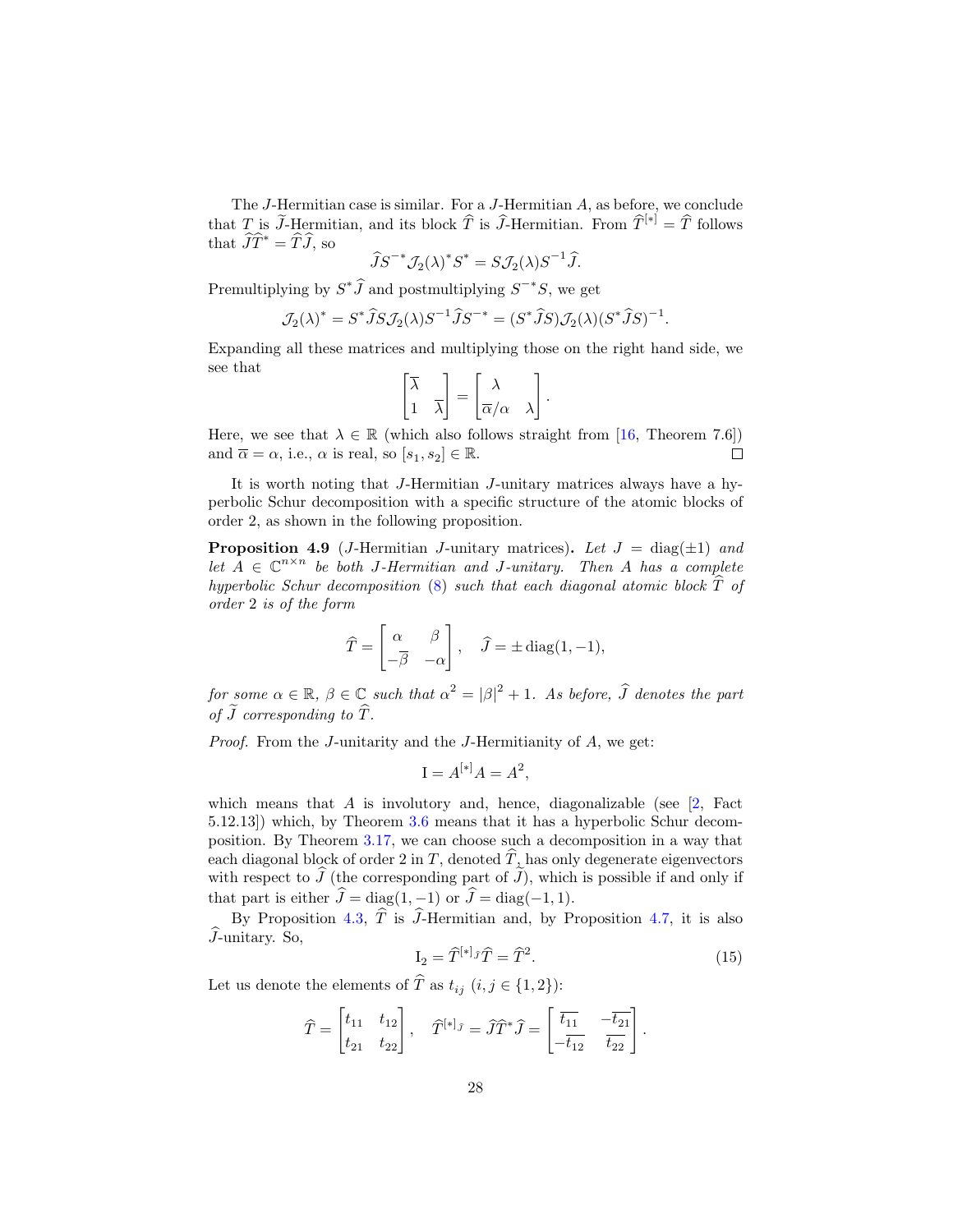Since  $\widehat{T}_{\widehat{c}} = \widehat{T}^{[*]}\widehat{\jmath}$ , we see that  $t_{11}, t_{22} \in \mathbb{R}$  and  $t_{21} = -\overline{t_{12}}$ . Note that we have chosen  $\widehat{T}$  to be nontrivial (because it comes from the complete hyperbolic Schur decomposition), i.e.,  $t_{12} \neq 0$  or  $t_{21} \neq 0$ , which means that both of the nondiagonal elements of  $\hat{T}$  are nonzero. Furthermore, from [\(15\)](#page-28-0), we get

$$
\begin{bmatrix} 1 \\ 1 \end{bmatrix} = \begin{bmatrix} t_{11}^2 - |t_{12}|^2 & t_{12}(t_{11} + t_{22}) \\ -\overline{t_{12}}(t_{11} + t_{22}) & t_{22}^2 - |t_{12}|^2 \end{bmatrix}.
$$

Since  $t_{12} \neq 0$ , we get  $t_{11} = -t_{22}$ . Defining  $\alpha := t_{11}$  and  $\beta := t_{12}$  completes this proof.  $\Box$ 

# 5. Existence of the hyperbolic Schur decomposition for J-Hermitian matrices

As we have seen in Example [3.12,](#page-19-0) some J-Hermitian matrices do not have a hyperbolic Schur decomposition. Also, Theorem [3.11](#page-16-0) provides a sufficient, but not necessary conditions for the existence of such a decomposition in a general case. In this section we give a necessary and sufficient conditions for the existence of the hyperbolic Schur decomposition of J-Hermitian matrices.

To achieve our goal, we briefly leave the hyperbolic scalar product spaces and move to more general, indefinite scalar product spaces. A detailed analysis of such spaces is given in  $[6]$ , from where we use Theorem 5.1.1. which states that for every nonsingular indefinite J and for every J-Hermitian A (i.e.,  $JA = A^*J$ ) there exists a nonsingular matrix  $X$  such that

<span id="page-29-0"></span>
$$
A = X \mathcal{J} X^{-1}, \quad X^* J X = \mathcal{S}, \quad \mathcal{J} = \bigoplus_k \mathcal{J}_k, \quad \mathcal{S} = \bigoplus_k \varepsilon_k \mathcal{S}_k,\tag{16}
$$

where J is a Jordan normal form of A. Blocks  $\mathcal{J}_k$  for  $k = 1, \ldots, \alpha$  are associated with the real eigenvalues  $\lambda_1, \ldots, \lambda_\alpha$  and blocks  $\mathcal{J}_k$  for  $k = \alpha + 1, \ldots, \beta$  are associated with conjugate pairs of nonreal eigenvalues  $\lambda_{\alpha+1}, \ldots, \lambda_{\beta}$  in the upper half-plane, i.e.,  $\mathcal{J}_k = \mathcal{J}(\lambda_k) \oplus \mathcal{J}(\overline{\lambda}_k)$  for  $k = \alpha + 1, \ldots, \beta$ . Matrices  $\mathcal{S}_k$  denote standard involutory permutations of order same as  $\mathcal{J}_k$ ,  $\varepsilon_k \in \{-1,1\}$  for  $k \leq \alpha$ and  $\varepsilon_k = 1$  for  $k > \alpha$ . In [\[6\]](#page-33-9), J, X and S are denoted as H,  $T^{-1}$  and J, respectively.

The decomposition [\(16\)](#page-29-0) is referred to as the *canonical form of the pair*  $(A, J)$ and has many applications. See [\[6](#page-33-9), Chapter 5] for the applications in the indefinite scalar product spaces and [\[15\]](#page-33-8) for its symplectic version and the application in the symplectic scalar product spaces.

The set of signs  $\{\varepsilon_1,\ldots,\varepsilon_{\alpha}\}\$  is called the *sign characteristic of the pair*  $(A, J)$ . In [\[15](#page-33-8)], this notion is adapted to the symplectic scalar product spaces and the sign characterist includes the signs corresponding to all of the Jordan blocks. For more details, see [\[15,](#page-33-8) Section 3.2.].

Apart from the applications to the nonstandard scalar product spaces, the sign characteristic plays a significant role in the research of the self-adjoint matrix polynomials [\[5](#page-33-14), Chapter 12].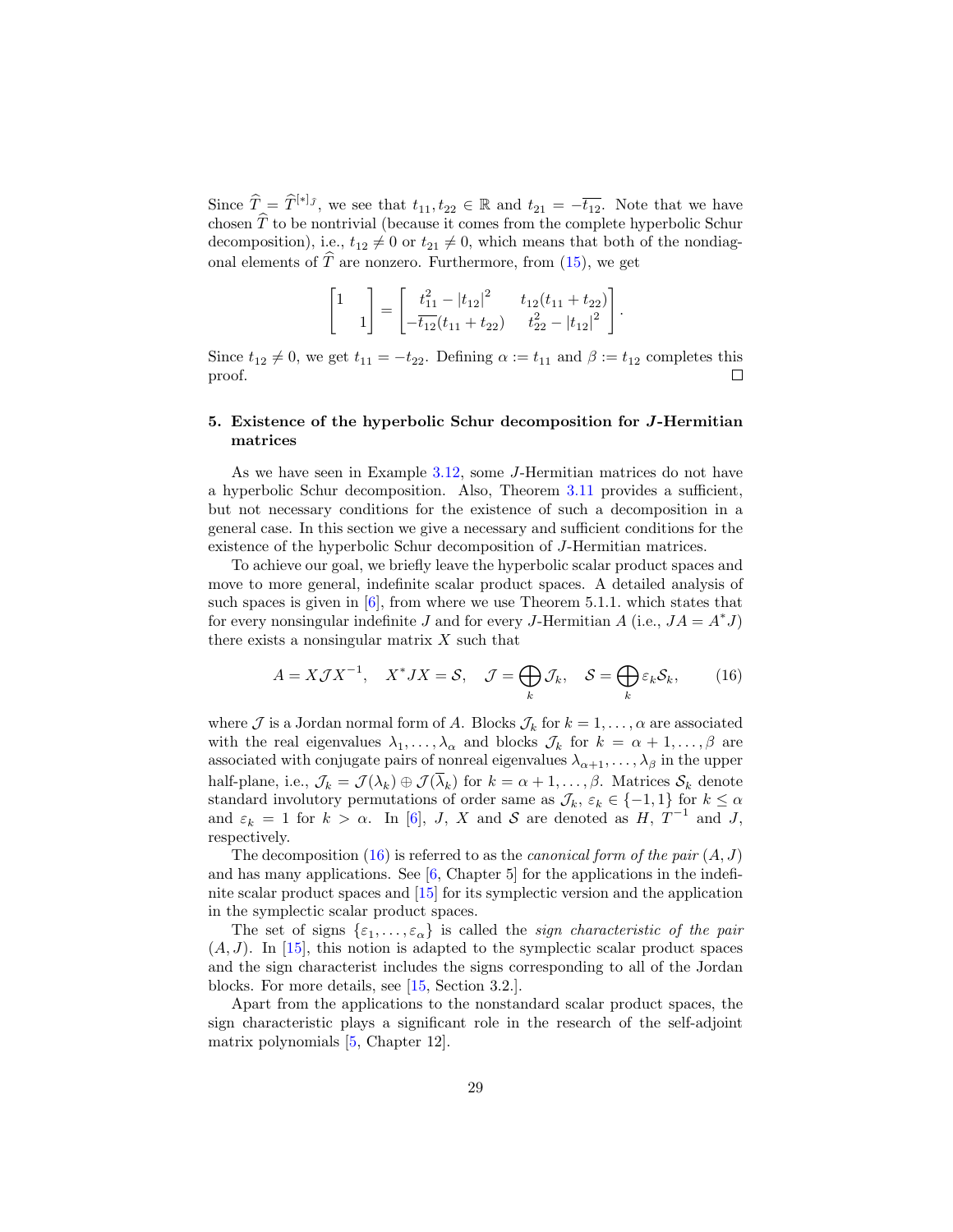Throughout this paper, the Jordan normal form of a matrix plays a crucial role in the existence of the hyperbolic Schur decomposition. To better describe it, we associate with each Jordan block  $\mathcal{J}_d(\lambda)$  the term partial multiplicity, which is the size  $d$  of that Jordan block. Obviously, each eigenvalue has as many partial multiplicities as it has associated Jordan blocks and the largest partial multiplicity of each eigenvalue  $\lambda$  of a matrix A corresponds to the degree of a factor  $x - \lambda$  in the minimal polynomial  $\mu_A$  of A.

We are now ready to present and prove the necessary and sufficient conditions for the existence of the hyperbolic Shur decomposition of a J-Hermitian matrix.

Theorem 5.1 (Hyperbolic Schur decomposition of a J-Hermitian matrix). Let  $J = \text{diag}(\pm 1)$  and let  $A \in \mathbb{C}^{n \times n}$  be a J-Hermitian matrix of the same order. Then A has a hyperbolic Schur decomposition with respect to J if and only if its real eigenvalues have partial multiplicities at most 2 and its non-real eigenvalues have multiplicities at most 1.

Proof. Let us first show that if such a decomposition of A exists, then the real eigenvalues of A have partial multiplicities at most 2 and its non-real eigenvalues have multiplicities at most 1.

Let  $A = UTU^{-1}$ , where U is J-orthonormal, and let  $\tilde{J} := U^*JU$ . By Proposition [4.3,](#page-25-1) T is quasidiagonal and  $\widetilde{J}$ -Hermitian. This means that we can write

$$
T=\bigoplus T_k,\quad \widetilde{J}=\bigoplus_k\widetilde{J}_k,
$$

where  $T_k$  are nontrivial (i.e., either of order 1 or nondiagonal of order 2) and  $J_k$  have the same order as  $T_k$ . Furthermore, each  $T_k$  is  $J_k$ -Hermitian. Trivially, this means that all blocks  $T_k$  of order 1 are real.

Notice that if  $T_k$  of order 2 has non-real eigenvalues  $\lambda_1^{(k)}$  and  $\lambda_2^{(k)}$ , then they form a complex conjugate pair, i.e.,  $\lambda_1^{(k)} = \overline{\lambda}_2^{(k)}$  $2^{\binom{n}{2}}$ , due to [\[16,](#page-33-5) Theorem 7.6], so their partial multiplicity must be 1. If they are real, their partial multiplicity is 1 or 2, depending on diagonalizability of  $T_k$ . Since A is similar to  $T_k$ , it has the same Jordan structure, i.e., the same eigenvalues with the same partial multiplicities.

Let us now show that any  $J$ -Hermitian matrix  $\Lambda$  with the described eigenvalues' partial multiplicities has a hyperbolic Schur decomposition with respect to J. We observe the canonical form of  $(A, J)$  from  $(16)$ . By the assumption, all  $\mathcal{J}_k$  are of an order at most 2.

Let k be such that  $\mathcal{J}_k$  is of order 2. Then  $\mathcal{S}_k = \begin{bmatrix} 1 & 1 \end{bmatrix}$ , which is congruent with diag(1, -1). By the Sylvester's law of intertia, there exists  $Y_k$  such that  $Y_k^* \mathcal{S}_k Y_k = \text{diag}(1, -1)$ . For all k such that  $\mathcal{J}_k$  is of order 1 we define  $Y_k = 1$ , so  $Y_k^*$  $\mathcal{S}Y_k = I_1$  for such k. Furthermore, we define

<span id="page-30-0"></span>
$$
Y := \bigoplus_{k} Y_k, \quad U := XY, \quad T := Y^{-1} \mathcal{J} Y. \tag{17}
$$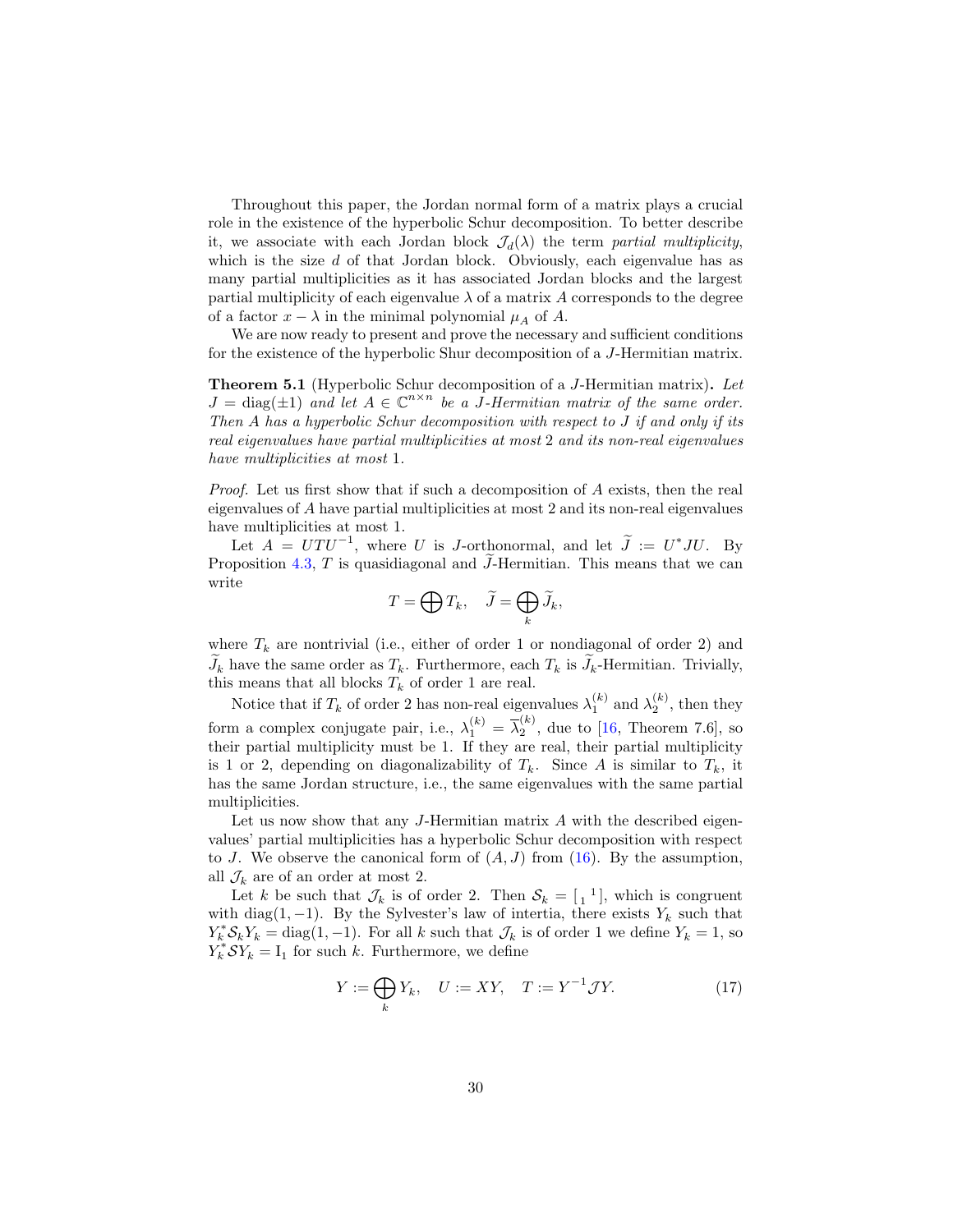Note that  $T$  has the same block structure as  $\mathcal{J}$ , so it is quasidiagonal, and

<span id="page-31-0"></span>
$$
Y^*SY = \left(\bigoplus_k Y_k^*\right)\left(\bigoplus_k \varepsilon_k S_k^*\right)\left(\bigoplus_k Y_k\right) = \bigoplus_k \left(\varepsilon_k Y_k^* S_k^* Y_k\right) =: J',\quad(18)
$$

where  $J' = diag(j_1, ..., j_n)$  for some  $j_1, ..., j_n \in \{-1, 1\}$ . Using [\(16\)](#page-29-0), [\(17\)](#page-30-0) and  $(18)$ , we see that

$$
A = X \mathcal{J} X^{-1} = U Y^{-1} \mathcal{J} Y U^{-1} = U T U^{-1},
$$
  

$$
U^* J U = (XY)^* J (XY) = Y^* X^* J XY = Y^* S Y = J',
$$

which proves that  $A$  is  $J$ -orthonormally similar to some quasidiagonal  $T$ , hence A has a hyperbolic Schur decomposition with respect to J.  $\Box$ 

# 6. Conclusion

In this paper we have introduced the hyperbolic Schur decomposition of a square matrix with respect to the scalar product induced by  $J = \text{diag}(\pm 1)$ . We have shown that all diagonalizable matrices have such a decomposition, which means that the set of matrices that don't have a hyperbolic Schur decomposition is a subset of the set of nondiagonalizable matrices, which is a set of measure zero (this follows from  $[12, \text{ Section } 2.4.7]$ ). We have also given examples of matrices that do not have such a decomposition.

By its design, the hyperbolic Schur decomposition preserves structures of the structured matrices, albeit with respect to a somewhat changed (symmetrically permuted) J, denoted by  $\tilde{J}$ , which is a common property of hyperbolic decompositions. We have analyzed the properties of such matrices, as well as the properties of atomic (irreducible) blocks on the diagonal of the quasitriangular factor T.

In Example [3.12](#page-19-0) we have shown that there exist J-Hermitian (and, therefore, J-normal) matrices that do not have a hyperbolic Schur decomposition, even in spaces as simple as the Minkowski space. In Example [3.13](#page-21-0) we have provided an example of a J-unitary matrix for which there is no hyperbolic Schur decomposition, also showing that not all hyperexchange matrices have such a decomposition (since J-unitary matrices are a special case).

In section 5, we have given sufficient and necessary conditions under which a J-Hermitian matrix has a hyperbolic Schur decomposition.

Even though each of the important sets of structured matrices (J-normal, J-Hermitian, J-unitary) contains matrices that do not have a hyperbolic Schur decomposition, such examples are very rare, which can be seen from their construction, described in detail, following Example [3.12.](#page-19-0)

We have shown that those structured matrices that do have a hyperbolic Schur decomposition also have desirable properties. The only exemption from this rule are general J-normal matrices (which are not "nicer", i.e., neither J-Hermitian nor hyperexchange) for which block triangularity does not imply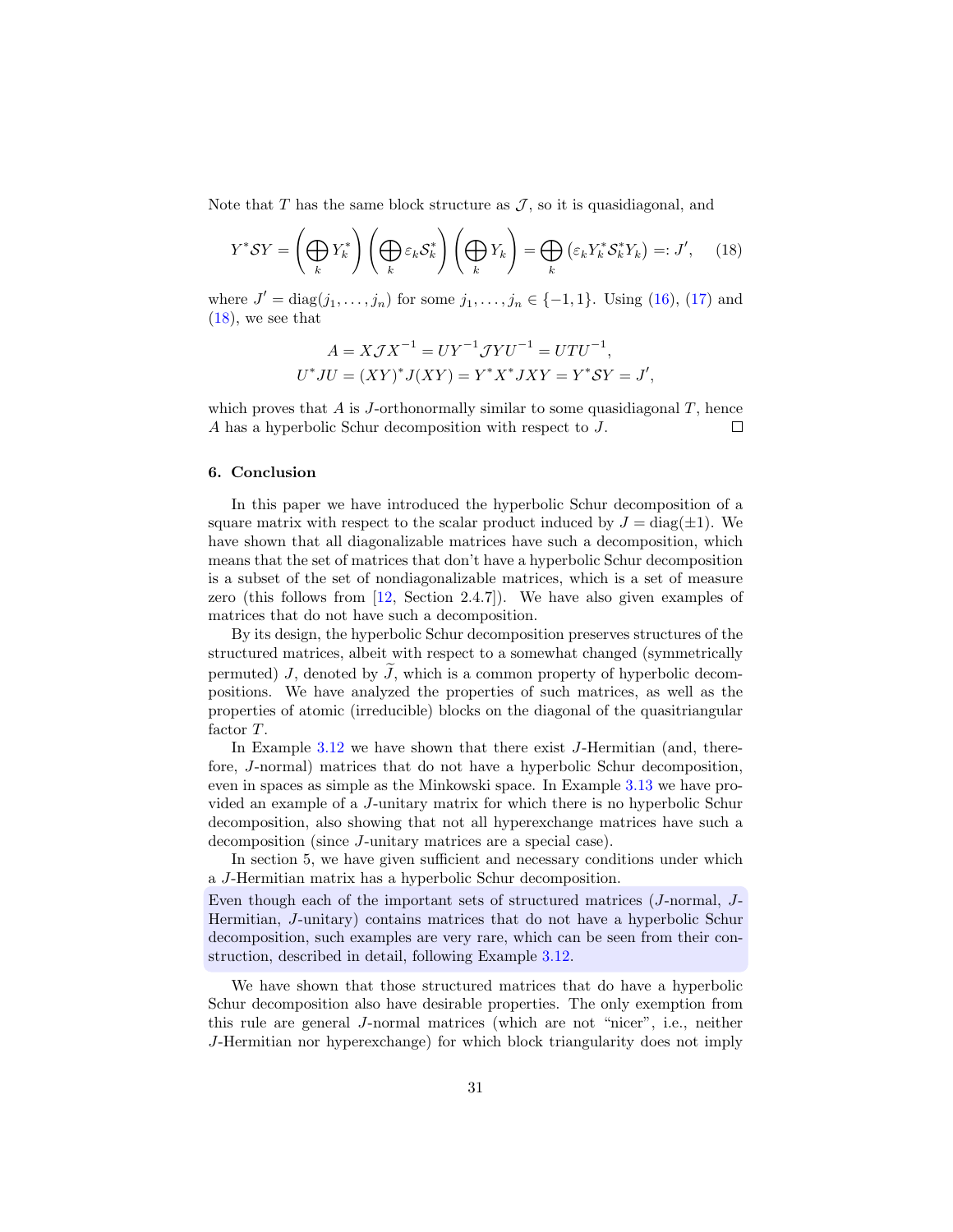block diagonality. It remains to be researched if the block triangular ones can always be block diagonalized via J-orthonormal similarities (i.e., by a hyperbolic Schur decomposition), as always happens in the Euclidean case. Interestingly enough, all important subclasses of J-normal matrices maintain the block diagonality of the factor T.

Another subject that remains to be researched is the algorithm to calculate such a decomposition. The first thing that might come to mind here is the QR algorithm used for the Euclidean Schur decomposition. However, this would not work, at least not as directly as one might hope. Firstly, every nonsingular matrix has a hyperbolic QR factorization, as shown by [\[19,](#page-34-2) Theorem 5.3]. But, as shown in the examples in this paper, not all such matrices have a hyperbolic Schur decomposition (see Example [3.8](#page-13-0) for  $\lambda \neq 0$ , Example [3.10](#page-15-1) for  $\lambda_1, \lambda_2 \neq 0$ and Example [3.13\)](#page-21-0). This means that any algorithm employing the hyperbolic QR factorization to calculate the hyperbolic Schur decomposition will diverge for such matrices. Secondly, many singular matrices have a hyperbolic Schur decomposition, while it is unclear if they also have a hyperbolic QR factorization, since [\[19,](#page-34-2) Theorem 5.3] covers only the matrices A such that  $A^*JA$  is of full rank. This means that it may be possible for some matrices to have a hyperbolic Schur decomposition which is uncomputable via the hyperbolic QR factorization.

#### Acknowledgments

Most of the work on this paper was done at the School of Mathematics, University of Manchester, where I was invited as a research visitor by Francoise Tisseur, whom I thank dearly for the opportunity and a great working experience as well as many suggestions that helped me with this work. The paper was also proofread by Nataša Strabić whom I thank for all the suggestions that have considerably improved the paper. I would also like to thank the anonymous referee at the LAA, who made a special impact on this paper and without whose suggestions section 5 would not exist.

#### References

- <span id="page-32-0"></span>[1] G. Ammar, C. Mehl, and V. Mehrmann. Schur-like forms for matrix Lie groups, Lie algebras and Jordan algebras. Linear Algebra Appl., 287(1- 3):11–39, 1999.
- <span id="page-32-2"></span>[2] D. S. Bernstein. Matrix Mathematics: Theory, Facts, and Formulas with Application to Linear Systems Theory. Princeton University Press, Princeton, NJ, USA, 2005.
- <span id="page-32-1"></span>[3] Y. Bolshakov, C. V. M. van der Mee, A. Ran, B. Reichstein, and L. Rodman. Extension of isometries in finite–dimensional indefinite scalar product spaces and polar decompositions. SIAM J. Matrix Anal. Appl., 18(3):752– 774, July 1997.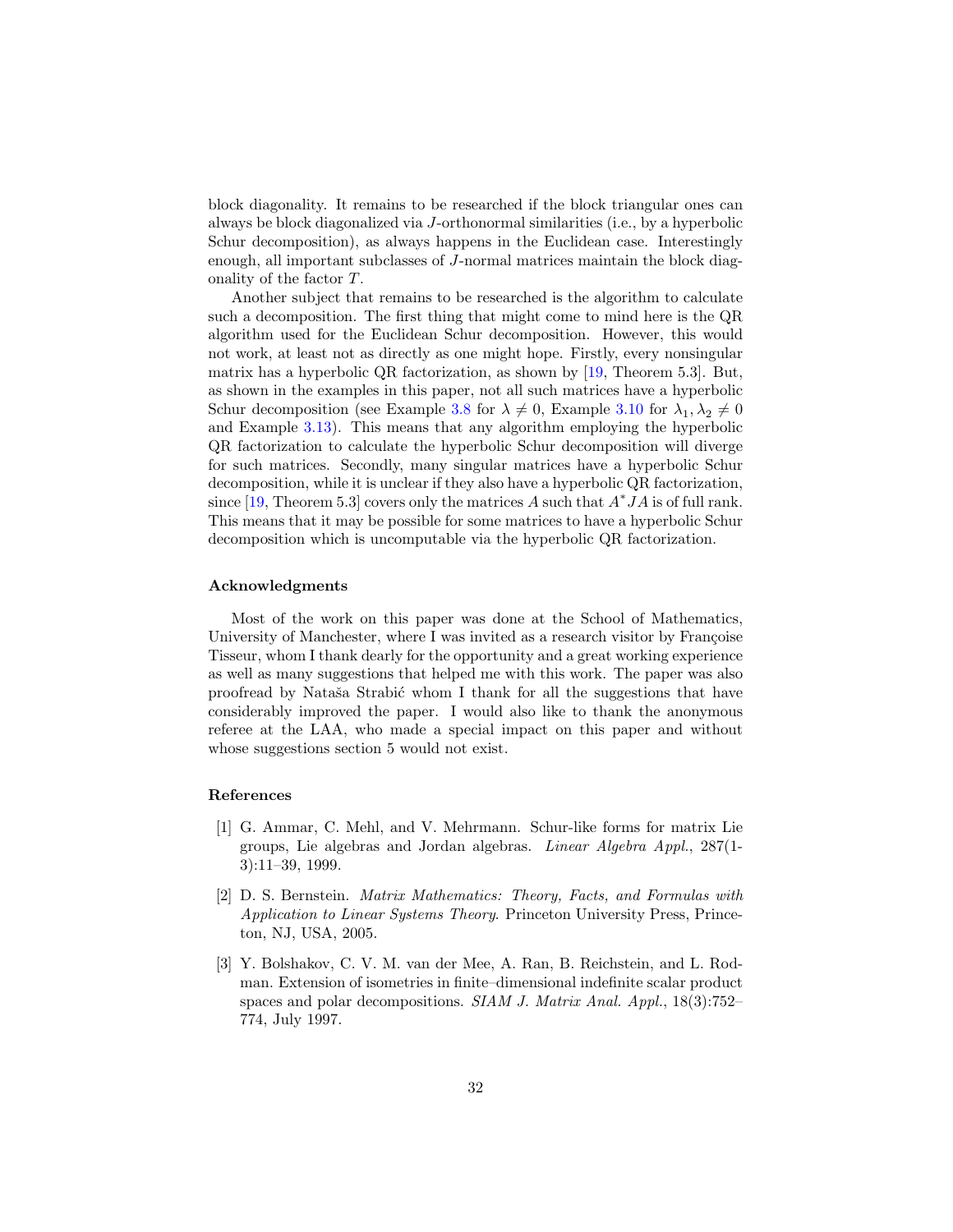- <span id="page-33-13"></span>[4] P. Davies and N. Higham. A Schur-Parlett algorithm for computing matrix functions. SIAM J. Matrix Anal. Appl., 25(2):464–485, 2006.
- <span id="page-33-14"></span>[5] I. Gohberg, P. Lancaster, and L. Rodman. Matrix polynomials. Classics in applied mathematics. Society for Industrial and Applied Mathematics, Philadelphia, PA, USA, 1982.
- <span id="page-33-9"></span>[6] I. Gohberg, P. Lancaster, and L. Rodman. Indefinite Linear Algebra and Applications. Birkhäuser, Basel, Switzerland, 2005.
- <span id="page-33-12"></span>[7] G. Golub and C. F. Van Loan. Matrix computations. 3rd ed. Johns Hopkins University Press, Baltimore, MD, USA, 1996.
- <span id="page-33-7"></span>[8] E. Grimme, D. Sorensen, and P. Van Dooren. Model reduction of state space systems via an implicitly restarted Lanczos method.  $12(1-2):1-31$ , 1996.
- <span id="page-33-6"></span>[9] S. Hassi. A Singular Value Decomposition of Matrices in a Space with an Indefinite Scalar Product. Series A, I mathematica, dissertationes no. 79, Annales Academiæ Scientiarum Fennicæ, Helsinki, 1990.
- <span id="page-33-1"></span>[10] N. J. Higham. J-orthogonal matrices: Properties and generation. SIAM  $Rev., 45(3):504-519, 2003.$
- <span id="page-33-0"></span>[11] N. J. Higham. Functions of matrices. Theory and computation. Society for Industrial and Applied Mathematics, 2008.
- <span id="page-33-11"></span>[12] R. A. Horn and C. R. Johnson. Matrix Analysis. Cambridge University Press, Cambridge, UK, second edition, 2013.
- <span id="page-33-2"></span>[13] A. Kılıçman and Z. A. Zhour. The representation and approximation for the weighted Minkowski inverse in Minkowski space. Math. Comput. Modelling, 47(3-4):363–371, 2008.
- <span id="page-33-3"></span>[14] B. C. Levy. A note on the hyperbolic singular value decomposition. Linear Algebra Appl., 277(1–3):135–142, 1998.
- <span id="page-33-8"></span>[15] W.-W. Lin, V. Mehrmann, and H. Xu. Canonical forms for Hamiltonian and symplectic matrices and pencils. Linear Algebra Appl., 302-303:469– 533, 1999.
- <span id="page-33-5"></span>[16] D. S. Mackey, N. Mackey, and F. Tisseur. Structured factorizations in scalar product spaces. SIAM J. Matrix Anal. Appl., 27(3):821–850, 2006.
- <span id="page-33-4"></span>[17] R. Onn, A. O. Steinhardt, and A. Bojanczyk. The hyperbolic singular value decomposition and applications. Applied mathematics and computing, Trans. 8th Army Conf., Ithaca/NY (USA) 1990, ARO Rep. 91–1, 93–108, 1991.
- <span id="page-33-10"></span>[18] G. Sewell. Computational Methods of Linear Algebra, Second Edition. Wiley, 2005.